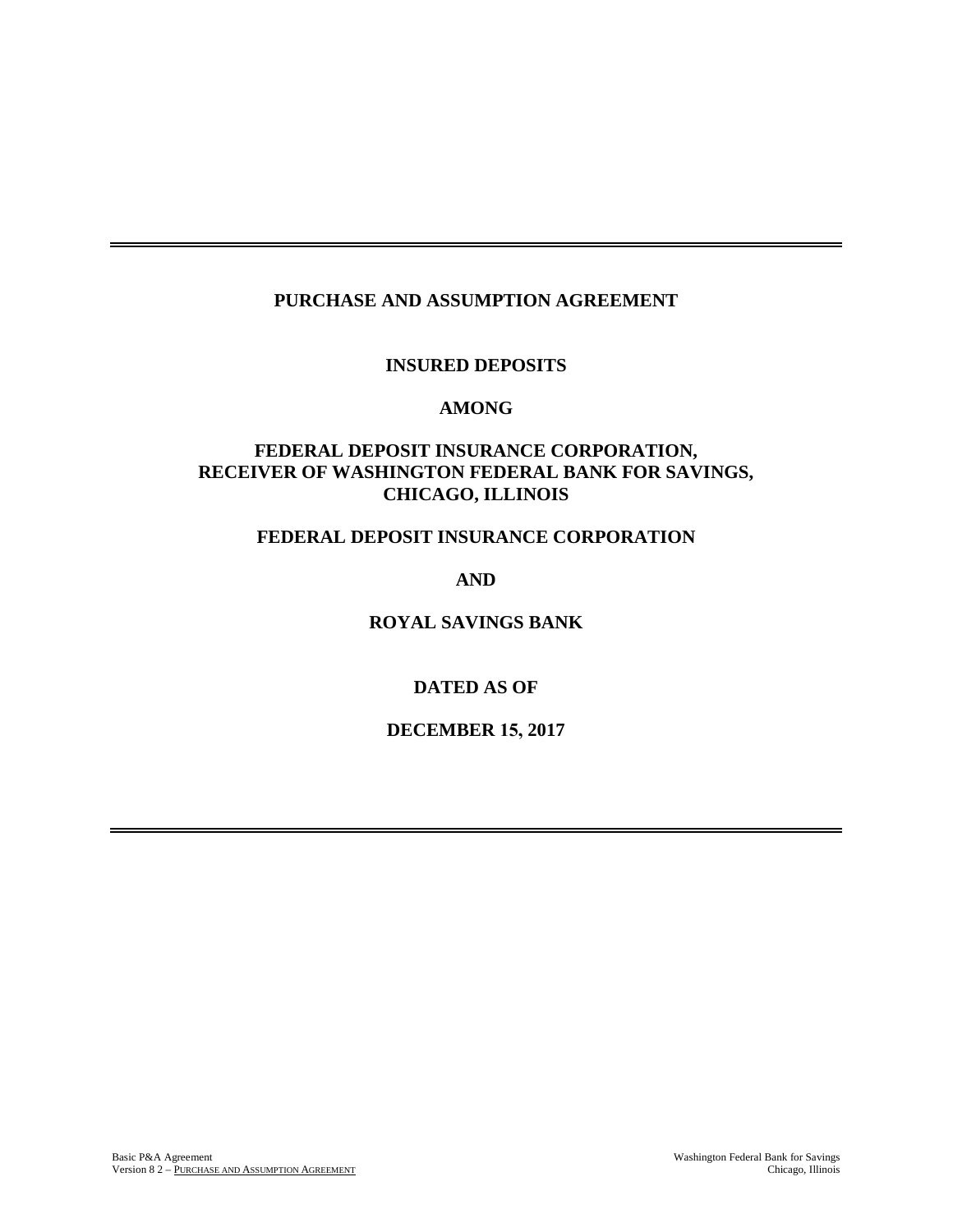# **PURCHASE AND ASSUMPTION AGREEMENT**

## **TABLE OF CONTENTS**

| <b>ARTICLE I.</b>  |                                                                                          |
|--------------------|------------------------------------------------------------------------------------------|
| 1.1                |                                                                                          |
| 1.2                |                                                                                          |
| 1.3                |                                                                                          |
| <b>ARTICLE II.</b> | <b>ASSUMPTION OF LIABILITIES 11</b>                                                      |
| 2.1                | Liabilities Assumed by Assuming Institution 11                                           |
| 2.2                |                                                                                          |
| 2.3<br>2.4         |                                                                                          |
|                    | PURCHASE OF ASSETS13<br>ARTICLE III.                                                     |
| 3.1                | Assets Purchased by the Assuming Institution  13                                         |
| 3.2                |                                                                                          |
| 3.3                | Manner of Conveyance; Limited Warranty;                                                  |
| 3.4                |                                                                                          |
| 3.5                | Assets Not Purchased by Assuming Institution  18                                         |
| 3.6                | Retention or Repurchase of Assets Essential to                                           |
|                    |                                                                                          |
| 3.7                | Receiver's Offer to Sell Withheld Loans21                                                |
|                    | <b>ARTICLE IV. ASSUMPTION OF CERTAIN DUTIES</b>                                          |
|                    |                                                                                          |
| 4.1                | Continuation of Banking Business21                                                       |
| 4.2                |                                                                                          |
| 4.3                |                                                                                          |
| 4.4                |                                                                                          |
| 4.5<br>4.6         |                                                                                          |
| 4.7                | Agreement with Respect to Leased Data                                                    |
|                    |                                                                                          |
| 4.8                |                                                                                          |
| 4.9                |                                                                                          |
| 4.10               |                                                                                          |
| 4.11               | Office Space for Receiver and Corporation; Certain                                       |
|                    |                                                                                          |
| 4.12               | Continuation of Group Health Plan Coverage for<br>Former Employees of the Failed Bank 31 |
| 4.13               |                                                                                          |
| <b>ARTICLE V.</b>  | <b>DUTIES WITH RESPECT TO</b>                                                            |
|                    | DEPOSITORS OF THE FAILED BANK 32                                                         |
| 5.1                | Payment of Checks, Drafts, Orders and Deposits32                                         |
| 5.2                | Certain Agreements Related to Deposits 32                                                |
| 5.3                |                                                                                          |
|                    | <b>ARTICLE VI.</b>                                                                       |
| 6.1                | Transfer of Failed Bank Records 33                                                       |
| 6.2                |                                                                                          |

| 6.3                                                |                                                   |  |  |  |
|----------------------------------------------------|---------------------------------------------------|--|--|--|
| 6.4                                                | Access to Failed Bank Records; Copies 34          |  |  |  |
|                                                    | ARTICLE VII. BID; INITIAL PAYMENT  34             |  |  |  |
|                                                    |                                                   |  |  |  |
| 8.1                                                |                                                   |  |  |  |
| 8.2                                                | Correction of Errors and Omissions; Other         |  |  |  |
|                                                    |                                                   |  |  |  |
| 8.3                                                |                                                   |  |  |  |
| 8.4                                                |                                                   |  |  |  |
| 8.5                                                |                                                   |  |  |  |
|                                                    | <b>ARTICLE IX. CONTINUING COOPERATION  36</b>     |  |  |  |
| 9.1                                                |                                                   |  |  |  |
| 9.2                                                |                                                   |  |  |  |
| 9.3                                                |                                                   |  |  |  |
| 9.4                                                |                                                   |  |  |  |
| 9.5                                                |                                                   |  |  |  |
| 9.6                                                | Proceedings with Respect to Certain Assets and    |  |  |  |
|                                                    |                                                   |  |  |  |
| 9.7                                                |                                                   |  |  |  |
| 9.8<br>9.9                                         |                                                   |  |  |  |
|                                                    |                                                   |  |  |  |
| <b>CONDITION PRECEDENT 39</b><br><b>ARTICLE X.</b> |                                                   |  |  |  |
|                                                    |                                                   |  |  |  |
|                                                    | <b>ARTICLE XI.</b><br><b>REPRESENTATIONS AND</b>  |  |  |  |
|                                                    | <b>WARRANTIES OF THE ASSUMING INSTITUTION. 39</b> |  |  |  |
| 11.1                                               |                                                   |  |  |  |
| 11.2                                               |                                                   |  |  |  |
| 11.3                                               |                                                   |  |  |  |
| 11.4                                               |                                                   |  |  |  |
| 11.5                                               |                                                   |  |  |  |
| 11.6                                               |                                                   |  |  |  |
| 11.7                                               | No Reliance; Independent Advice 40                |  |  |  |
|                                                    | <b>ARTICLE XII. INDEMNIFICATION  41</b>           |  |  |  |
| 12.1                                               |                                                   |  |  |  |
| 12.2 <sub>1</sub>                                  |                                                   |  |  |  |
| 12.3                                               |                                                   |  |  |  |
| 12.4                                               | Indemnification of Receiver and Corporation  44   |  |  |  |
| 12.5                                               |                                                   |  |  |  |
| 12.6                                               |                                                   |  |  |  |
| 12.7                                               | Limited Guaranty of the Corporation  45           |  |  |  |
| 12.8                                               |                                                   |  |  |  |
|                                                    | <b>ARTICLE XIII. MISCELLANEOUS 46</b>             |  |  |  |
| 13.1                                               |                                                   |  |  |  |
| 13.2                                               | Consent; Determination or Discretion 46           |  |  |  |

13.4 Rights Cumulative.................................................. 46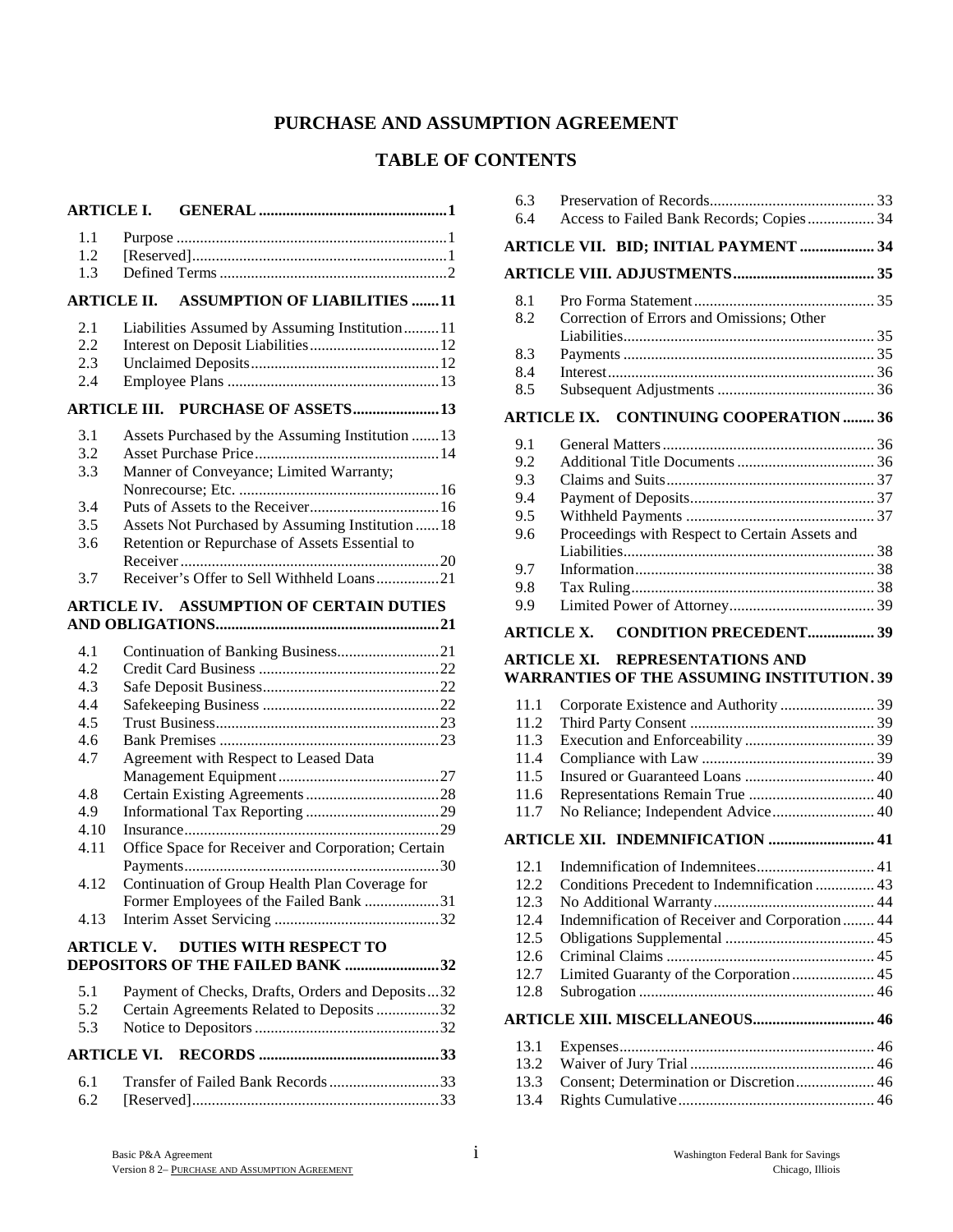| 13.17 Right of Receiver or Corporation to Audit 49 |  |
|----------------------------------------------------|--|

# **SCHEDULES**

|                                                                                | Page |
|--------------------------------------------------------------------------------|------|
|                                                                                | 51   |
|                                                                                | 52   |
|                                                                                | 53   |
|                                                                                | 54   |
|                                                                                | 55   |
|                                                                                | 57   |
|                                                                                | 58   |
|                                                                                | 59   |
| Accounts Excluded from Calculation of Deposit Franchise Bid Premium Schedule 7 | 61   |

# **EXHIBITS**

| Page |
|------|
| 63   |
| -65  |
| -66  |
| -68  |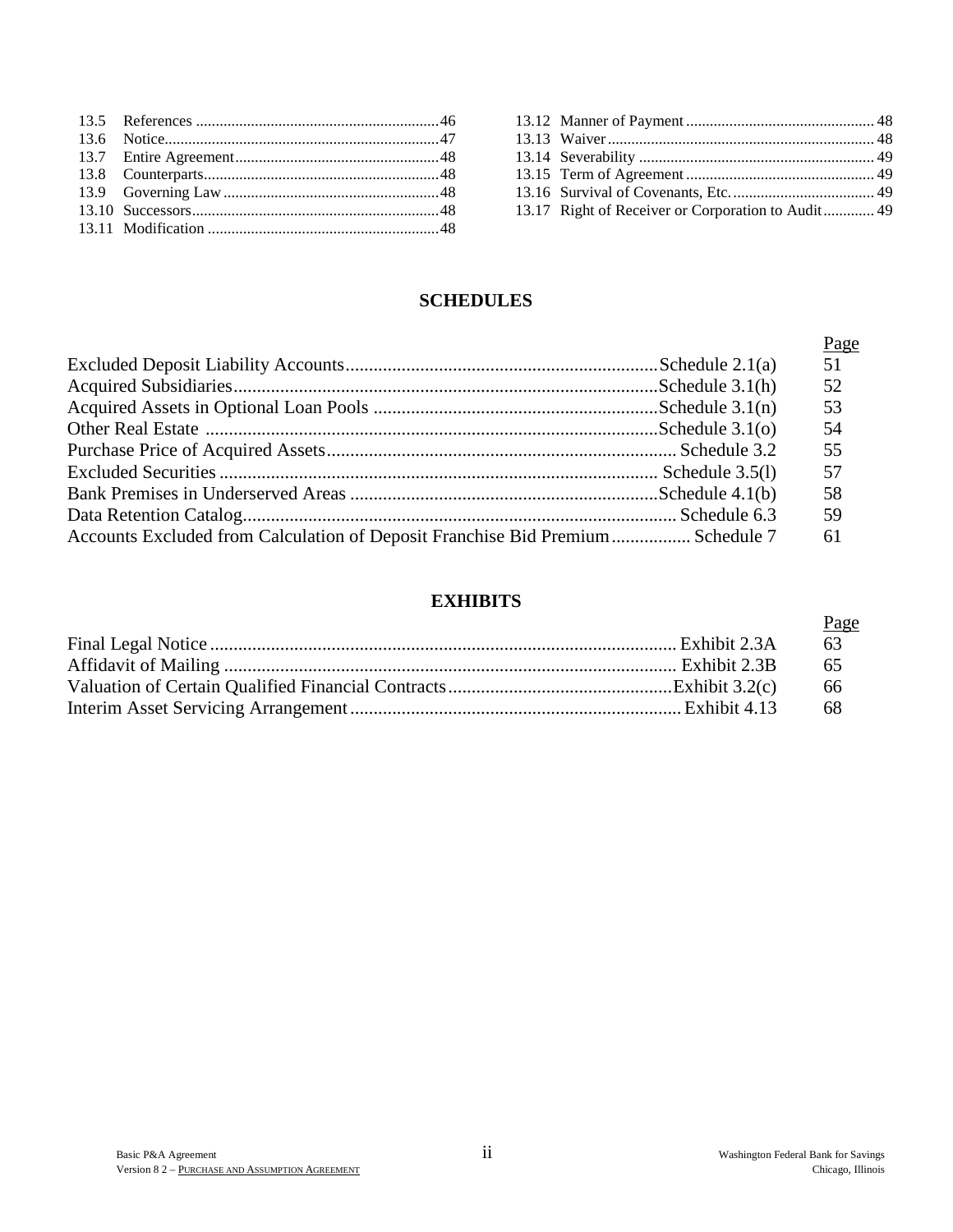#### **PURCHASE AND ASSUMPTION AGREEMENT**

## **INSURED DEPOSITS**

**THIS AGREEMENT**, made and entered into as of the 15th day of December, 2017, by and among the **FEDERAL DEPOSIT INSURANCE CORPORATION, RECEIVER of Washington Federal Bank for Savings, Chicago, Illinois** (the "**Receiver**"), **Royal Savings Bank**, organized under the laws of the State of Illinois, and having its principal place of business in Chicago, Illinois (the "**Assuming Institution**"), and the **FEDERAL DEPOSIT INSURANCE CORPORATION**, organized under the laws of the United States of America and having its principal office in Washington, D.C., acting in its corporate capacity (the "**Corporation**").

# **R E CIT A L S**

A. On the Bank Closing Date, the Chartering Authority closed **Washington Federal Bank for Savings** (the "**Failed Bank**") pursuant to applicable law and the Corporation was appointed Receiver thereof.

B. The Assuming Institution desires to purchase certain assets and assume certain deposits and other liabilities of the Failed Bank on the terms and conditions set forth in this Agreement.

C. Pursuant to 12 U.S.C. § 1823(c)(2)(A), the Corporation may provide assistance to the Assuming Institution to facilitate the transactions contemplated by this Agreement, which assistance may include indemnification pursuant to Article XII.

D. The Board of Directors of the Corporation (the "**Board**") has determined to provide assistance to the Assuming Institution on the terms and subject to the conditions set forth in this Agreement.

E. The Board has determined pursuant to 12 U.S.C. § 1823(c)(4)(A) that such assistance is necessary to meet the obligation of the Corporation to provide insurance coverage for the insured deposits in the Failed Bank and is the least costly to the deposit insurance fund of all possible methods for meeting such obligation.

**NOW, THEREFORE**, in consideration of the mutual promises herein set forth and other valuable consideration, the parties hereto agree as follows:

# **AGREEMEN T**

#### **ARTICLE I. GENERAL.**

**1.1. Purpose**. The purpose of this Agreement is to set forth requirements regarding, among other things, the terms and conditions on which the Assuming Institution purchases certain assets and assumes certain liabilities of the Failed Bank.

#### **1.2. Reserved.**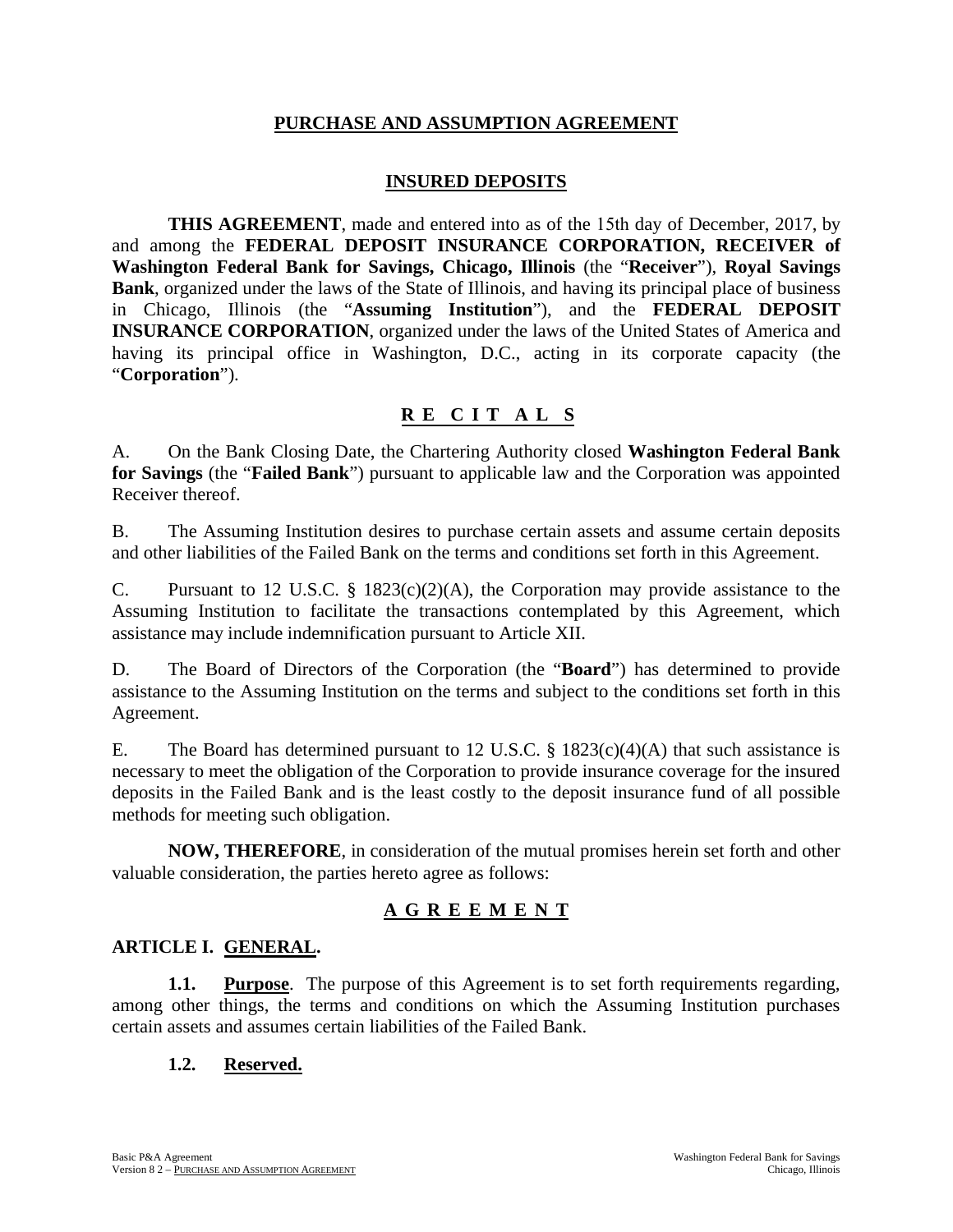**1.3. Defined Terms**. Capitalized terms used in this Agreement shall have the meanings set forth or referenced in this Section 1.3. As used herein, words imparting the singular include the plural and vice versa.

**"Accounting Records"** means the general ledger and subsidiary ledgers and supporting schedules which support the general ledger balances.

"**Acquired Assets**" means all assets of the Failed Bank purchased pursuant to this Agreement. Assets owned by Subsidiaries of the Failed Bank are not "Acquired Assets" within the meaning of this definition by virtue of being owned by such Subsidiaries.

"**Acquired Subsidiary**" or "**Acquired Subsidiaries**" means one or more, as applicable, Subsidiaries of the Failed Bank acquired pursuant to Section 3.1.

"**Affiliate**" of any Person means any director, officer, or employee of that Person and any other Person (i) who is directly or indirectly controlling, or controlled by, or under direct or indirect common control with, such Person, or (ii) who is an affiliate of such Person as the term "affiliate" is defined in  $\S 2(k)$  of the Bank Holding Company Act of 1956, as amended, 12 U.S.C. § 1841.

"**Agreement**" means this Purchase and Assumption Agreement by and among the Assuming Institution, the Corporation and the Receiver, as amended or otherwise modified from time to time.

"**Assumed Deposits**" means Insured Deposits and Deposits of public money (other than such liabilities that are Insured Deposits) in the Failed Bank to the extent such Deposits are properly and fully secured.

In the event that a depositor's aggregate Deposits in the Failed Bank are in excess of its Insured Deposits, the Corporation, in accordance with its standard policies and procedures, shall determine which Deposits are assumed.

A Deposit in the form of a negotiable instrument shall not be assumed by or transferred to the Assuming Institution, and any interest with respect thereto as provided in this Agreement shall not accrue or be paid until the owner thereof shall provide proof satisfactory to the Corporation that such negotiable instrument was negotiated to such owner prior to the Bank Closing Date, as provided in 12 C.F.R. § 330.5(b)(4).

"**Assuming Institution**" has the meaning set forth in the introduction to this Agreement.

"**Bank Closing Date**" means the close of business of the Failed Bank on the date on which the Chartering Authority closed such institution.

"**Bank Premises**" means the banking buildings, drive-in banking facilities, teller facilities (staffed or automated), storage and service facilities, structures connecting remote facilities to banking houses, land on which the foregoing are located and unimproved land, together with any adjacent parking, that are owned or leased by the Failed Bank and that have formerly been utilized, are currently utilized, or as of the Bank Closing Date, are intended to be utilized in the future by the Failed Bank as shown on the Failed Bank Records.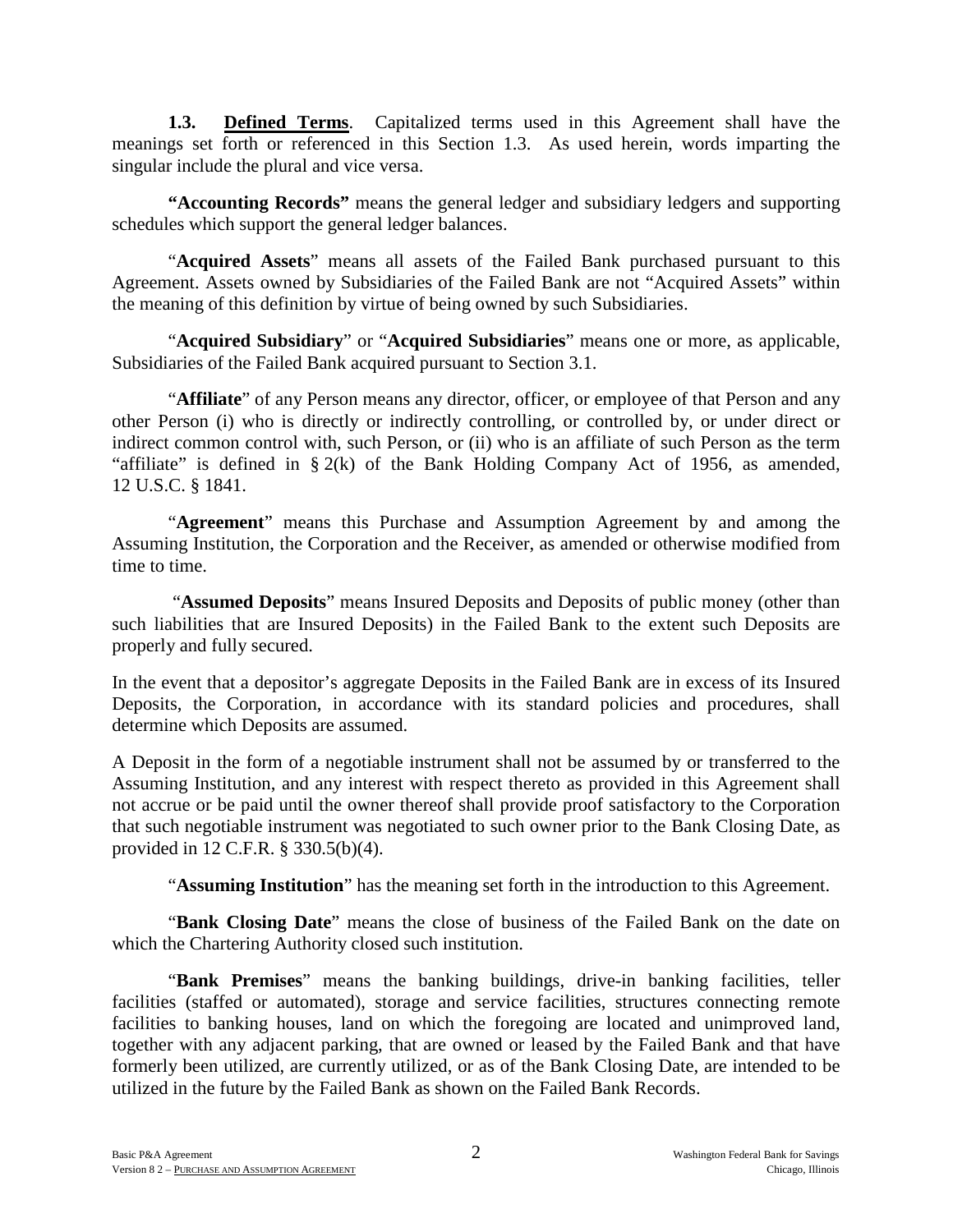**"Bank Premises Surrender Date"** means, with respect to each specific Bank Premises, the date selected by the Assuming Institution to surrender such Bank Premises to the Receiver, which date shall be no later than the first day after the Receiver is satisfied that all of the conditions for surrender of such Bank Premises set forth in this Agreement have been met; provided that, unless otherwise provided in this Agreement, such date shall not be more than 150 days after the Bank Closing Date.

"**Bid Amount**" has the meaning set forth in Article VII.

"**Bid Form**" means Exhibit "A" to the bid instructions provided to the Assuming Institution.

#### "**Bid Valuation Date**" means **November 30, 2017.**

"**Board**" has the meaning set forth in Recital D.

"**Book Value**" means, with respect to any Acquired Asset and any Liability Assumed, the dollar amount thereof stated on the Failed Bank Records. The Book Value of any item shall be determined as of the Bank Closing Date after adjustments made by the Receiver for differences in accounts, suspense items, unposted debits and credits and other similar adjustments, chargeoff adjustments as provided in Section 8.1, or corrections and for setoffs, whether voluntary or involuntary. The Book Value of an Acquired Subsidiary shall be determined from the investment in subsidiary and related accounts on the "bank only" (unconsolidated) balance sheet of the Failed Bank based on the Equity Method of Accounting. Without limiting the generality of the foregoing, (i) the Book Value of a Liability Assumed shall include all accrued and unpaid interest thereon as of the Bank Closing Date, and (ii) the Book Value of a Loan shall reflect adjustments for earned interest, or unearned interest (as it relates to the "rule of 78s" or add-oninterest loans, as applicable), if any, as of the Bank Closing Date, adjustments for the portion of earned or unearned loan-related credit life and/or disability insurance premiums, if any, attributable to the Failed Bank as of the Bank Closing Date, and adjustments for Failed Bank Advances, if any, in each case as determined for financial reporting purposes. The Book Value of an Acquired Asset shall not include any adjustment for loan premiums, discounts or any related deferred income, fees or expenses, or general or specific reserves on the Failed Bank Records.

"**Business Day**" means a day other than a Saturday, Sunday, Federal legal holiday or legal holiday under the laws of the State where the Failed Bank is located, or a day on which the principal office of the Corporation is closed.

"**Chartering Authority**" means (i) with respect to a national bank, a Federal savings association or savings bank, the Office of the Comptroller of the Currency, (ii) with respect to a bank or savings institution chartered by a State, the agency of such State charged with primary responsibility for regulating and/or closing banks or savings institutions, as the case may be, (iii) the Corporation in accordance with 12 U.S.C. § 1821(c)(4), with regard to self-appointment, or (iv) the appropriate Federal banking agency in accordance with 12 U.S.C. § 1821(c)(9).

"**Commitment**" means the unfunded portion of a line of credit or other commitment reflected on the Failed Bank Records to make an extension of credit (or additional advances with respect to a Loan) that was legally binding on the Failed Bank as of the Bank Closing Date, other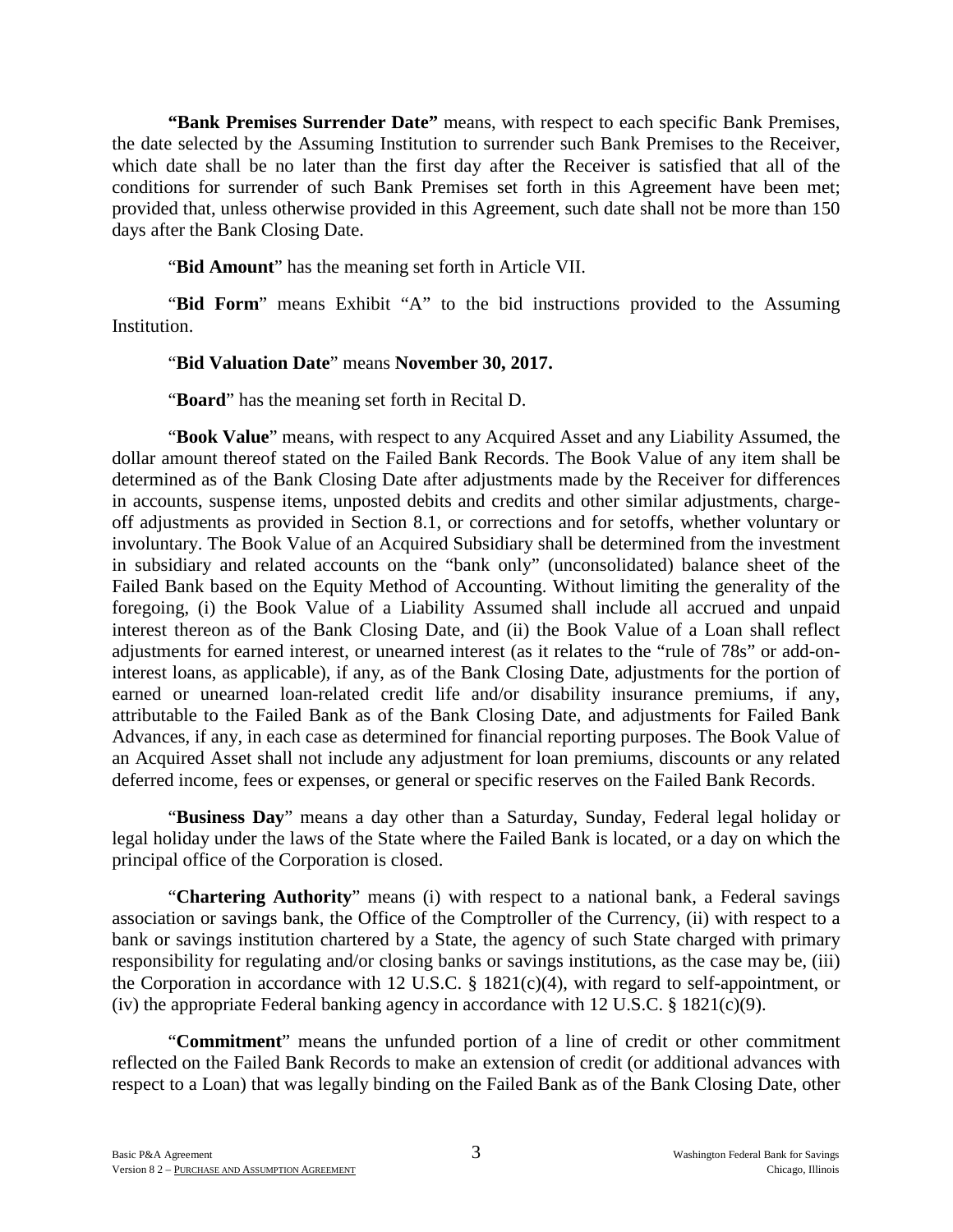than extensions of credit pursuant to the credit card business and overdraft protection plans of the Failed Bank, if any.

"**Corporation**" has the meaning set forth in the introduction to this Agreement.

"**Counterclaim**" has the meaning set forth in Section 12.1(b).

"**Credit Documents**" means the agreements, instruments, certificates or other documents at any time evidencing or otherwise relating to, governing or executed in connection with or as security for, a Loan, including without limitation notes, bonds, loan agreements, letter of credit applications, lease financing contracts, banker's acceptances, drafts, interest protection agreements, currency exchange agreements, repurchase agreements, reverse repurchase agreements, guarantees, deeds of trust, mortgages, assignments, security agreements, pledges, subordination or priority agreements, lien priority agreements, undertakings, security instruments, certificates, documents, legal opinions, participation agreements and intercreditor agreements, and all amendments, modifications, renewals, extensions, rearrangements, and substitutions with respect to any of the foregoing.

"**Credit File**" means all Credit Documents and all other credit, collateral or insurance documents in the possession or custody of the Assuming Institution, or any of its Subsidiaries or Affiliates, relating to an Acquired Asset or a Loan included in a Put Notice, or copies of any such documents.

"**Deposit**" means a deposit as defined in 12 U.S.C. § 1813(l), including without limitation, outstanding cashier's checks and other official checks and all uncollected items included in the depositors' balances and credited on the Failed Bank Records; provided that the term "Deposit" shall not include all or any portion of those deposit balances which, in the discretion of the Receiver or the Corporation, (i) may be required to satisfy it for any liquidated or contingent liability of any depositor arising from an unauthorized or unlawful transaction, or (ii) may be needed to provide payment of any liability of any depositor to the Failed Bank or the Receiver, including the liability of any depositor as a director or officer of the Failed Bank, whether or not the amount of the liability is or can be determined as of the Bank Closing Date.

"**Deposit Secured Loan**" means a loan in which the only collateral securing the loan is Assumed Deposits or deposits at other insured depository institutions.

"**Electronically Stored Information**" means any system backup tapes, any electronic mail (whether on an exchange or other similar system), any data on personal computers and any data on server hard drives.

"**Eligible Individuals**" has the meaning set forth in Section 4.12.

**"Eligible Overdraft"** means a customer overdraft that (1) was in existence on the Bank Closing Date with (2) a balance of greater than \$500, and (3) was not made pursuant to an overdraft protection plan or similar extension of credit.

"**Equity Method of Accounting**" means the carrying value of a bank's investment in a subsidiary is originally recorded at cost but is adjusted periodically to record as income the bank's proportionate share of the subsidiary's earnings or losses and decreased by the amount of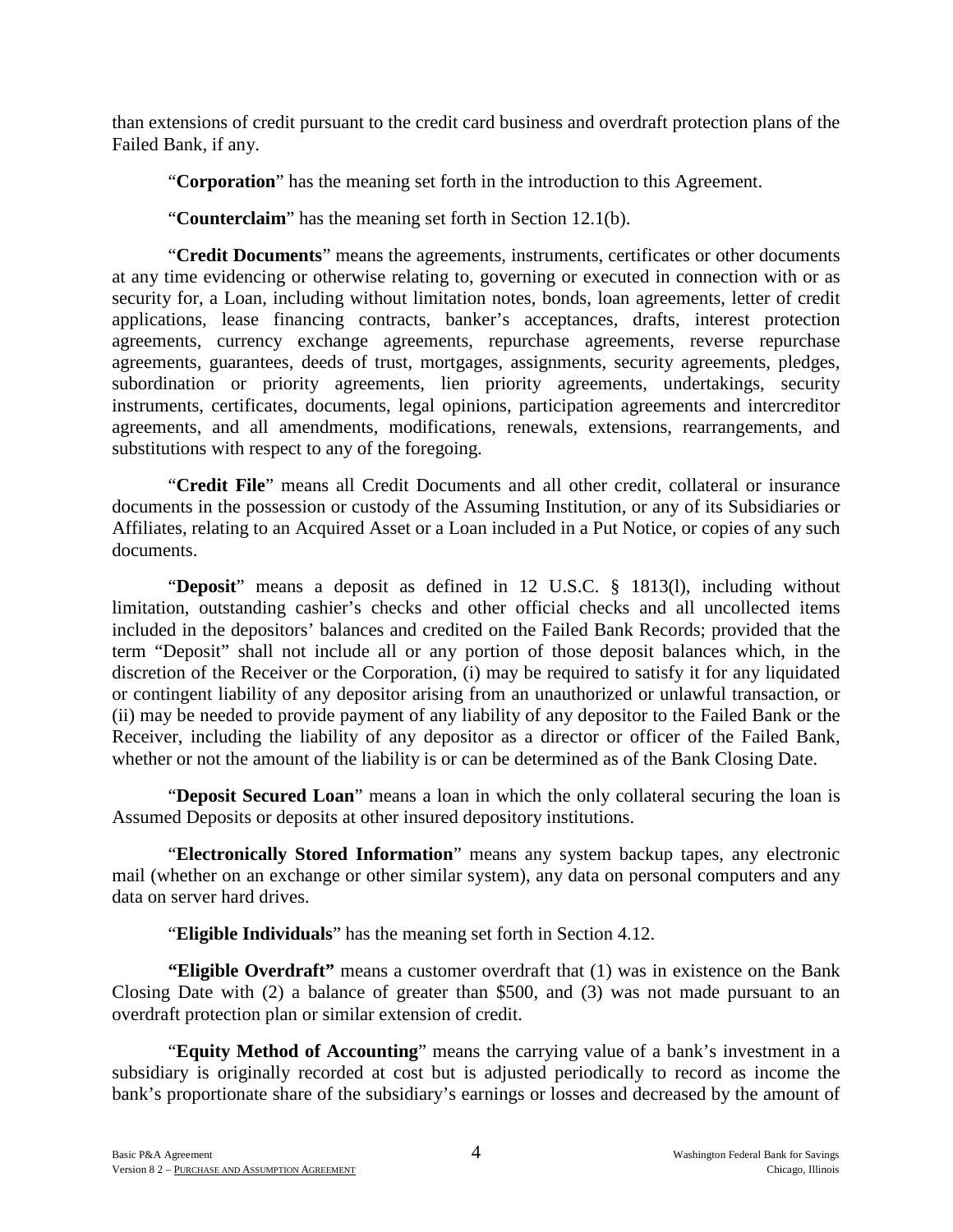cash dividends or similar distributions received from the subsidiary. Acquired Subsidiaries with negative equity will be restated to \$1 pursuant to the Equity Method of Accounting.

"**ERISA**" has the meaning set forth in Section 4.12.

"**Failed Bank**" has the meaning set forth in Recital A.

"**Failed Bank Advances**" means the total sums paid by the Failed Bank to (i) protect its lien position, (ii) pay ad valorem taxes and hazard insurance and (iii) pay premiums for credit life insurance, accident and health insurance and vendor's single interest insurance.

**"Failed Bank Assessment Area"** means the most recent Community Reinvestment Act ("CRA") assessment area of the Failed Bank reflected in the Information Package.

"**Failed Bank Records**" means records as defined in 12 C.F.R. § 360.11(a)(3).

"**Fair Market Value**" means:

(a) "Market Value" as defined in the regulation prescribing the standards for real estate appraisals used in federally related transactions, 12 C.F.R. § 323.2(g), and accordingly shall mean the most probable price which a property should bring in a competitive and open market under all conditions requisite to a fair sale, the buyer and seller each acting prudently and knowledgeably, and assuming the price is not affected by undue stimulus. Implicit in this definition are the assumed consummation of a sale as of a specified date and the passing of title from seller to buyer under conditions whereby:

(i) Buyer and seller are typically motivated;

(ii) Both parties are well informed or well advised, and acting in what they consider their own best interests;

(iii) A reasonable time is allowed for exposure in the open market;

(iv) Payment is made in terms of cash in U.S. dollars or in terms of financial arrangements comparable thereto; and

(v) The price represents the normal consideration for the property sold unaffected by special or creative financing or sales concessions granted by anyone associated with the sale;

as determined as of the Bank Closing Date by an appraiser chosen by the Receiver; any costs and fees associated with such determination shall be paid by the Receiver, and

with respect to Bank Premises (to the extent, if any, that Bank Premises are purchased utilizing this valuation method), shall be determined not later than sixty (60) days after the Bank Closing Date by an appraiser selected by the Receiver within seven (7) days after the Bank Closing Date, and with respect to Specialty Assets, shall be determined by an appraiser selected by the Receiver within seven (7) days after the Bank Closing Date; or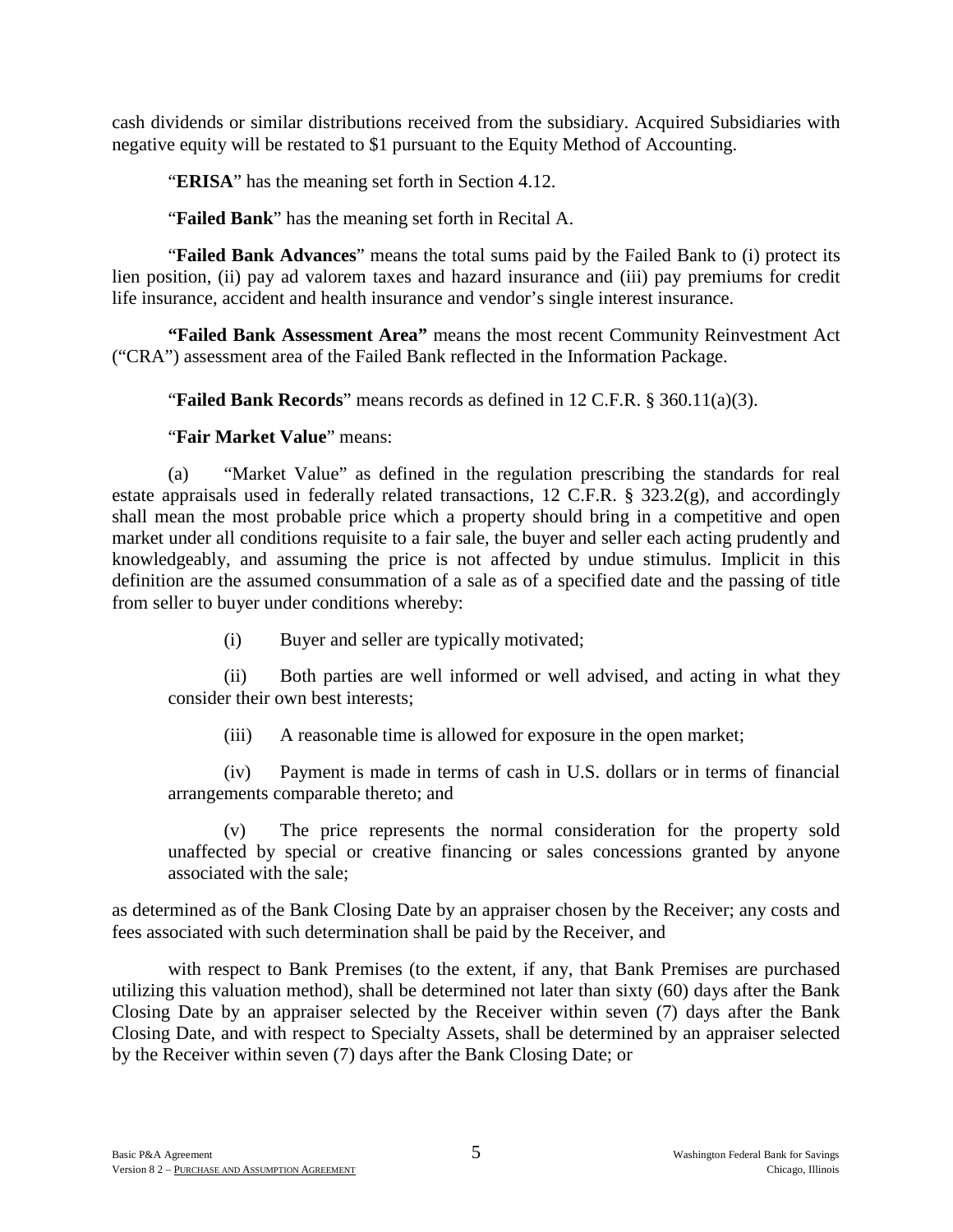(b) with respect to property other than Bank Premises and Specialty Assets purchased utilizing this valuation method, the price therefor as established by the Receiver, as determined in accordance with clause (a) above.

"**FDIC Office Space**" has the meaning set forth in Section 4.11.

"**Final Legal Notice**" has the meaning set forth in Section 2.3(a).

"**Fixtures**" means those leasehold improvements, additions, alterations and installations constituting all or a part of Bank Premises (including without limitation automated teller machines that are affixed to a Bank Premises and may be not removed without causing structural damage to such Bank Premises) and which were acquired, added, built, installed or purchased at the expense of the Failed Bank, regardless of the holder of legal title thereto as of the Bank Closing Date.

"**Furniture and Equipment**" means the furniture and equipment (other than Safe Deposit Boxes, Personal Computers, Owned Data Management Equipment, Specialty Assets and motor vehicles), leased or owned by the Failed Bank and reflected on the Failed Bank Records as of the Bank Closing Date and located on or at Bank Premises, including without limitation automated teller machines (to the extent they are not Fixtures), carpeting, furniture, office machinery, shelving, office supplies, telephone, surveillance and security systems, ancillary equipment and artwork. Furniture and equipment located at a storage facility not adjacent to a Bank Premises are excluded from this definition.

"**GSE**" means a government sponsored enterprise.

"**Indemnitees**" means, except as provided in Section 12.1(b)(xi), (i) the Assuming Institution, (ii) the Subsidiaries and Affiliates of the Assuming Institution, other than any Subsidiaries or Affiliates of the Failed Bank that are or become Subsidiaries or Affiliates of the Assuming Institution, and (iii) the directors, officers, employees and agents of the Assuming Institution and its Subsidiaries and Affiliates who are not also present or former directors, officers, employees or agents of the Failed Bank or of any Subsidiary or Affiliate of the Failed Bank.

"**Information Package**" means the most recent compilation of financial and other data with respect to the Failed Bank, including any amendments or supplements thereto, provided to the Assuming Institution by the Corporation on the web site used by the Corporation to market the Failed Bank to potential acquirers.

"**Initial Payment**" means the payment made pursuant to Article VII (based on the best information available as of the Bank Closing Date), the amount of which shall be either (i) if the Bid Amount is positive, the aggregate Book Value of the Liabilities Assumed minus the sum of the aggregate purchase price of the Acquired Assets (including any Bank Premises, Other Real Estate, Other Real Estate Subsidiaries, and Optional Loan Pools purchased via the Bid Form) as determined pursuant to Section 3.2 and the positive Bid Amount, or (ii) if the Bid Amount is negative, the sum of the aggregate Book Value of the Liabilities Assumed and the negative Bid Amount minus the aggregate purchase price of the Acquired Assets (including any Bank Premises, Other Real Estate, Other Real Estate Subsidiaries, and Optional Loan Pools purchased via the Bid Form). The Initial Payment shall be payable by the Corporation to the Assuming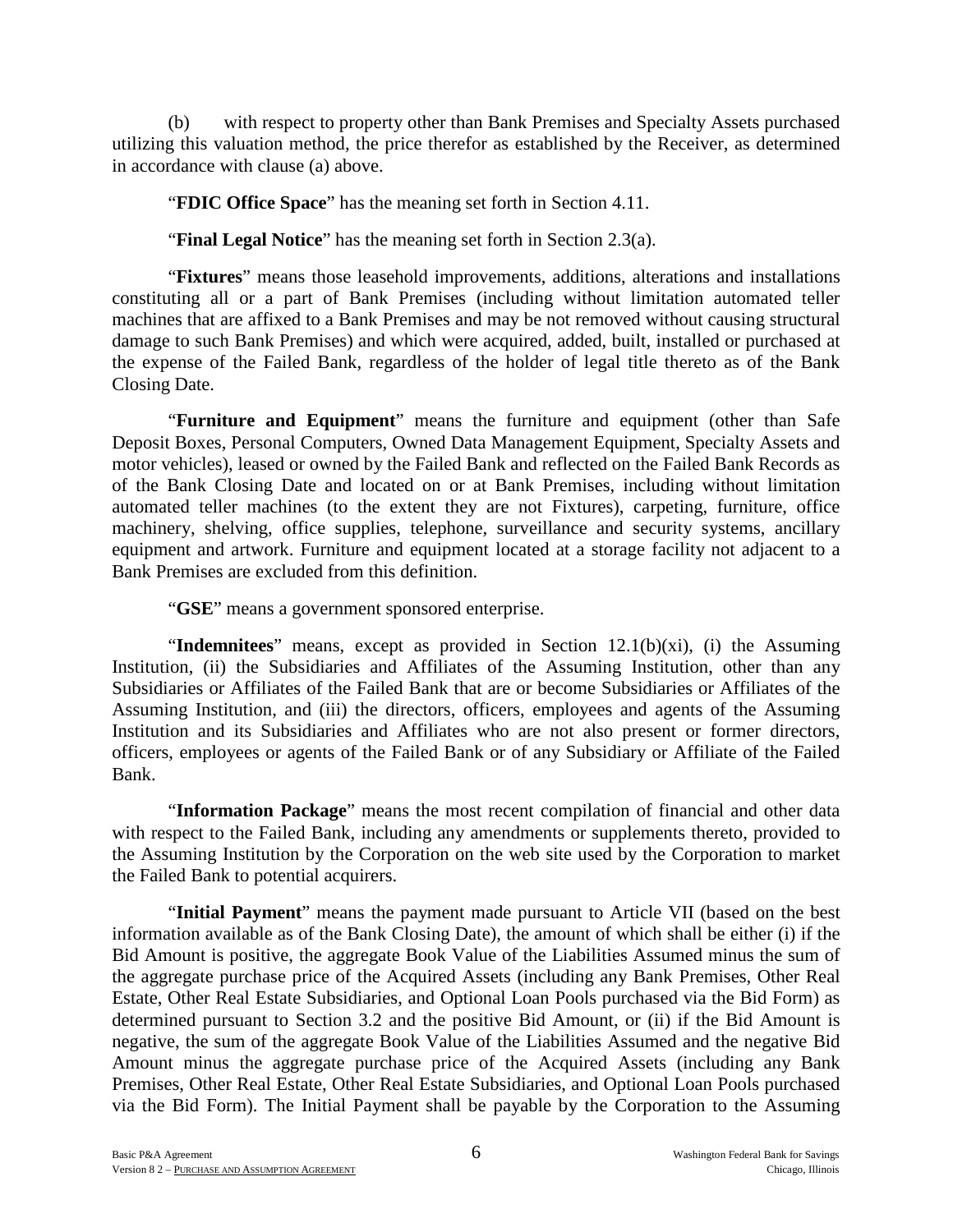Institution if (i) the Liabilities Assumed are greater than the sum of the positive Bid Amount and the aggregate purchase price of the Acquired Assets, or if (ii) the sum of the Liabilities Assumed and the negative Bid Amount are greater than the aggregate purchase price of the Acquired Assets. The Initial Payment shall be payable by the Assuming Institution to the Corporation if (i) the Liabilities Assumed are less than the sum of the positive Bid Amount and the aggregate purchase price of the Acquired Assets, or if (ii) the sum of the Liabilities Assumed and the negative Bid Amount is less than the aggregate purchase price of the Acquired Assets. Such Initial Payment shall be subject to adjustment as provided in Article VIII.

"**Insured Deposits**" means the net amount due to any depositor with respect to its Deposits as determined by the Receiver or the Corporation pursuant to 12 U.S.C. § 1813(m), and applicable regulations at 12 C.F.R. Part 330.

**"Intellectual Property"** means intangible rights protecting commercially valuable products, including, but not limited to, patents, copyrights, trademarks, trade secrets, publicity rights, moral rights, rights against unfair competition, and any other product of the human intellect that the law protects from unauthorized use by others.

**"Leased Data Management Equipment"** means any equipment, computer hardware, computer software (and the lease or licensing agreements related thereto), computer networking equipment, printers, fax machines, copiers, document scanners, data tape systems, data tapes, DVDs, CDs, flash drives, telecommunications and check processing equipment and any other electronic storage media leased by the Failed Bank at Bank Closing Date which is, was, or could have been used by the Failed Bank in connection with data management activities.

"**Liabilities Assumed**" has the meaning provided in Section 2.1.

"**Lien**" means any mortgage, lien, pledge, charge, assignment for security purposes, security interest or encumbrance of any kind with respect to an Acquired Asset, including any conditional sale agreement or capital lease or other title retention agreement relating to such Acquired Asset.

"**Loan**" or "**Loans**" means, individually or collectively, all of the following owed to or held by the Failed Bank as of the Bank Closing Date:

(a) loans (including loans which have been charged off the Failed Bank Records in whole or in part prior to and including the Bid Valuation Date), participation agreements, interests in participations, overdrafts of customers (including but not limited to overdrafts made pursuant to an overdraft protection plan or similar extensions of credit in connection with a deposit account), revolving commercial lines of credit, home equity lines of credit, Commitments, United States and/or State-guaranteed student loans and lease financing contracts;

(b) all Liens, rights (including rights of set-off), remedies, powers, privileges, demands, claims, priorities, equities and benefits owned or held by, or accruing or to accrue to or for the benefit of, the holder of the obligations or instruments referred to in clause (a) above, including but not limited to those arising under or based upon Credit Documents, casualty insurance policies and binders, standby letters of credit, mortgagee title insurance policies and binders, payment bonds and performance bonds at any time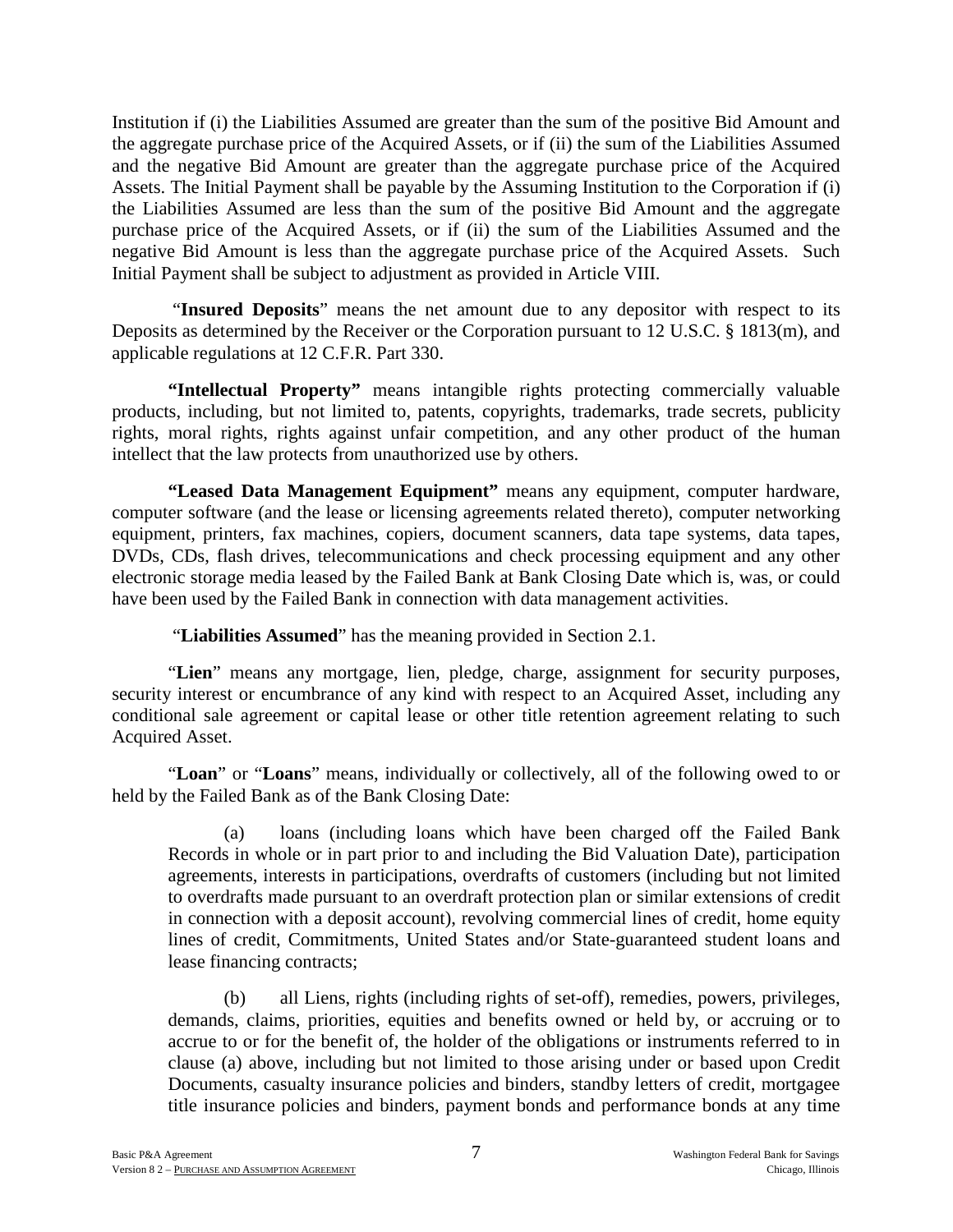and from time to time existing with respect to any of the obligations or instruments referred to in clause (a) above; and

(c) all amendments, modifications, renewals, extensions, refinancings and refundings of or for any of the foregoing.

"**Obligor**" means each Person liable for the full or partial payment or performance of any Loan, whether such Person is obligated directly, indirectly, primarily, secondarily, jointly or severally.

**"Optional Loan Pool"** means a grouping of various assets owned by the Failed Bank and offered to the Assuming Institution, as referenced in the Bid Form and described in the Information Package. Any continuation, amendment, modification, renewal, extension, refinancing, restructuring or refunding of or for any asset that was part of an Optional Loan Pool will remain part of that Optional Loan Pool. No asset may be moved between Optional Loan Pools. An asset that had been collateral securing a Loan that is part of an Optional Loan Pool remains part of that Optional Loan Pool. Any name of, or designation for, any Optional Loan Pool is for convenient reference and may not reflect the quality or nature of the assets that are part of that Optional Loan Pool.

"**Other Real Estate**" means all interests in real estate (other than Bank Premises and Fixtures), including but not limited to mineral estates, leasehold rights, condominium and cooperative interests, easements, air rights, water rights, and development rights that are owned by the Failed Bank as of Bid Valuation Date.

**"Other Real Estate Subsidiaries"** means those Subsidiaries listed on the Bid Form, if any.

"**Owned Data Management Equipment**" means any equipment, computer hardware, computer software, computer networking equipment, printers, fax machines, copiers, document scanners, data tape systems, data tapes, DVDs, CDs, flash drives, telecommunications and check processing equipment and any other electronic storage media owned by the Failed Bank at Bank Closing Date which is, was, or could have been used by the Failed Bank in connection with data management activities.

"**Payment Date**" means the first Business Day after the Bank Closing Date.

"**Person**" means any individual, corporation, partnership, joint venture, association, limited liability company, limited liability partnership, joint-stock company, trust, unincorporated organization, or government or any agency or political subdivision thereof, excluding the Corporation.

**"Personal Computer(s)"** means computers based on a microprocessor generally designed to be used by one person at a time and which usually store informational data on that computer's internal hard drive or attached peripheral, and associated peripherals (such as keyboard, mouse, etc.). A personal computer can be found in various configurations such as laptops, net books, and desktops.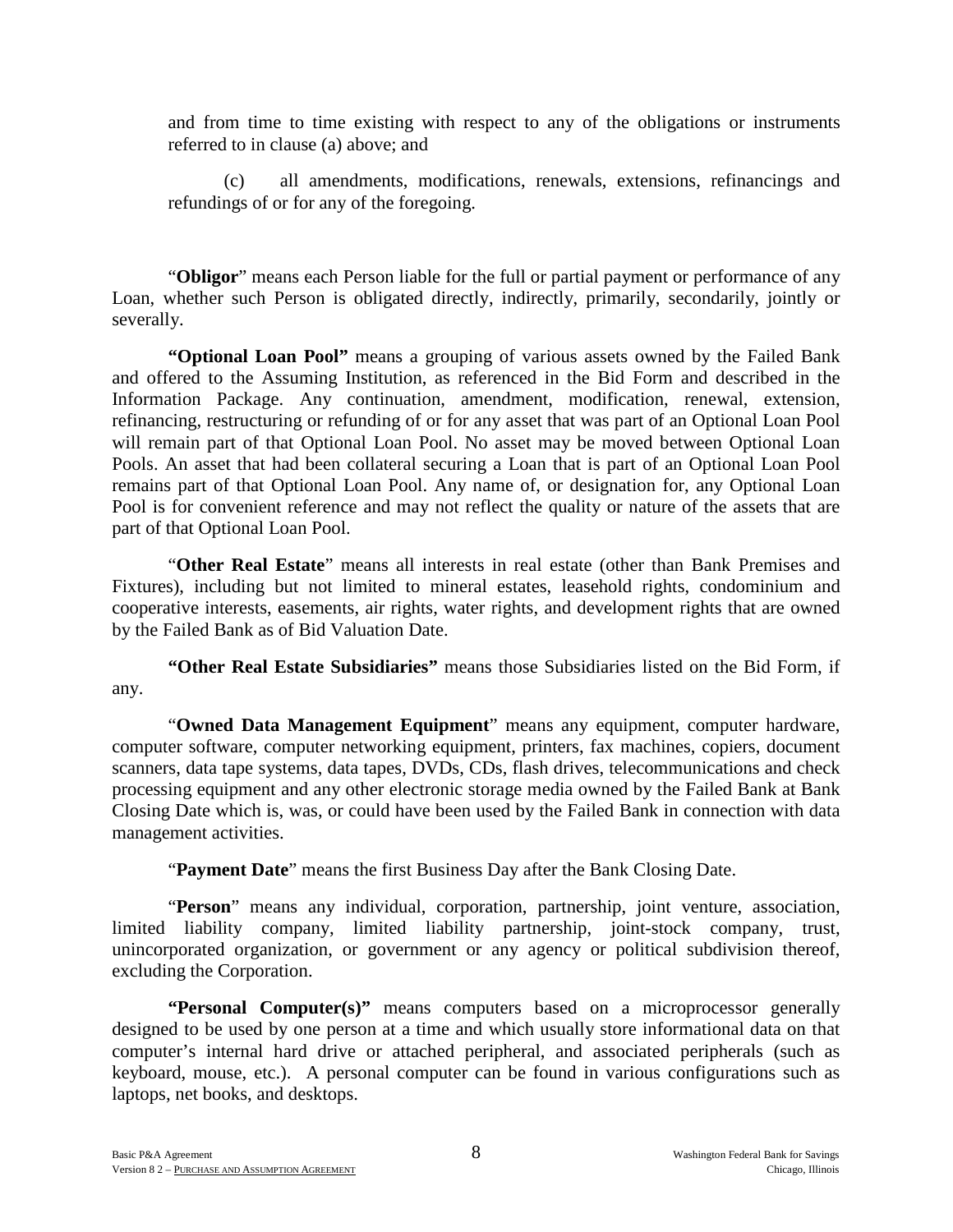"**Primary Indemnitor**" means any Person (other than the Assuming Institution or any of its Affiliates) who is obligated to indemnify or insure, or otherwise make payments (including payments on account of claims made against) to or on behalf of any Person in connection with the claims covered under Article XII, including without limitation any insurer issuing any directors and officers liability policy or any Person issuing a financial institution bond or banker's blanket bond.

"**Pro Forma**" means a balance sheet that reflects a reasonably accurate financial statement of the Failed Bank through the Bank Closing Date and serves as a basis for the opening entries of both the Assuming Institution and the Receiver.

**"Proprietary Software"** means computer software developed for and owned by the Failed Bank for its own purpose and use.

"**Put Date**" has the meaning set forth in Section 3.4(d).

"**Put Notice**" has the meaning set forth in Section 3.4(c).

"**Qualified Beneficiaries**" has the meaning set forth in Section 4.12.

"**Qualified Financial Contract**" means a qualified financial contract as defined in 12 U.S.C. § 1821(e)(8)(D).

"**Receiver**" has the meaning set forth in the introduction to this Agreement.

"**Related Liability**" with respect to any Acquired Asset means any liability existing and reflected on the Failed Bank Records as of the Bank Closing Date for (i) indebtedness secured by mortgages, deeds of trust, chattel mortgages, security interests or other liens on or affecting such Acquired Asset, (ii) ad valorem taxes applicable to such Acquired Asset and (iii) any other obligation determined by the Receiver to be directly related to such Acquired Asset.

"**Related Liability Amount**" with respect to any Related Liability on the books of the Assuming Institution, means the amount of such Related Liability as stated on the Failed Bank Records of the Assuming Institution (as maintained in accordance with generally accepted accounting principles) as of the date as of which the Related Liability Amount is being determined. With respect to a liability that relates to more than one Acquired Asset, the amount of such Related Liability shall be allocated among such Acquired Assets for the purpose of determining the Related Liability Amount with respect to any one of such Acquired Assets.

Such allocation shall be made by specific allocation, where determinable, and otherwise shall be pro rata based upon the dollar amount of such Acquired Assets stated on the Failed Bank Records of the entity that owns such Acquired Asset.

"**Repurchase Price**" means, an amount equal to the sum of (i) the purchase price of the Acquired Asset as determined pursuant to Section 3.2 and either (ii) minus the pro rata Acquired Asset discount or plus the pro rata Acquired Asset premium, if any, (ii) adjusted (A) for any advances and interest on such Acquired Asset after the Bank Closing Date and (B) minus the total amount received by the Assuming Institution for such Acquired Asset after the Bank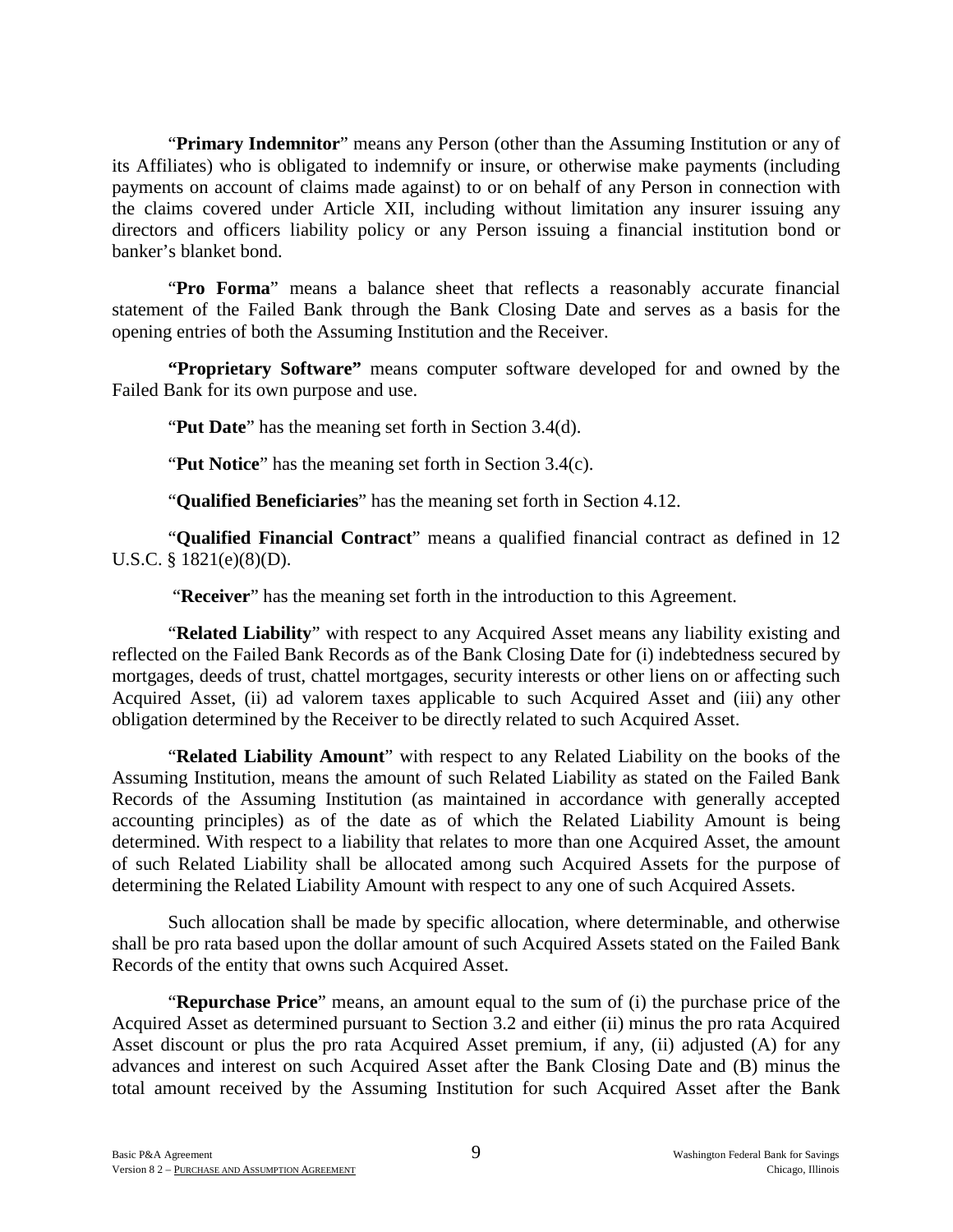Closing Date, regardless of how applied (iii) plus total disbursements of principal made by the Receiver not otherwise included in the Book Value. For (x), Deposit Secured Loans and Eligible Overdrafts put back to the Receiver pursuant to Section 3.4 or (y) Acquired Assets sold pursuant to Section 3.7 and repurchased by the Receiver pursuant to Section 3.6, the Repurchase Price shall not take into account the pro rata Acquired Asset discount or premium, if any. The Repurchase Price for Eligible Overdrafts shall include adjustments for credits or deposits received after the Bank Closing Date and prior to the date of put back.

"**Safe Deposit Boxes**" means the safe deposit boxes of the Failed Bank, if any, including the removable safe deposit boxes and safe deposit stacks in the Failed Bank's vault(s), all rights and benefits under rental agreements with respect to such safe deposit boxes, and all keys and combinations thereto.

"**Settlement Date**" means the first Business Day immediately prior to the day which is three hundred sixty-five (365) days after the Bank Closing Date, or such other date prior thereto as may be agreed upon by the Receiver and the Assuming Institution. The Receiver, in its discretion, may extend the Settlement Date.

"**Settlement Interest Rate**" means, for the first calendar quarter or portion thereof during which interest accrues, the rate determined by the Receiver to be equal to the investment rate on twenty-six (26)-week United States Treasury Bills as published on the Bank Closing Date by the United States Treasury on the TreasuryDirect.gov website; provided, that if no such Investment Rate is published the week of the Bank Closing Date, the investment rate for such Treasury Bills most recently published by the United States Treasury on TreasuryDirect.gov prior to the Bank Closing Date shall be used. Thereafter, the rate shall be adjusted to the rate determined by the Receiver to be equal to the Investment Rate on such Treasury Bills in effect as of the first day of each succeeding calendar quarter during which interest accrues as published by the United States Treasury on the TreasuryDirect.gov website.

**"Specialty Assets"** means assets that have a greater value than more traditional furniture and equipment owned by the Failed Bank and reflected on the Failed Bank Records as of the Bank Closing Date and located on or at Bank Premises, including without limitation fine art and high end decorative art; classic and antique motor vehicles; rare books; rare coins; airplanes; boats; jewelry; collectible firearms; cultural artifacts; sculptures; Proprietary Software; and any other items that typically cannot be appraised by a Furniture and Equipment appraiser. Specialty Assets does not include any repossessed collateral.

**"Subsequently Occupied Space"** has the meaning set forth in Section 4.6(f).

"**Subsidiary**" has the meaning set forth in § 3(w)(4) of the Federal Deposit Insurance Act, 12 U.S.C. § 1813(w)(4), as amended.

**"Underserved Area"** means a census track designated as an underserved middle-income nonmetropolitan track on the most recent List of Middle-Income Non-Metropolitan Distressed or Underserved Geographies as published by the Federal Financial Institutions Examination Council ("FFIEC") on the FFIEC website. A list of Bank Premises, if any, located in an Underserved Market is attached as Schedule 4.1(b).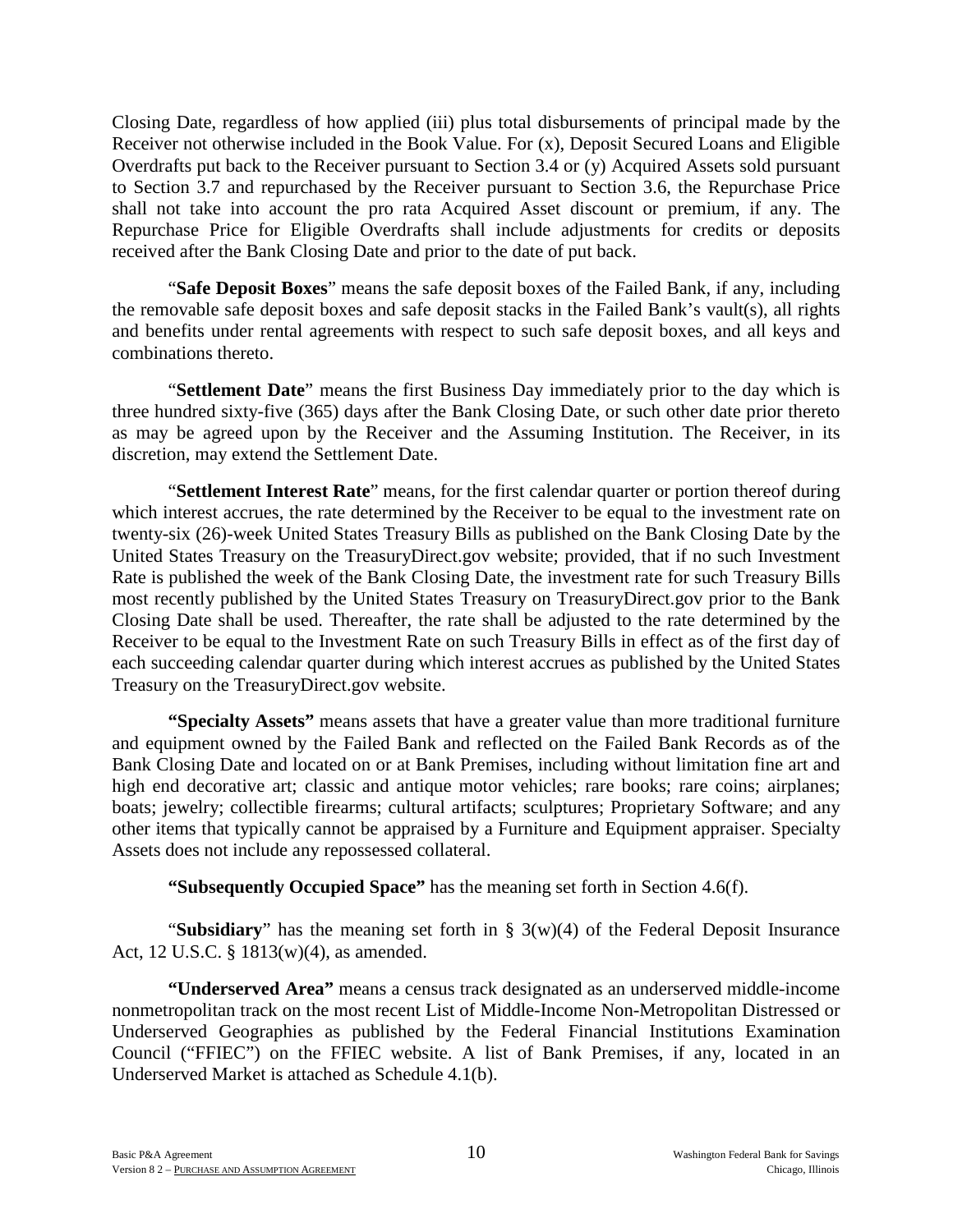## **ARTICLE II. ASSUMPTION OF LIABILITIES.**

**2.1. Liabilities Assumed by Assuming Institution**. The Assuming Institution expressly assumes at Book Value (subject to adjustment pursuant to Article VIII) and agrees to pay, perform and discharge, all of the following liabilities of the Failed Bank as of the Bank Closing Date, except as otherwise provided in this Agreement (such liabilities referred to as "**Liabilities Assumed**"):

(a) Assumed Deposits, except those Deposits specifically listed on Schedule 2.1(a); provided, that as to any Deposits of public money which are Assumed Deposits, the Assuming Institution agrees to properly secure such Deposits with such Acquired Assets as appropriate which, prior to the Bank Closing Date, were pledged as security by the Failed Bank, or with assets of the Assuming Institution, if such securing Acquired Assets, if any, are insufficient to properly secure such Deposits;

(b) liabilities for indebtedness incurred by the Failed Bank, reflected on the Accounting Records of the Failed Bank on the Bank Closing Date, and secured by any perfected Lien (other than a Lien in favor of any Federal Reserve Bank or any Federal Home Loan Bank) on or affecting any Acquired Asset; provided, that the amount of any liability assumed pursuant to this Section 2.1(b) (x) shall be limited to the market value (as determined by the Receiver) of the Acquired Assets securing such liability and (y) is not subject to adjustment pursuant to Article VIII;

(c) overdrafts, debit balances, service charges, reclamations and adjustments to accounts with the Federal Reserve Banks as reflected on the books and records of any such Federal Reserve Bank within ninety (90) days after the Bank Closing Date, if any;

(d) ad valorem taxes (prorated through the Bank Closing Date or with respect to Bank Premises prorated through the date the Receiver receives the purchase price for such Bank Premises from the Assuming Institution), whether or not reflected on the Failed Bank Records, applicable to any Acquired Asset; provided, that the assumption of any ad valorem taxes pursuant to this Section 2.1(d) shall be limited to an amount equal to the market value of the Acquired Asset to which such taxes apply as determined by the Receiver;

(e) liabilities, if any, for federal funds purchased, repurchase agreements and overdrafts in accounts maintained with other depository institutions (including any accrued and unpaid interest thereon computed to and including the Bank Closing Date); provided, that the assumption of any liability pursuant to this Section 2.1(e) shall be limited to the market value of the Acquired Assets securing such liability as determined by the Receiver;

(f) United States Treasury tax and loan note option accounts, if any;

(g) liabilities for any acceptance or commercial letter of credit provided, that the assumption of any liability pursuant to this Section 2.1(g) shall be limited to the market value of the Acquired Assets securing such liability as determined by the Receiver;

(h) liabilities for any "standby letters of credit" as defined in 12 C.F.R. § 337.2(a) issued by the Failed Bank in connection with an Acquired Asset, but excluding any other standby letters of credit;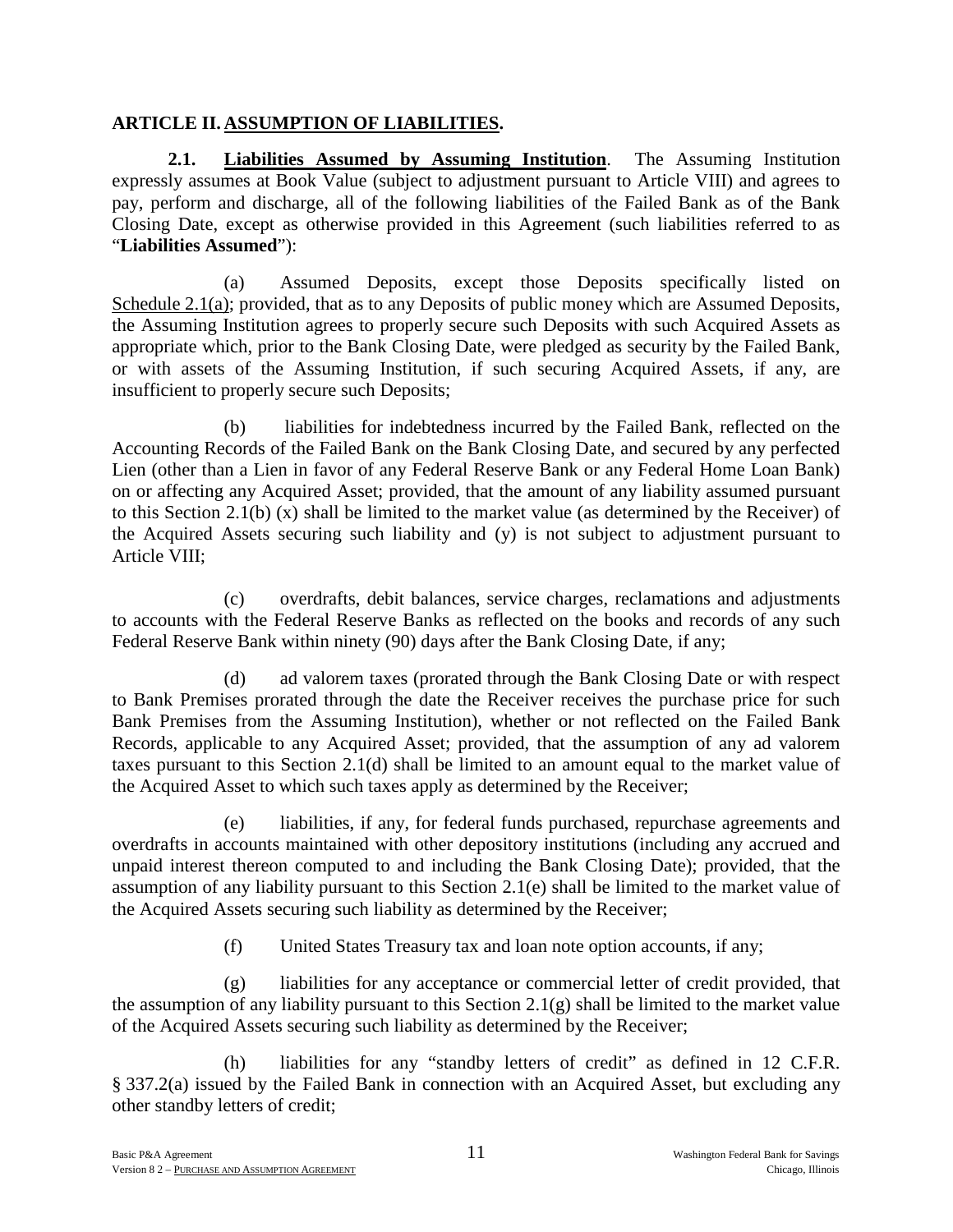(i) duties and obligations assumed pursuant to this Agreement including without limitation those relating to the Failed Bank Records, credit card business, debit card business, stored value and gift card business, overdraft protection plans, safe deposit business, safekeeping business and trust business, if any;

(j) liabilities, if any, for Commitments with respect to Loans that are purchased pursuant to this Agreement;

- (k) liabilities, if any, for amounts owed to any Acquired Subsidiary;
- (l) reserved;
- (m) reserved; and

(n) any deferred revenue, income or fees recorded on the general ledger of the Failed Bank as of the Bank Closing Date attributable to any business assumed pursuant to Section 4.2, 4.3, 4.4, or 4.5 of this Agreement, excluding any deferred income or revenue relative to FASB 91 – Loan Fees and Costs associated with originating or acquiring Loans and initial direct costs of leases.

**2.2. Interest on Deposit Liabilities**. The Assuming Institution agrees that, from and after the Bank Closing Date, it will accrue and pay interest on Assumed Deposits pursuant to Section 2.1 at a rate(s) it shall determine; provided, that for non-transaction Deposit liabilities such rate(s) shall not be less than the lowest rate offered by the Assuming Institution to its depositors for non-transaction deposit accounts. The Assuming Institution shall permit each depositor to withdraw, without penalty for early withdrawal, all or any portion of such depositor's Deposit, whether or not the Assuming Institution elects to pay interest in accordance with any deposit agreement formerly existing between the Failed Bank and such depositor; and further provided, that if such Deposit has been pledged to secure an obligation of the depositor or other party, any withdrawal thereof shall be subject to the terms of the agreement governing such pledge. The Assuming Institution shall give notice to such depositors as provided in Section 5.3 of the rate(s) of interest which it has determined to pay and of such withdrawal rights.

# **2.3. Unclaimed Deposits**.

(a) Final Legal Notice. Fourteen (14) months following the Bank Closing Date, the Assuming Institution will provide the Receiver a listing of all deposit accounts, including the type of account, not claimed by the depositor. The Receiver will review the list and authorize the Assuming Institution to act on behalf of the Receiver to send a Final Legal Notice in a form substantially similar to Exhibit 2.3A (the "**Final Legal Notice**") to the owner(s) of the unclaimed deposits reminding them of the need to claim or arrange to continue their account(s) with the Assuming Institution. The Assuming Institution will send the Final Legal Notice to the depositors within fifteen (15) days following notification of the Receiver's authorization. The Assuming Institution will prepare an Affidavit of Mailing in a form substantially similar to Exhibit 2.3B and will forward the Affidavit of Mailing to the Receiver after mailing out the Final Legal Notice to the owner(s) of unclaimed deposit accounts.

(b) Unclaimed Deposits. If, within eighteen (18) months after the Bank Closing Date, any depositor of the Failed Bank does not claim or arrange to continue such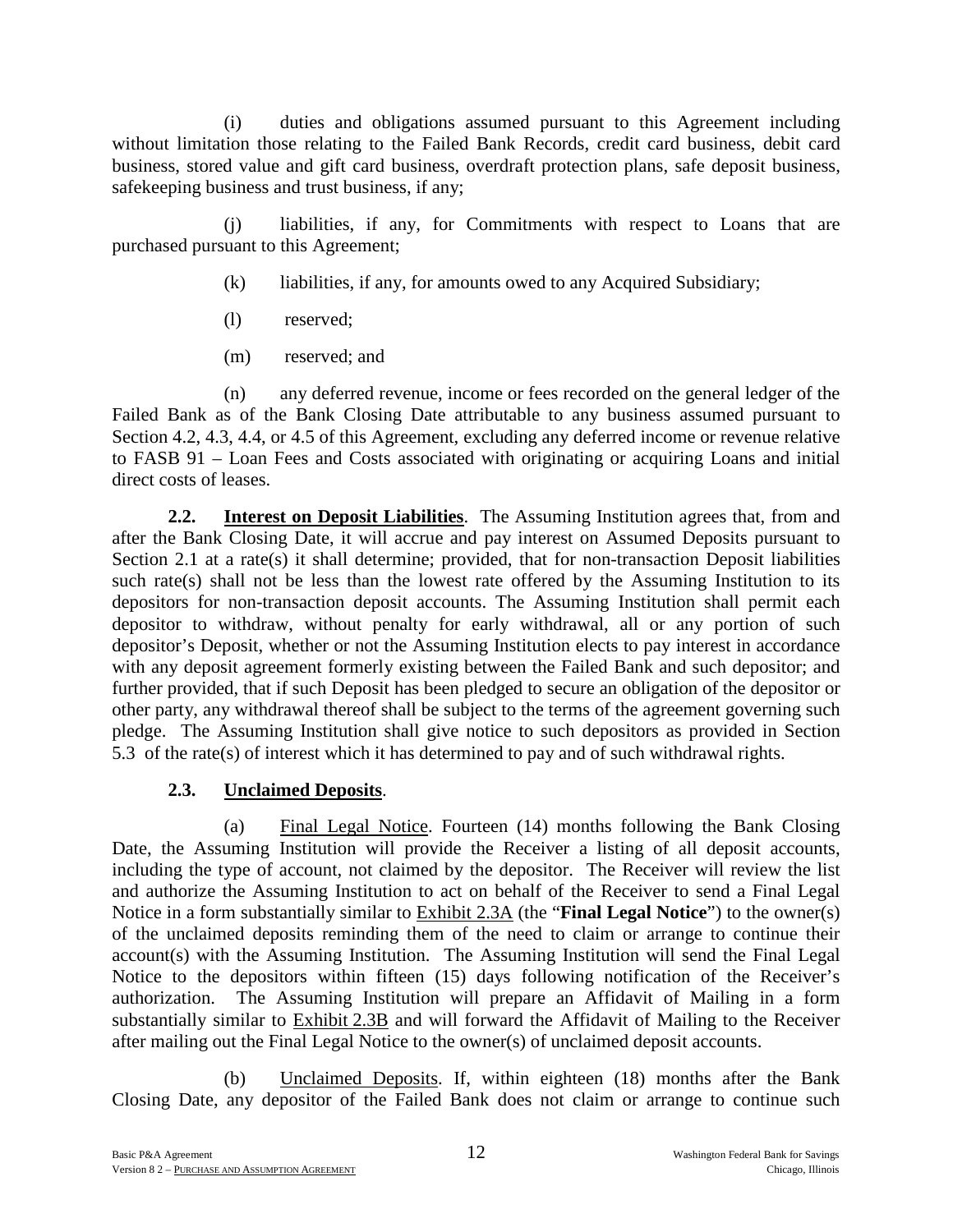depositor's Assumed Deposits at the Assuming Institution, the Assuming Institution shall, within fifteen (15) Business Days after the end of such eighteen (18) month period, (i) refund to the Receiver the full amount of each such Deposit (without reduction for service charges), (ii) provide to the Receiver a schedule of all such refunded Deposits in such form as may be prescribed by the Receiver, and (iii) assign, transfer, convey, and deliver to the Receiver, all right, title and interest of the Assuming Institution in and to the Failed Bank Records previously transferred to the Assuming Institution and other records generated or maintained by the Assuming Institution pertaining to such Deposits. During such eighteen (18) month period, at the request of the Receiver, the Assuming Institution promptly shall provide to the Receiver schedules of unclaimed Deposits in such form as may be prescribed by the Receiver.

**2.4. Employee Plans**.Except as provided in Section 4.12, the Assuming Institution shall have no liabilities, obligations or responsibilities under the Failed Bank's health care, bonus, vacation, pension, profit sharing, deferred compensation, 401k or stock purchase plans or similar plans, if any, unless the Receiver and the Assuming Institution agree otherwise subsequent to the date of this Agreement.

## **ARTICLE III. PURCHASE OF ASSETS.**

**3.1. Assets Purchased by Assuming Institution**. Subject to Sections 3.5 and 3.6, the Assuming Institution hereby purchases from the Receiver, and the Receiver hereby sells, assigns, transfers, conveys, and delivers to the Assuming Institution, all right, title, and interest of the Receiver in and to all of the following:

(a) cash and receivables from depository institutions (including Federal Reserve Banks and Federal Home Loan Banks), including cash items in the process of collection, plus any accrued interest thereon computed to and including Bank Closing Date;

(b) reserved;

(c) federal funds sold and repurchase agreements, if any, including any accrued interest thereon computed to and including Bank Closing Date;

(d) Owned Data Management Equipment and Personal Computers;

(e) Deposit Secured Loans, if any (including any such Deposit Secured Loan that the Failed Bank charged-off in whole or in part during the period from the date after the Bid Valuation Date and up to and including Bank Closing Date);

(f) any credit card business (including all outstanding extensions of credit), Safe Deposit Boxes and related business, safekeeping business and trust business, subject to Section 4.2, 4.3, 4.4 or 4.5, respectively;

- (g) Failed Bank Records and other documents as provided in Section 6.1;
- (h) reserved;
- (i) amounts owed to the Failed Bank by any Acquired Subsidiary;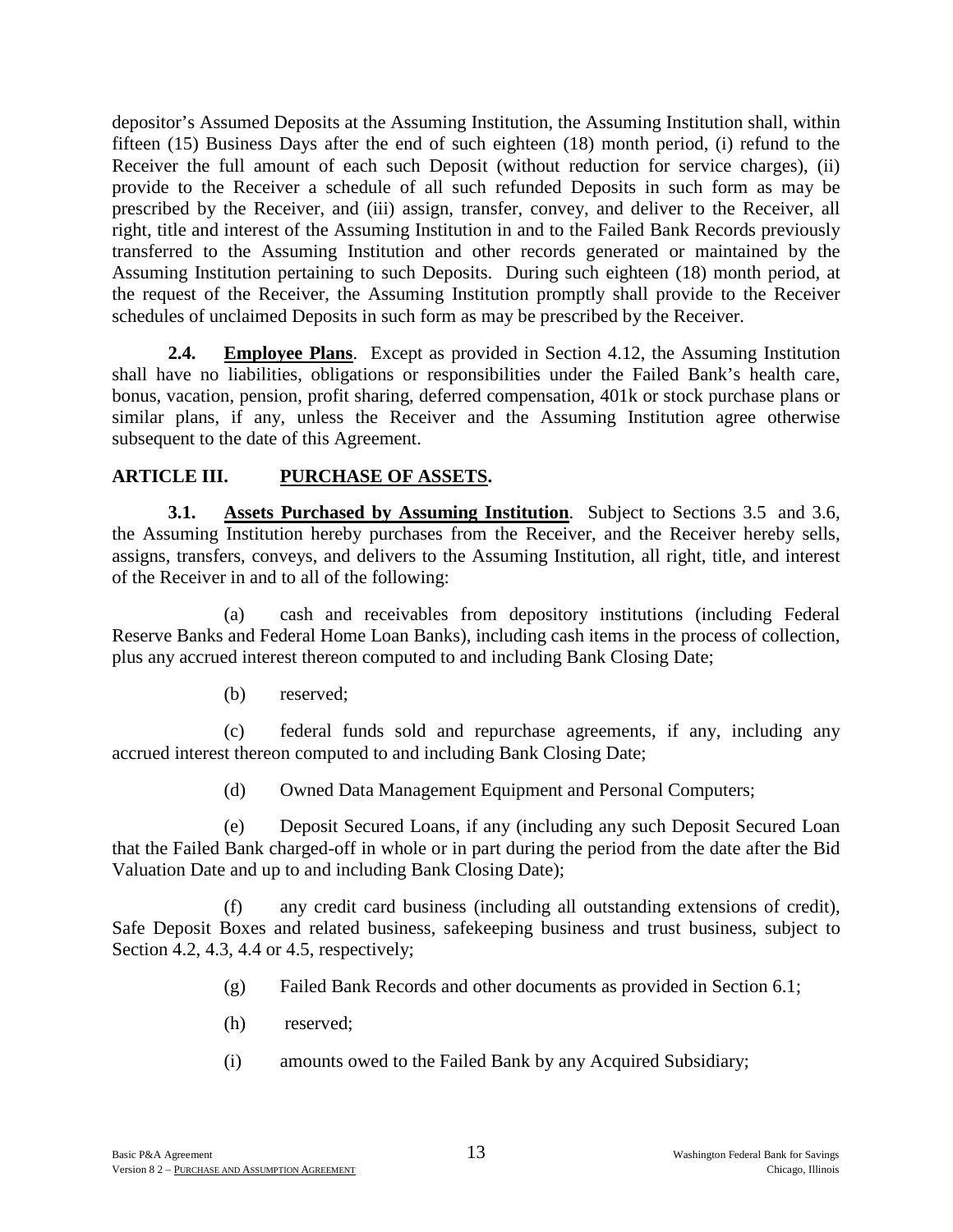(j) assets securing Deposits of public money, to the extent not otherwise purchased hereunder;

(k) overdrafts of customers (including but not limited to overdrafts made pursuant to an overdraft protection plan or similar extensions of credit in connection with a deposit account);

- (l) reserved;
- (m) reserved;
- (n) reserved;
- (o) reserved;

(p) any asset that was fully charged-off by the Failed Bank prior to the Bid Valuation Date (including any subsequent judgments arising therefrom) that was secured by collateral that was (i) foreclosed upon by the Failed Bank and (ii) is an Acquired Asset; and

(q) reserved;

(r) prepaid accounts associated with any contract or agreement that the Assuming Institution either directly assumes pursuant to the terms of this Agreement or has an option to assume under Section 4.8; and

(s) Intellectual Property that (i) is not a Specialty Asset and (ii) is related to the Failed Bank franchise or to Acquired Assets.

The Assuming Institution purchases all Acquired Assets subject to all liabilities for indebtedness collateralized by Liens affecting such Acquired Assets to the extent provided in Section 2.1.

## **3.2. Asset Purchase Price**.

(a) Determination of Asset Purchase Price. All Acquired Assets and assets of the Failed Bank subject to an option to purchase by the Assuming Institution shall be purchased for the amount, or the amount resulting from the method specified for determining the amount, as specified on Schedule 3.2, except as otherwise may be provided herein. Any Acquired Asset for which no purchase price is specified on Schedule 3.2 or otherwise herein shall be purchased at its Book Value. The purchase price for Acquired Subsidiaries shall be adjusted pursuant to Section 4.6(i)(iv), if applicable.

(b) Purchase Price for Securities. The purchase price for any security (other than the capital stock of any Acquired Subsidiary and Federal Home Loan Bank stock) purchased under Section 3.1 by the Assuming Institution shall consist of the market price (as defined below) of the security as of the Bank Closing Date, multiplied by the bank's ownership interest in the security (see Calculation of Purchase Price below) and shall include accrued interest, where applicable, as noted below.

(i) Definition of Market Price: The market price for any security shall be (i) the market price for that security quoted at the close of the trading day effective on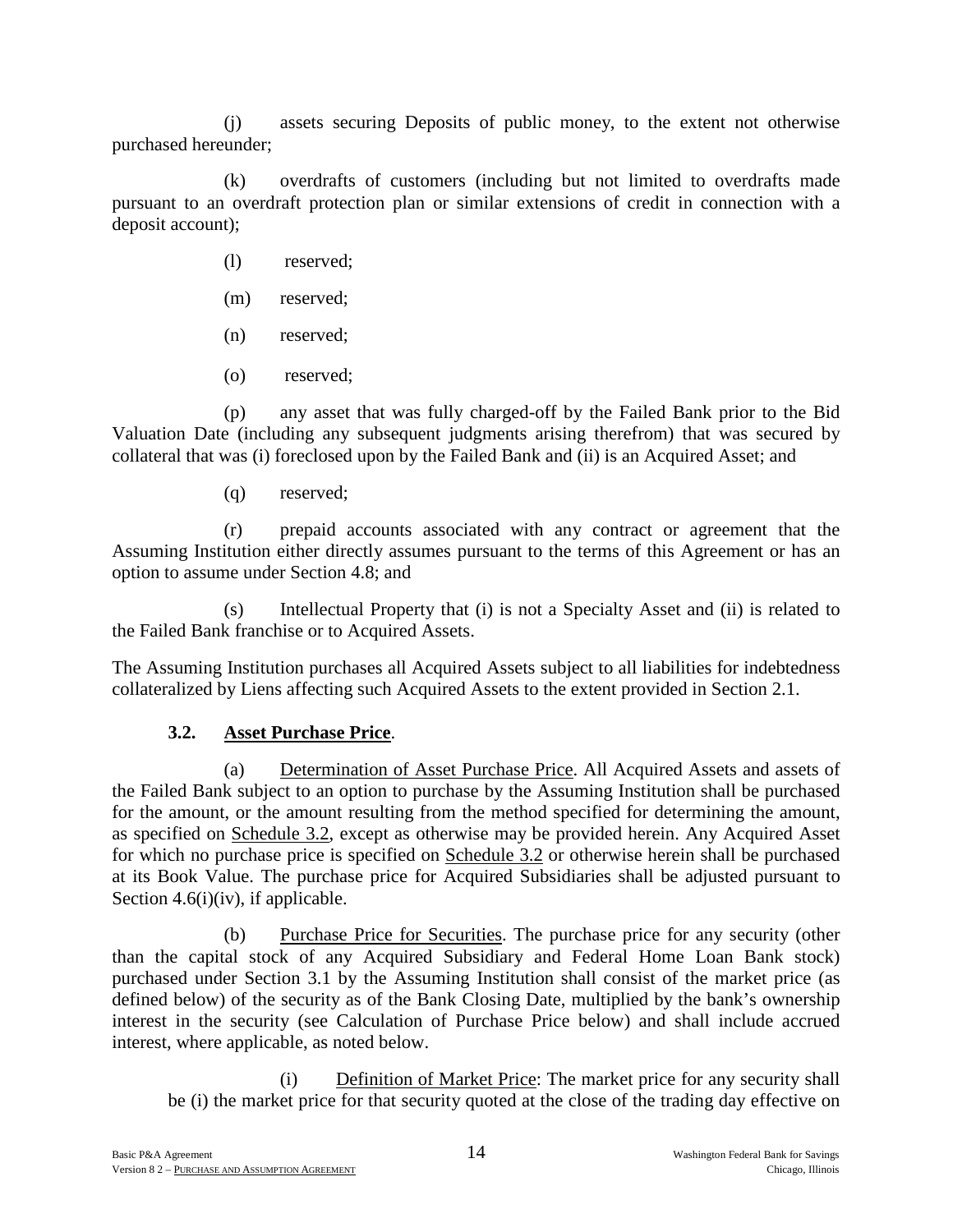the Bank Closing Date as published electronically by Bloomberg, L.P., or alternatively, at the discretion of the Receiver, by IDC/Financial Times (FT) Interactive Data; (ii) provided that if such market price is not available for such security, the Assuming Institution will submit a written purchase price bid for such security within three days of notification/bid request by the Receiver (unless a different time period is agreed to by the Assuming Institution and the Receiver) and the Receiver, in its sole and absolute discretion, will accept or reject each such purchase price bid; (iii) further provided that in the absence of an acceptable bid from the Assuming Institution, or in the event that a security is deemed essential to the Receiver as determined by the Receiver in its discretion (see Section 3.6 Retention or Repurchase of Assets Essential to the Receiver) such security shall not pass to the Assuming Institution and shall be deemed to be an excluded asset hereunder and listed on Schedule 3.5(l).

(ii) Calculation of Purchase Price. The bank's ownership interest in a security will be quantified one of two ways: (i) number of shares or other units, as applicable (in the case of equity securities) or (ii) par value or notational amount, as applicable (in the case of non-equity securities). As a result, the purchase price (except where determined pursuant to clause (ii) of the preceding paragraph) shall be calculated one of two ways, depending on whether or not the security is an equity security: (i) the purchase price for an equity security shall be calculated by multiplying the number of shares or other units by the applicable market price per unit; and (ii) the purchase price for a non-equity security shall be an amount equal to the applicable market price (expressed as a decimal), multiplied by the par value for such security (based on the payment factor most recently widely available). The purchase price also shall include accrued interest as calculated below (see Calculation of Accrued Interest), except to the extent the parties may otherwise expressly agree, pursuant to clause (ii) of the preceding paragraph. If the factor used to determine the par value of any security for purposes of calculating the purchase price, is not for the period in which the Bank Closing Date occurs, then the purchase price for that security shall be subject to adjustment postclosing based on a "cancel and correct" procedure. Under this procedure, after such current factor becomes publicly available, the Receiver will recalculate the purchase price utilizing the current factor and related interest rate, and will notify the Assuming Institution of any difference and of the applicable amount due from one party to the other. Such amount will then be paid as part of the settlement process pursuant to Article VIII.

(iii) Calculation of Accrued Interest for Securities: Accrued interest shall be calculated for a non-equity security by multiplying the interest rate (expressed as a decimal point) paid on the security as then most recently publicly available, by the most recent par value (or notational amount, as applicable) of that security, multiplied by the number of days from and including the first interest day of the accrual period in which the Bank Closing Date occurs, through the Bank Closing Date.

(c) Purchase Price for Qualified Financial Contracts. Qualified Financial Contracts, if any, shall be purchased at market value determined in accordance with the terms of Exhibit 3.2(c). Any costs associated with such valuation shall be shared equally by the Receiver and the Assuming Institution.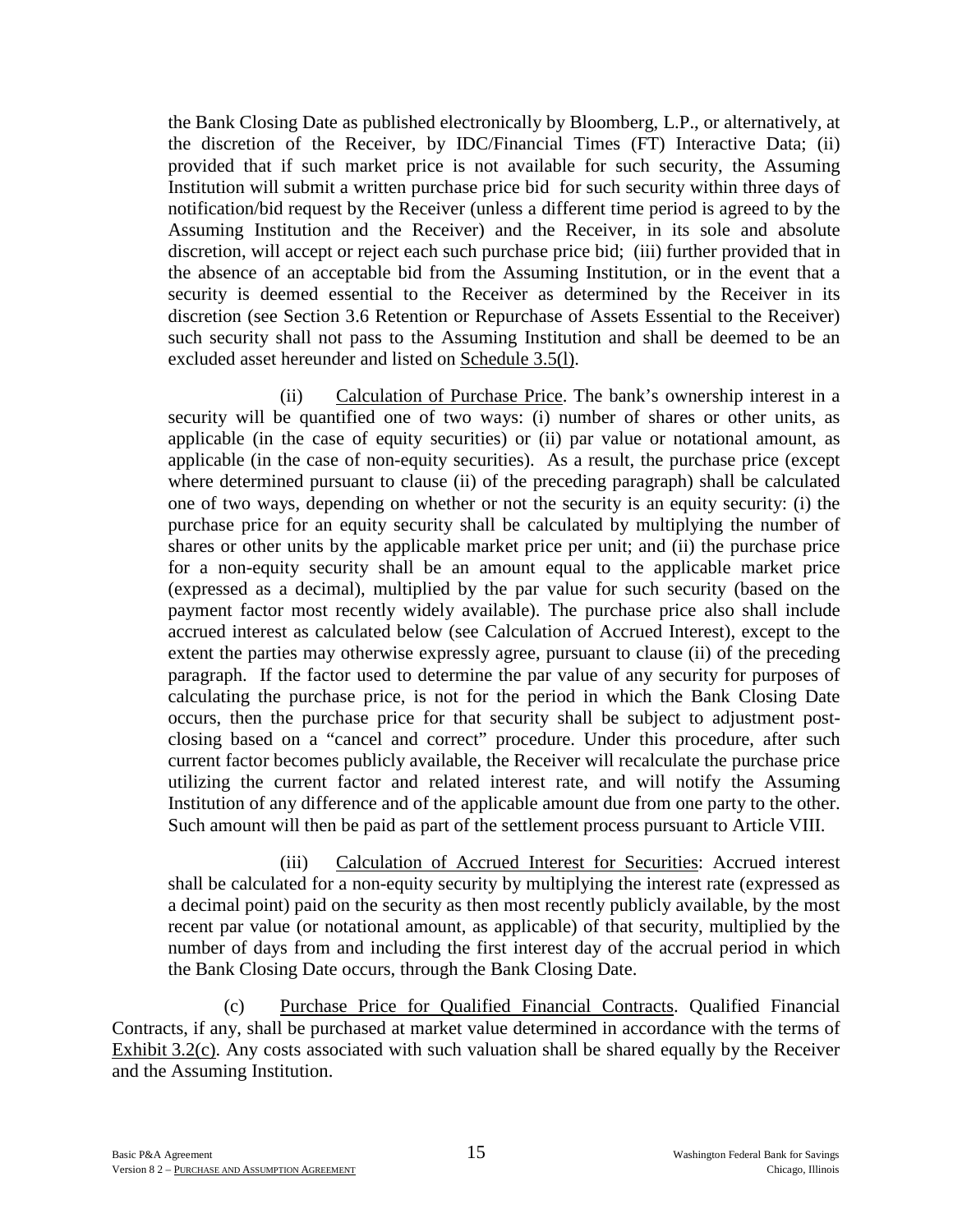**3.3. Manner of Conveyance; Limited Warranty; Nonrecourse; Etc. THE CONVEYANCE OF ALL ACQUIRED ASSETS, INCLUDING REAL AND PERSONAL PROPERTY INTERESTS, PURCHASED BY THE ASSUMING INSTITUTION UNDER THIS AGREEMENT SHALL BE MADE, AS NECESSARY, BY RECEIVER'S DEED OR RECEIVER'S BILL OF SALE,** "**AS IS**"**,** "**WHERE IS**"**, WITHOUT RECOURSE AND, EXCEPT AS OTHERWISE SPECIFICALLY PROVIDED IN THIS AGREEMENT, WITHOUT ANY WARRANTIES WHATSOEVER WITH RESPECT TO SUCH ACQUIRED ASSETS, EXPRESS OR IMPLIED, WITH RESPECT TO TITLE, VALUE, COLLECTIBILITY, GENUINENESS, ENFORCEABILITY, DOCUMENTATION, CONDITION OR FREEDOM FROM LIENS OR ENCUMBRANCES (IN WHOLE OR IN PART), OR ANY OTHER MATTERS.** 

#### **3.4. Puts of Assets to the Receiver**.

#### (a) Puts Within 30 Days or 40 Days After the Bank Closing Date.

(i) During the thirty (30)-day period following the Bank Closing Date (which thirty (30)-day period may be extended in writing in the sole and absolute discretion of the Receiver for any Loan), in accordance with this Section 3.4, the Assuming Institution may require the Receiver to purchase any Deposit Secured Loan transferred to the Assuming Institution pursuant to Section 3.1 which is not fully secured by Assumed Deposits or deposits at other insured depository institutions due to either insufficient Assumed Deposit or deposit collateral or deficient documentation regarding such collateral; provided that, the Assuming Institution may not require the purchase of a Deposit Secured Loan that is secured by an Assumed Deposit until any Deposit setoff determination, whether voluntary or involuntary, has been made.

(ii) During the forty (40)-day period following the Bank Closing Date, the Assuming Institution may require the Receiver to purchase, any Eligible Overdraft transferred to the Assuming Institution pursuant to Section 3.1 which existed on the thirtieth (30th) day following the Bank Closing Date.

(iii) Notwithstanding the foregoing, the Assuming Institution may not require the Receiver to purchase any Loan pursuant to Section 3.4(a) if (x) the Obligor with respect to such Loan is an Acquired Subsidiary or (y) the Assuming Institution has:

(A) made any advance in accordance with the terms of a Commitment or otherwise with respect to such Loan;

(B) taken any action that caused an increase in the amount of a Related Liability with respect to such Loan;

(C) created or permitted to be created any Lien on such Loan which secures indebtedness for money borrowed or which constitutes a conditional sales agreement, capital lease or other title retention agreement;

(D) entered into, agreed to make, grant or permit, or made, granted or permitted any modification or amendment to, any waiver or extension with respect to, or any renewal, refinancing or refunding of, such Loan or related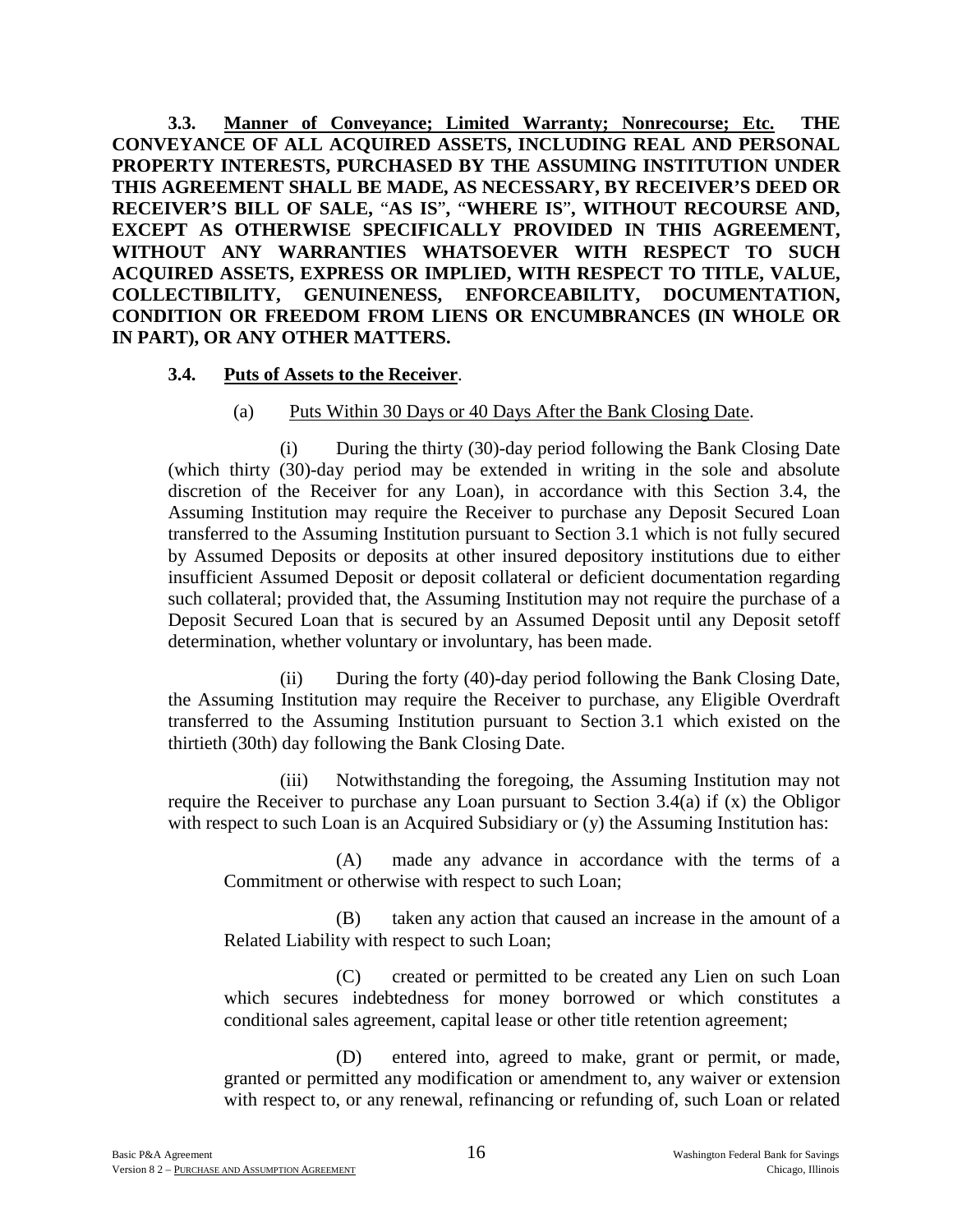Credit Documents or collateral, including, without limitation, any act or omission which diminished such collateral; or

(E) sold, assigned or transferred all or a portion of such Loan to a third party (whether with or without recourse).

(b) Puts Prior to the Settlement Date. During the period from the Bank Closing Date to and including the Business Day immediately preceding the Settlement Date, the Assuming Institution may require the Receiver to purchase any Acquired Asset which the Assuming Institution can establish is evidenced by forged or stolen instruments as of the Bank Closing Date; provided that the Assuming Institution may not require the Receiver to purchase any Acquired Asset with respect to which the Assuming Institution has taken any action referred to in Section 3.4(a)(iii) with respect to such Acquired Asset. The Assuming Institution shall transfer all such Acquired Assets to the Receiver without recourse, and shall indemnify the Receiver against any and all claims of any Person claiming by, through or under the Assuming Institution with respect to any such Acquired Asset, as provided in Section 12.4.

(c) Notices to the Receiver. If the Assuming Institution elects to require the Receiver to purchase one or more Acquired Assets pursuant to this Section 3.4, the Assuming Institution shall deliver to the Receiver a notice ("**Put Notice**") which shall include:

(i) a list of all Acquired Assets that the Assuming Institution requires the Receiver to purchase;

(ii) a list of all Related Liabilities with respect to the Acquired Assets identified in the Put Notice; and

(iii) a statement of the estimated Repurchase Price of each Acquired Asset identified in the Put Notice as of the applicable Put Date (defined below).

The Put Notice shall be in the form prescribed by the Receiver or such other form to which the Receiver has consented. As provided in Section 9.6, the Assuming Institution shall deliver to the Receiver all documents, Credit Files and additional information relating to the subject matter of the Put Notice as the Receiver may request and shall provide the Receiver with full access to all other relevant books and records.

(d) Purchase by Receiver. The Receiver shall purchase Acquired Assets that are specified in the Put Notice and shall assume Related Liabilities with respect to such Acquired Assets. The transfer of such Acquired Assets and Related Liabilities shall be effective as of a date determined by the Receiver, which date shall not be later than thirty (30) days after receipt by the Receiver of the Put Notice (the "**Put Date**").

(e) Purchase Price and Payment Date. Each Acquired Asset purchased by the Receiver pursuant to this Section 3.4 shall be purchased at a price equal to the Repurchase Price of such Acquired Asset minus the Related Liability Amount applicable to such Acquired Asset, in each case determined as of the applicable Put Date. If the difference between the Repurchase Price and the Related Liability Amount is positive, then the Receiver shall pay to the Assuming Institution the amount of the difference; if the difference between such amounts is negative, then the Assuming Institution shall pay to the Receiver the amount of the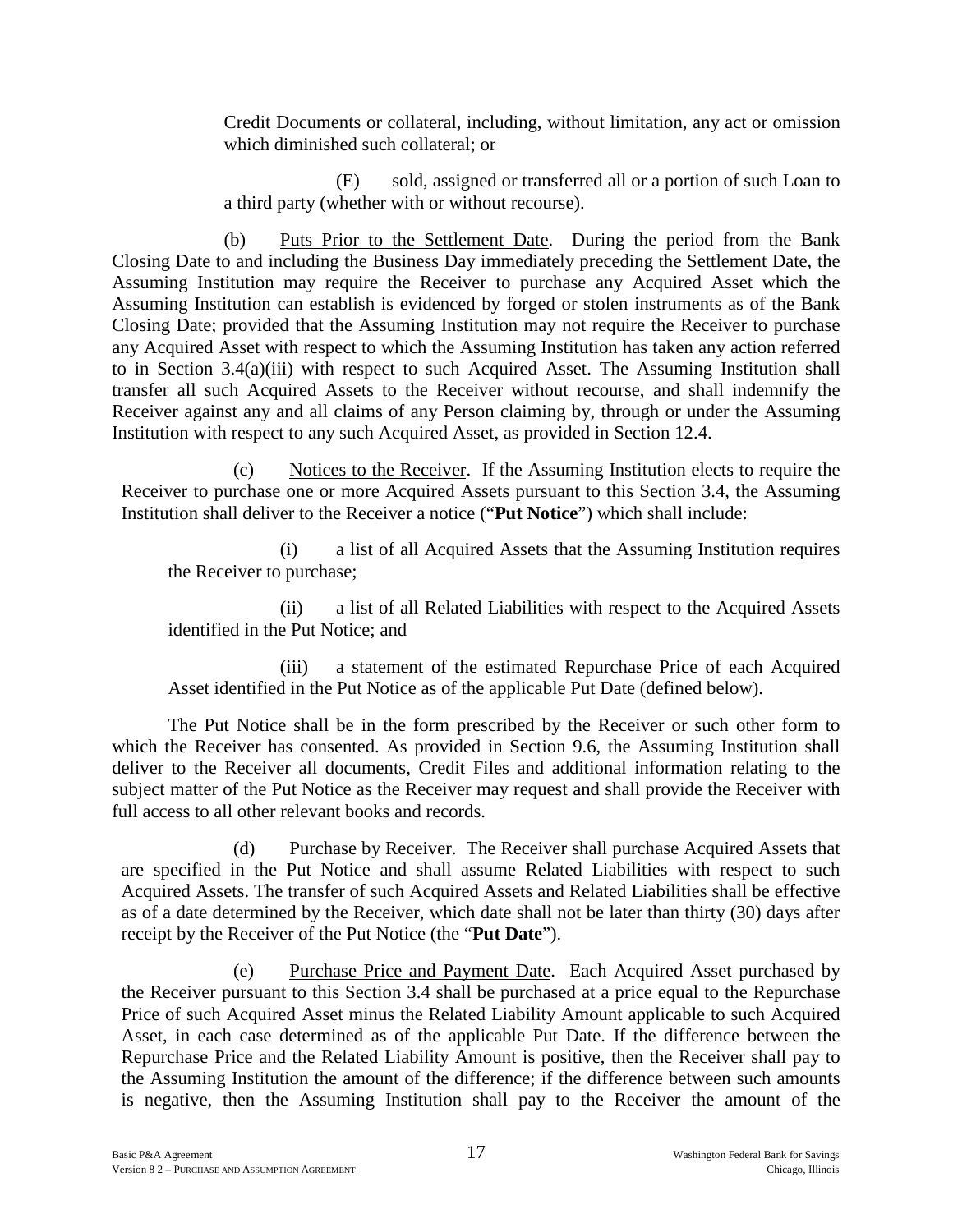difference. The Assuming Institution or the Receiver, as the case may be, shall pay the amount determined pursuant to this Section 3.4 not later than the twentieth (20th) Business Day following the applicable Put Date, together with interest on such amount at the Settlement Interest Rate for the period from and including such Put Date to and including the day preceding the date on which payment is made.

(f) Servicing. The Assuming Institution shall administer and manage any Acquired Asset subject to purchase by the Receiver in accordance with usual and prudent banking standards and business practices until the Receiver purchases such Acquired Asset.

(g) Reversals. If the Receiver purchases an Acquired Asset (and assumes the Related Liability) that it is not required to purchase pursuant to this Section 3.4, the Assuming Institution shall repurchase such Acquired Asset (and assume such Related Liability) from the Receiver at a price computed so as to achieve the same economic result as would apply if the Receiver had never purchased such Acquired Asset pursuant to this Section 3.4.

(h) Transfer to Receiver without Recourse. The Assuming Institution shall transfer any Acquired Asset pursuant to this Section 3.4 to the Receiver without recourse and shall indemnify the Receiver against any and all claims of any Person claiming by, through or under the Assuming Institution with respect to any such Acquired Asset, as provided in Section 12.4.

**3.5. Assets Not Purchased by Assuming Institution**. The Assuming Institution does not purchase, acquire or assume, or (except as otherwise expressly provided in this Agreement) obtain an option to purchase, acquire or assume under this Agreement:

(a) any financial institution bonds, banker's blanket bonds, or public liability, fire, extended coverage insurance policy, bank owned life insurance or any other insurance policy of the Failed Bank, or premium refund, unearned premium derived from cancellation, or any proceeds payable with respect to any of the foregoing;

(b) any interest, right, action, claim, or judgment against (i) any officer, director, employee, accountant, attorney, or any other Person employed or retained by the Failed Bank or any Subsidiary of the Failed Bank on or prior to the Bank Closing Date arising out of any act or omission of such Person in such capacity, (ii) any underwriter of financial institution bonds, banker's blanket bonds or any other insurance policy of the Failed Bank, (iii) any shareholder or holding company of the Failed Bank, or (iv) any other Person whose action or inaction may be related to any loss (exclusive of any loss resulting from such Person's failure to pay on a Loan made by the Failed Bank) incurred by the Failed Bank; provided that for the purposes hereof, the acts, omissions or other events giving rise to any such claim shall have occurred on or before the Bank Closing Date, regardless of when any such claim is discovered and regardless of whether any such claim is made with respect to a financial institution bond, banker's blanket bond, or any other insurance policy of the Failed Bank in force as of the Bank Closing Date;

(c) prepaid regulatory assessments of the Failed Bank, if any;

(d) legal or equitable interests in tax receivables of the Failed Bank, if any, including any claims arising as a result of the Failed Bank having entered into any agreement or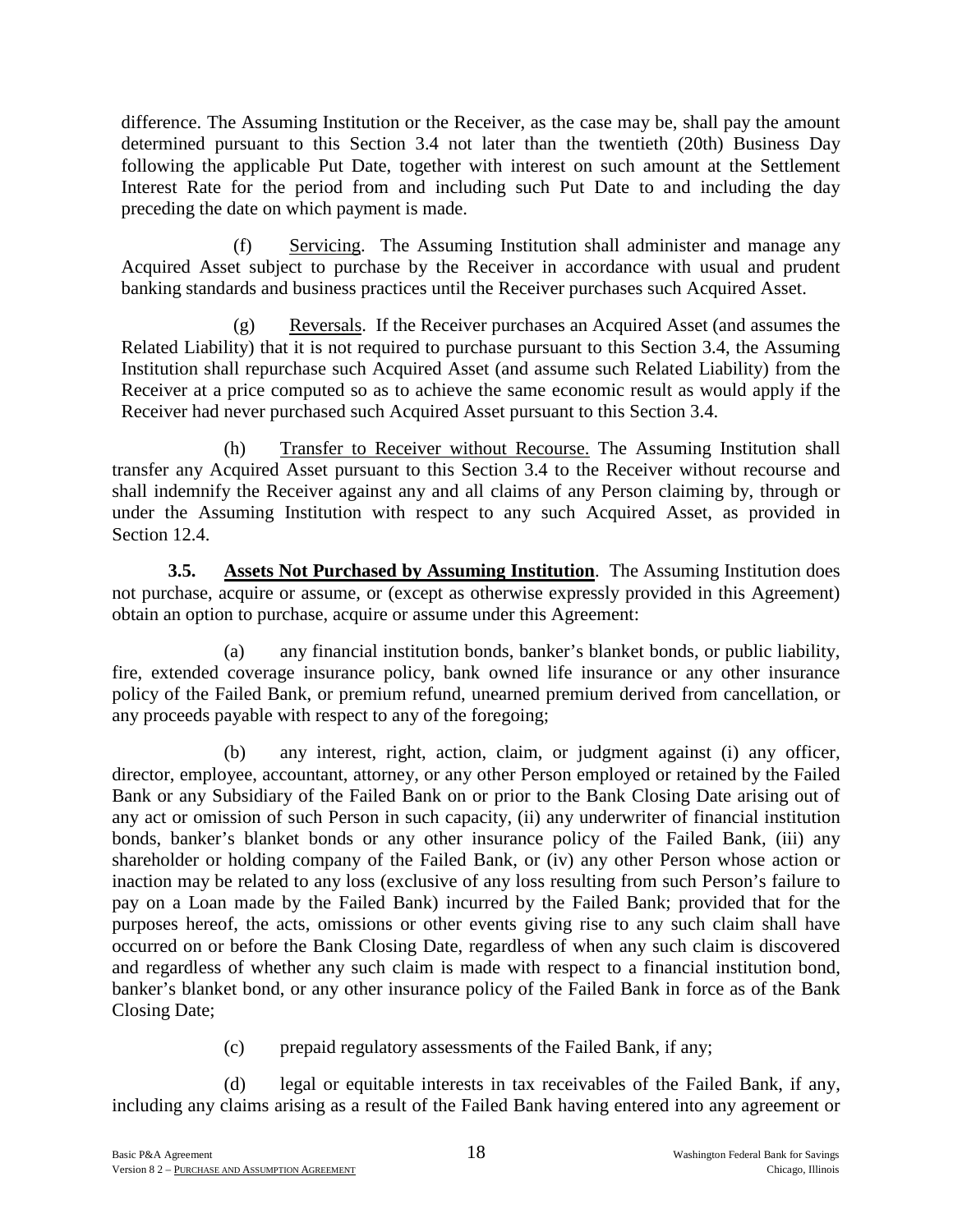otherwise being joined with another Person with respect to the filing of tax returns or the payment of taxes;

(e) amounts reflected on the Failed Bank Records as of the Bank Closing Date as a general or specific loss reserve or contingency account, if any;

(f) leased or owned Bank Premises and leased or owned Fixtures, Proprietary Software, Furniture and Equipment located on leased or owned Bank Premises, and Specialty Assets located on leased or owned Bank Premises, if any; provided that the Assuming Institution does obtain an option under Sections 4.6, 4.7 or 4.8, as the case may be, with respect thereto;

(g) owned Bank Premises which the Receiver, in its discretion, determines may contain environmentally hazardous substances;

(h) any "goodwill," as such term is defined in the instructions to the report of condition prepared by banks examined by the Corporation in accordance with 12 C.F.R. § 304.3, and other intangibles (other than intellectual property);

Bank;

(i) any criminal restitution or forfeiture orders issued in favor of the Failed

(j) any and all prepaid fees or any other income as shown on the Failed Bank Records, but not taken into income as of the Bank Closing Date, associated with a line of business of the Failed Bank which is not assumed pursuant to this Agreement;

(k) assets essential to the Receiver in accordance with Section 3.6;

(l) any banker's bank stock, and the securities listed on the attached Schedule

 $3.5(l)$ ;

(m) reserved;

(n) prepaid accounts associated with any contract or agreement that the Assuming Institution either does not directly assume pursuant to the terms of this Agreement nor has an option to assume under Section 4.8;

(o) any contract pursuant to which the Failed Bank provides loan servicing for others;

(p) all assets that were fully charged-off by the Failed Bank prior to the Bid Valuation Date, including any subsequent judgments arising therefrom, other than any asset that was secured by collateral that was (i) foreclosed upon by the Failed Bank and (ii) is an Acquired Asset;

(q) any Loan that was secured by collateral that is an asset retained by the Receiver under this Agreement;

(r) all assets related to any plan of the Failed Bank described in Section 2.4 or any plan of the type described in Section 2.4 under which the Failed Bank has any liability,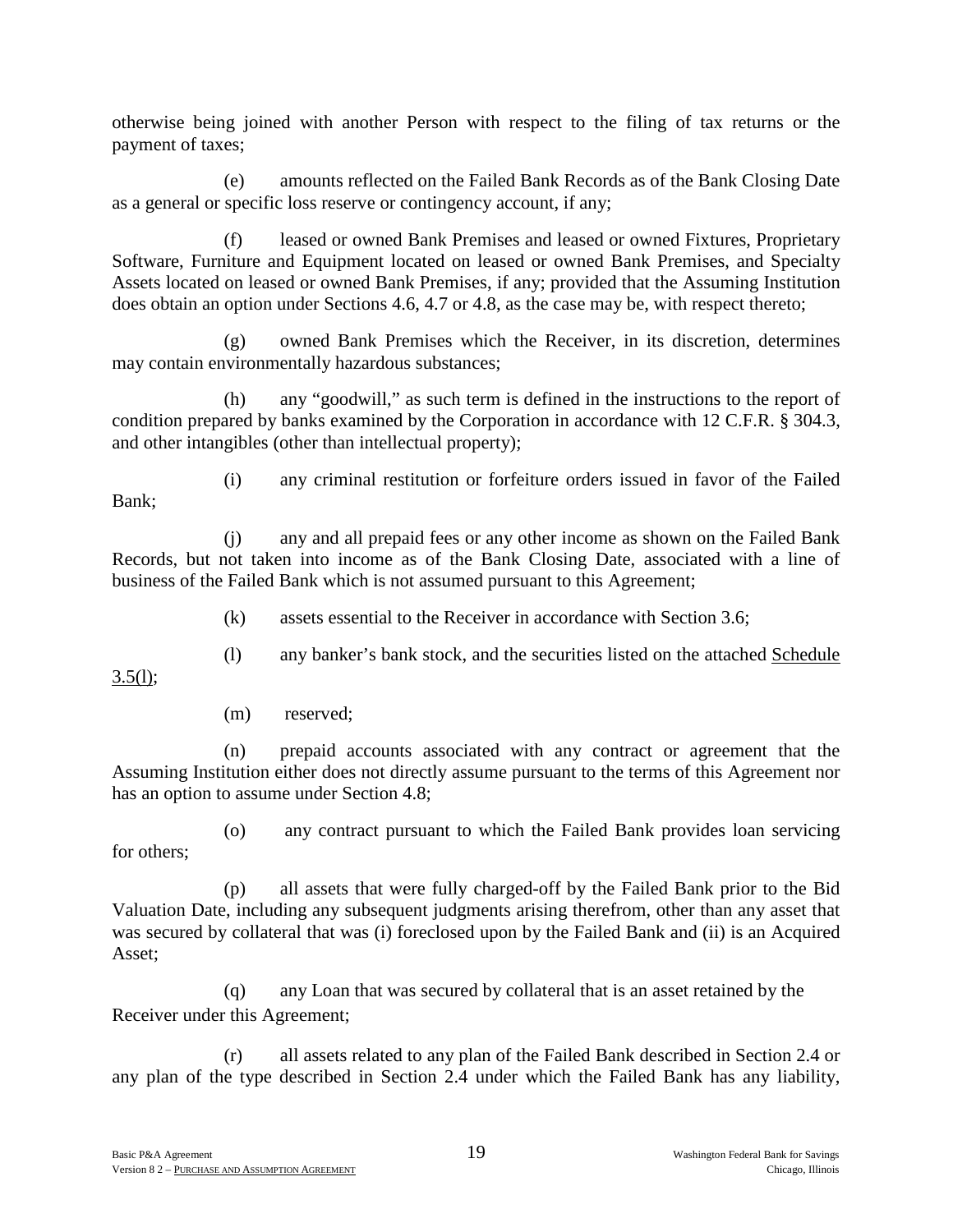obligation or responsibility, unless the Assuming Institution assumes liability, obligations or responsibilities under such plan subsequent to the date of this Agreement;

(s) any asset not shown on the Failed Bank Records as of the Bank Closing Date and discovered after the Settlement Date; and

(t) any Intellectual Property related to assets retained by the Receiver (including operating divisions of the Failed Bank).

## **3.6. Retention or Repurchase of Assets Essential to Receiver**.

(a) The Receiver may refuse to sell to the Assuming Institution, or the Assuming Institution agrees, at the request of the Receiver set forth in a written notice to the Assuming Institution, to sell, assign, transfer, convey, and deliver to the Receiver, all of the Assuming Institution's right, title and interest in and to, any Acquired Asset or asset essential to the Receiver as determined by the Receiver in its discretion (together with all Credit Documents evidencing or pertaining thereto), which may include any Acquired Asset or asset that the Receiver determines to be:

(i) made to an officer, director, or other Person engaging in the affairs of the Failed Bank, its Subsidiaries or Affiliates or any related entities of any of the foregoing;

(ii) the subject of any investigation relating to any claim with respect to any item described in Section 3.5(a) or (b), or the subject of, or potentially the subject of, any legal proceedings;

(iii) made to a Person who is an Obligor on a loan owned by the Receiver or the Corporation in its corporate capacity or its capacity as receiver of any institution;

(iv) secured by collateral which also secures any asset owned by the Receiver; or

(v) related to any asset of the Failed Bank not purchased by the Assuming Institution under this Article III or any liability of the Failed Bank not assumed by the Assuming Institution under Article II.

(b) Each such Acquired Asset or asset purchased by the Receiver shall be purchased at a price equal to the Repurchase Price thereof less the Related Liability Amount with respect to any Related Liabilities related to such Acquired Asset or asset, in each case determined as of the date of the notice provided by the Receiver pursuant to Section 3.6(a). The Receiver shall pay the Assuming Institution not later than the twentieth (20th) Business Day following receipt of related Credit Documents and Credit Files together with interest on such amount at the Settlement Interest Rate for the period from and including the date of receipt of such documents to and including the day preceding the day on which payment is made. The Assuming Institution agrees to administer and manage each such Acquired Asset or asset in accordance with usual and prudent banking standards and business practices until each such Acquired Asset or asset is purchased by the Receiver. All transfers with respect to Acquired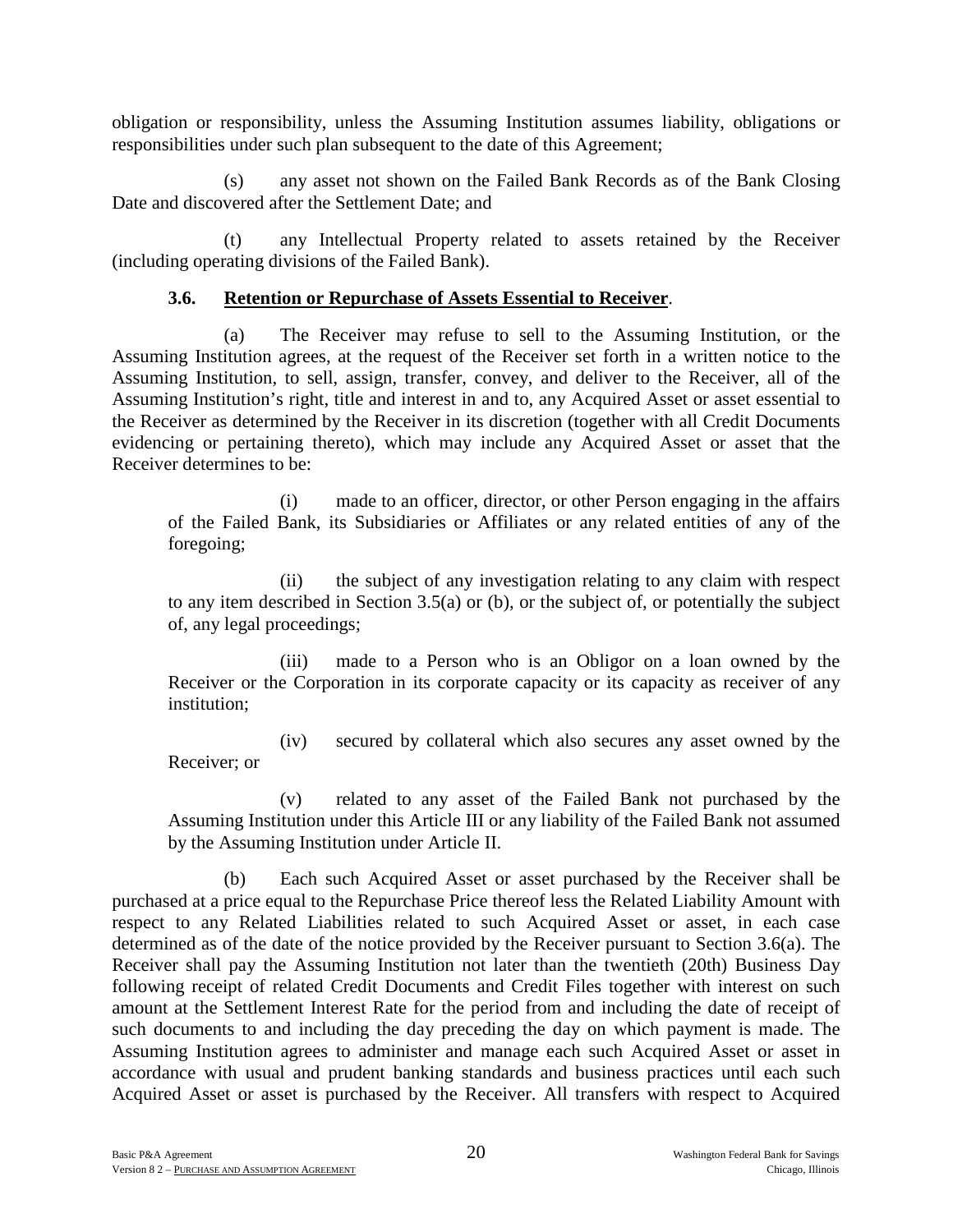Asset or assets under this Section 3.6 shall be made as provided in Section 9.6. The Assuming Institution shall transfer all such Acquired Assets or assets and Related Liabilities to the Receiver without recourse, and shall indemnify the Receiver against any and all claims of any Person claiming by, through or under the Assuming Institution with respect to any such Acquired Asset or asset, as provided in Section 12.4.

**3.7. Receiver's Offer to Sell Withheld Loans**. For the period of thirty (30) days commencing the day after the Bank Closing Date, the Receiver may, in its sole and absolute discretion, sell any Loan withheld from sale pursuant to Section 3.5 or Section 3.6 of this Agreement that the Assuming Institution desires to purchase. Any Loan sold pursuant to this section will, at the sole and absolute discretion of the Receiver, either (x) be treated as if initially sold pursuant to Section 3.1 of this Agreement, or (y) sold pursuant to the standard loan sale agreement used by the Receiver for the sale of loan pools.

(a) If treated as if initially sold pursuant to Section 3.1 of this Agreement, the purchase price for such Loan shall be the Book Value as of the Bank Closing Date, adjusted (i) for any advances and interest on such Loan after the Bank Closing Date, (ii) by subtracting the total amount received by the Assuming Institution for such Loan after the Bank Closing Date, and (iii) by adding total disbursements of principal made by the Receiver and not otherwise included in the Book Value. The sale will be subject to all applicable terms of this Agreement, except that any Loan purchased pursuant to this Section 3.7 shall not be included in the calculation of the pro rata Acquired Asset discount or pro rata Acquired Asset premium utilized for the repurchase of other Acquired Assets. Payment for any such Loan will be handled through the settlement process pursuant to Article VIII.

(b) Any Loan sold pursuant to the standard loan sale agreement shall be governed by and paid for in accordance with that document.

# **ARTICLE IV. ASSUMPTION OF CERTAIN DUTIES AND OBLIGATIONS.**

# **4.1. Continuation of Banking Business**.

(a) Full Service Banking. For the period commencing on the first Business Day after the Bank Closing Date and ending on the first anniversary of the Bank Closing Date, the Assuming Institution will provide full service banking in the Failed Bank Assessment Area. At the option of the Assuming Institution, it may provide such full service banking at one or more Bank Premises or Assuming Institution branches located within such Failed Bank Assessment Area. The Assuming Institution may close or sell any Bank Premises during this period with the prior written consent of the Receiver (which consent may be withheld in Receiver's sole discretion) and after receipt of all necessary regulatory approvals, provided that the Assuming Institution (or its successors) continues to provide full service banking in the Failed Bank Assessment Area for the period required to comply with this Section 4.1(a).

(b) Bank Premises Located in an Underserved Area. If a currently utilized Bank Premises is located in an Underserved Area, the Receiver will not consent to the Assuming Institution's closing or selling such Bank Premises, unless the Assuming Institution provides full service banking at one or more Bank Premises or Assuming Institution branches located within in the same Underserved Area.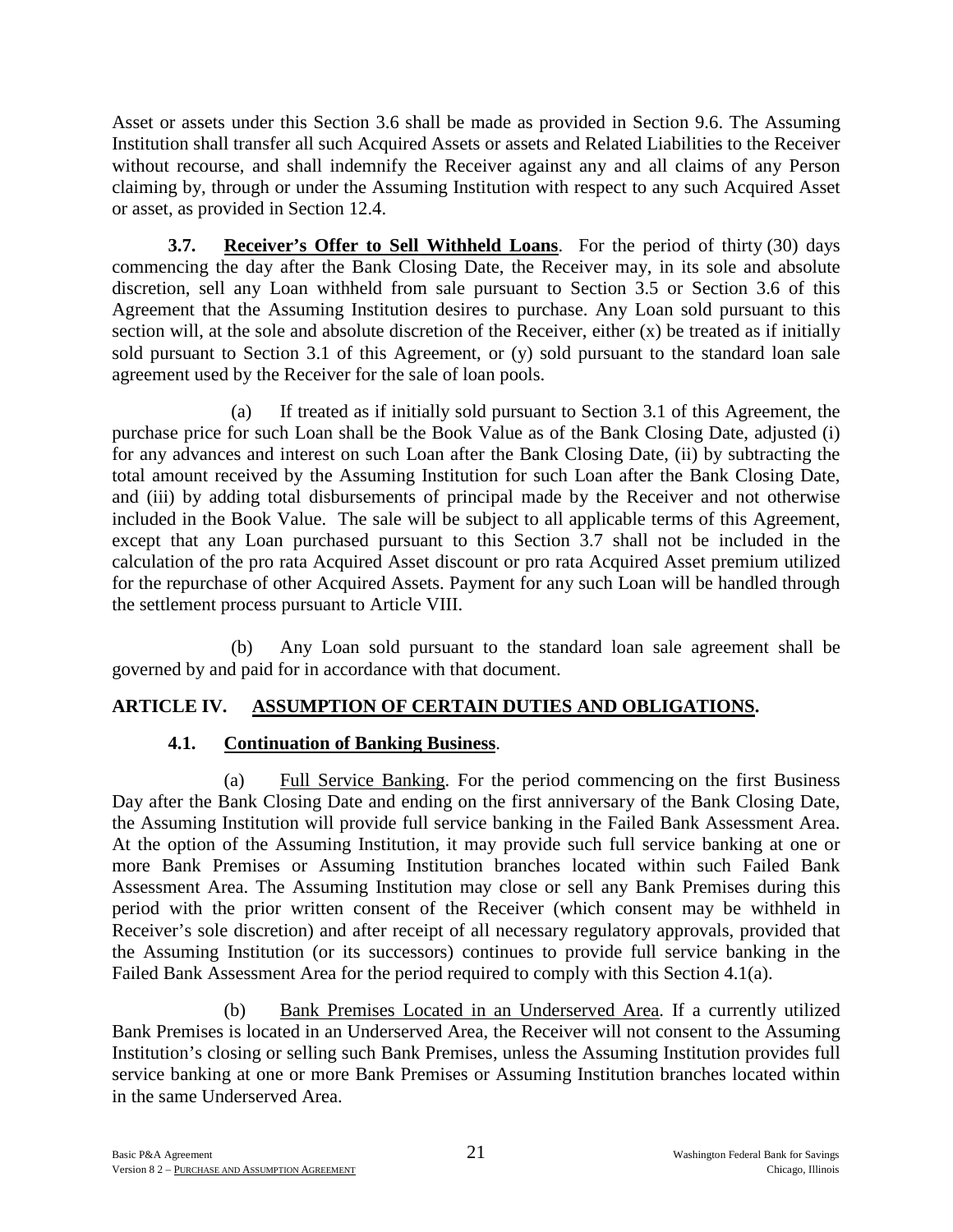(c) Failure to Exercise Option to Purchase Bank Premises. If a currentlyutilized owned Bank Premises is located in an Underserved Area and the Assuming Institution does not exercise its option under Section 4.6(a) with respect to that Bank Premises, the Receiver will continue to rent *any* such owned Bank Premises to the Assuming Institution for the amount provided in Section 4.6(e) in order to comply with Section 4.1(a).

(d) Sale of Bank Premises. The Assuming Institution will pay to the Receiver, upon the sale of any Bank Premises within twelve months following the Bank Closing Date, fifty percent (50%) of the amount by which (a) the proceeds of such sale attributable to any franchise or deposit premium (without deducting any expenses related to such sale) exceed (b) the deposit premium paid by the Assuming Institution with respect to each Bank Premises sold.

**4.2. Credit Card Business**. The Assuming Institution agrees to honor and perform, from and after the Bank Closing Date, all duties and obligations with respect to the Failed Bank's credit card business (including issuer or merchant acquirer) debit card business, stored value and gift card business, and/or processing related to credit cards, if any, and assumes all extensions of credit or balances outstanding as of the Bank Closing Date with respect to these lines of business. The obligations undertaken pursuant to this Section do not include loyalty, reward, affinity, or other similar programs related to the credit and debit card businesses.

**4.3. Safe Deposit Business**. The Assuming Institution assumes and agrees to discharge, from and after the Bank Closing Date, in the usual course of conducting a banking business, the duties and obligations of the Failed Bank with respect to all Safe Deposit Boxes, if any, of the Failed Bank and to maintain all of the necessary facilities for the use of such boxes by the renters thereof during the period for which such boxes have been rented and the rent therefor paid to the Failed Bank, subject to the provisions of the rental agreements between the Failed Bank and the respective renters of such boxes; provided, that the Assuming Institution may relocate the Safe Deposit Boxes of the Failed Bank to any office of the Assuming Institution located in the Failed Bank Assessment Area in which such Safe Deposit Boxes were located. The Safe Deposit Boxes shall be located and maintained in such Failed Bank Assessment Area for a minimum of one year from the Bank Closing Date.

**4.4. Safekeeping Business**. The Receiver transfers, conveys and delivers to the Assuming Institution and the Assuming Institution accepts all securities and other items, if any, held by the Failed Bank in safekeeping for its customers as of the Bank Closing Date. The Assuming Institution assumes and agrees to honor and discharge, from and after the Bank Closing Date, the duties and obligations of the Failed Bank with respect to such securities and items held in safekeeping. The Assuming Institution shall provide to the Receiver written verification of all assets held by the Failed Bank for safekeeping within sixty (60) days after the Bank Closing Date. The assets held for safekeeping by the Failed Bank shall be held and maintained by the Assuming Institution in the Failed Bank Assessment Area for a minimum of one year from the Bank Closing Date. At the option of the Assuming Institution, the safekeeping business may be provided at any or all of the Bank Premises, or at other premises within the Failed Bank Assessment Area. The Assuming Institution shall be entitled to all rights and benefits which accrue after the Bank Closing Date with respect to securities and other items held in safekeeping.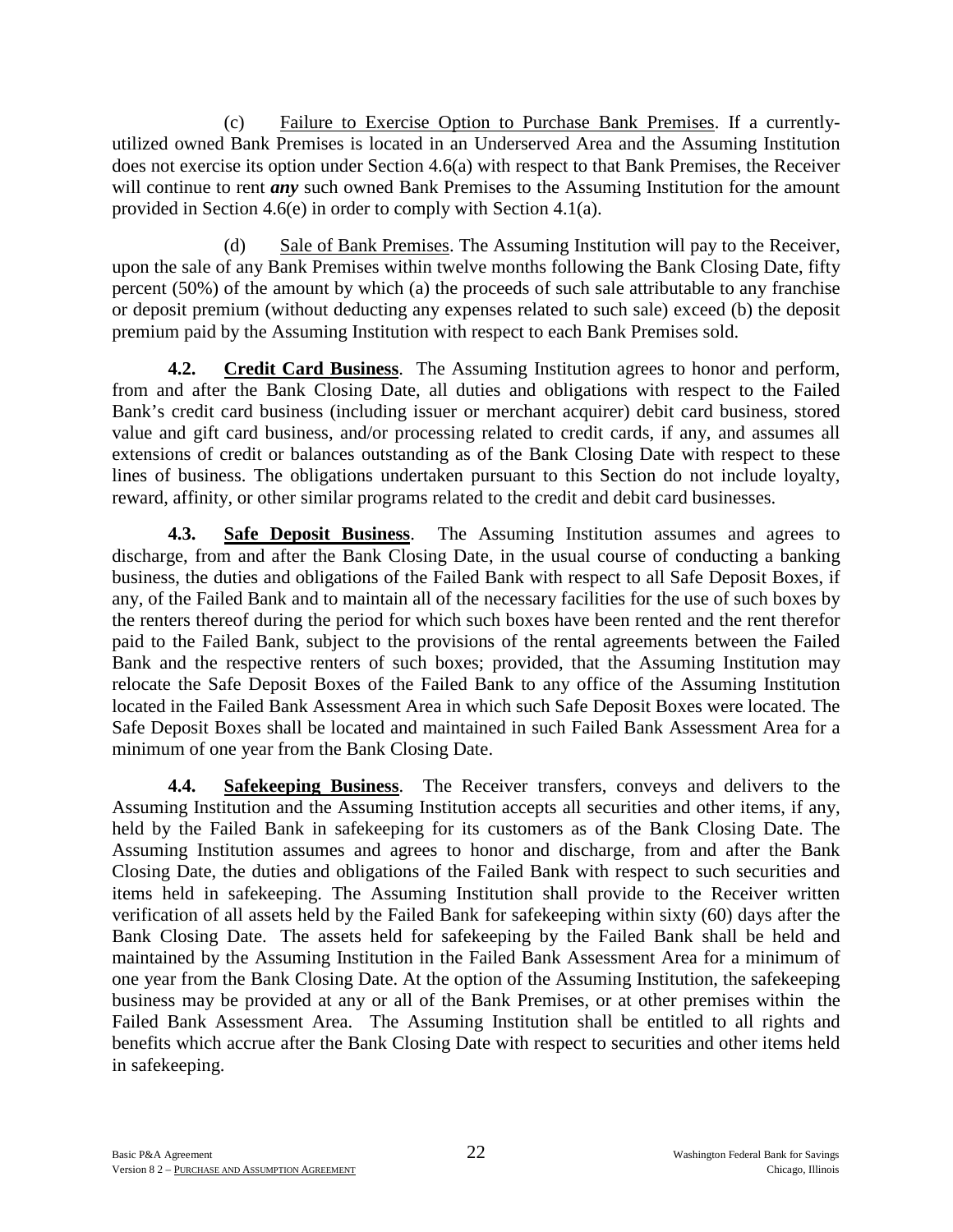## **4.5. Trust Business**.

(a) Assuming Institution as Successor. The Assuming Institution shall, without further transfer, substitution, act or deed, to the full extent permitted by law, succeed to the rights, obligations, properties, assets, investments, deposits, agreements, and trusts of the Failed Bank under trusts, executorships, administrations, guardianships, and agencies, and other fiduciary or representative capacities, all to the same extent as though the Assuming Institution had assumed the same from the Failed Bank prior to the Bank Closing Date; provided, that any liability based on the misfeasance, malfeasance or nonfeasance of the Failed Bank, its directors, officers, employees or agents with respect to the trust business is not assumed hereunder.

(b) Wills and Appointments. The Assuming Institution shall, to the full extent permitted by law, succeed to, and be entitled to take and execute, the appointment to all executorships, trusteeships, guardianships and other fiduciary or representative capacities to which the Failed Bank is or may be named in wills, whenever probated, or to which the Failed Bank is or may be named or appointed by any other instrument.

(c) Transfer of Trust Business. In the event additional proceedings of any kind are necessary to accomplish the transfer of such trust business, the Assuming Institution agrees that, at its own expense, it will take whatever action is necessary to accomplish such transfer. The Receiver agrees to use reasonable efforts to assist the Assuming Institution in accomplishing such transfer.

(d) Verification of Assets. The Assuming Institution shall provide to the Receiver written verification of the assets held in connection with the Failed Bank's trust business within sixty (60) days after the Bank Closing Date.

# **4.6. Bank Premises**.

(a) Option to Purchase.

(i) Subject to Section 3.5, the Receiver hereby grants to the Assuming Institution an exclusive option for the period of ninety (90) days commencing the day after the Bank Closing Date to purchase any or all owned Bank Premises, including all Fixtures and all Furniture and Equipment located on or at the Bank Premises. The Assuming Institution shall give written notice to the Receiver within the option period of its election to purchase or not to purchase any of the owned Bank Premises. Any purchase of such Bank Premises shall be effective as of the date the Receiver receives the purchase price for such Bank Premises from the Assuming Institution, and such purchase shall be consummated as soon as practicable thereafter (and no later than the Settlement Date).

(ii) The Receiver may, in its sole and absolute discretion, manage and maintain any owned Bank Premises with one or more tenants (other than the Assuming Institution) during the period from the Bank Closing Date until the date the Receiver receives the purchase price for such Bank Premises from the Assuming Institution.

(b) Option to Lease. The Receiver hereby grants to the Assuming Institution an exclusive option for the period of sixty (60) days commencing the day after the Bank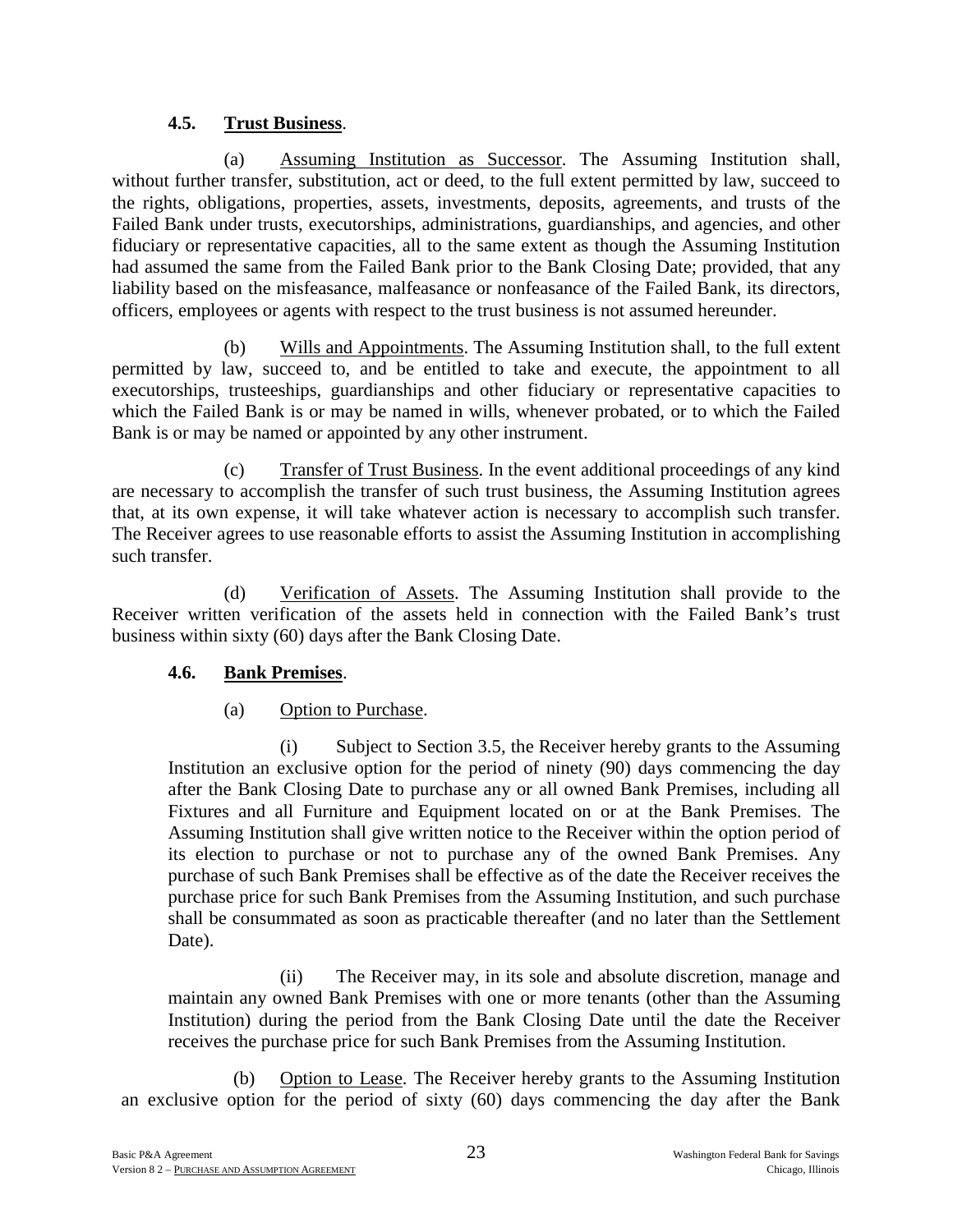Closing Date to cause the Receiver to assign to the Assuming Institution any or all leases for leased Bank Premises, if any, to the extent such leases can be assigned; provided that the exercise of this option with respect to any lease must be as to all premises or other property subject to such lease. To the extent the lease payments provided for in any assigned lease are minimal in relation to the current market rate, and the value of that difference is not otherwise reflected in the purchase of the associated Fixtures, the Assuming Institution shall pay the Receiver the Fair Market Value of the Receiver's interest in any such assigned lease. The Assuming Institution shall give notice to the Receiver within the option period of its election to accept or not to accept an assignment of any or all leases (or enter into new leases in lieu thereof). The Assuming Institution shall assume all leases assigned (or enter into new leases in lieu thereof) pursuant to this Section 4.6.

(c) Facilitation. The Receiver shall facilitate the assumption, assignment or sublease of leases or the negotiation of new leases by the Assuming Institution; provided that neither the Receiver nor the Corporation shall be obligated to engage in litigation, make payments to the Assuming Institution or to any third party in connection with facilitating any such assumption, assignment, sublease or negotiation or commit to any other obligations to third parties.

(d) Notice of Surrender of Bank Premises. The Assuming Institution shall give the Receiver at least fifteen (15) days prior written notice of its intent to surrender to the Receiver any Bank Premises with respect to which the Assuming Institution has not exercised the options provided in Sections 4.6(a) and 4.6(b). Any such notice shall designate the intended Bank Premises Surrender Date and shall terminate the Assuming Institution's option with respect to such Bank Premises.

## (e) Occupancy Costs.

(i) The Assuming Institution shall pay to the Receiver, or to appropriate third parties at the direction of the Receiver, for the period from the Bank Closing Date until the Bank Premises Surrender Date, the following amounts: (A) for owned Bank Premises, the market rental value, as determined by the appraiser selected in accordance with the definition of Fair Market Value, and all operating costs (provided, however, that, for owned Bank Premises the Assuming Institution elects to purchase under Section 4.6(a)(i), (1) the time period shall be from the Bank Closing Date until the date the Receiver receives the purchase price for such Bank Premises from the Assuming Institution, and (2) the amount shall be limited to market rental value and operating costs for the space not occupied by other tenants), and (B) for leased Bank Premises, all operating costs with respect thereto. The Assuming Institution shall comply with the terms of applicable leases on leased Bank Premises, including without limitation the timely payment of all rent. Operating costs include, without limitation, all taxes, fees, charges, maintenance, utilities, insurance and assessments, to the extent not included in the rental value or rent.

(ii) The Assuming Institution shall pay to the Receiver rent for all owned or leased Furniture and Equipment, all owned or leased Fixtures and all Specialty Assets located on or at the Bank Premises for the period from the Bank Closing Date until the Bank Premises Surrender Date (provided, however, that, for owned Bank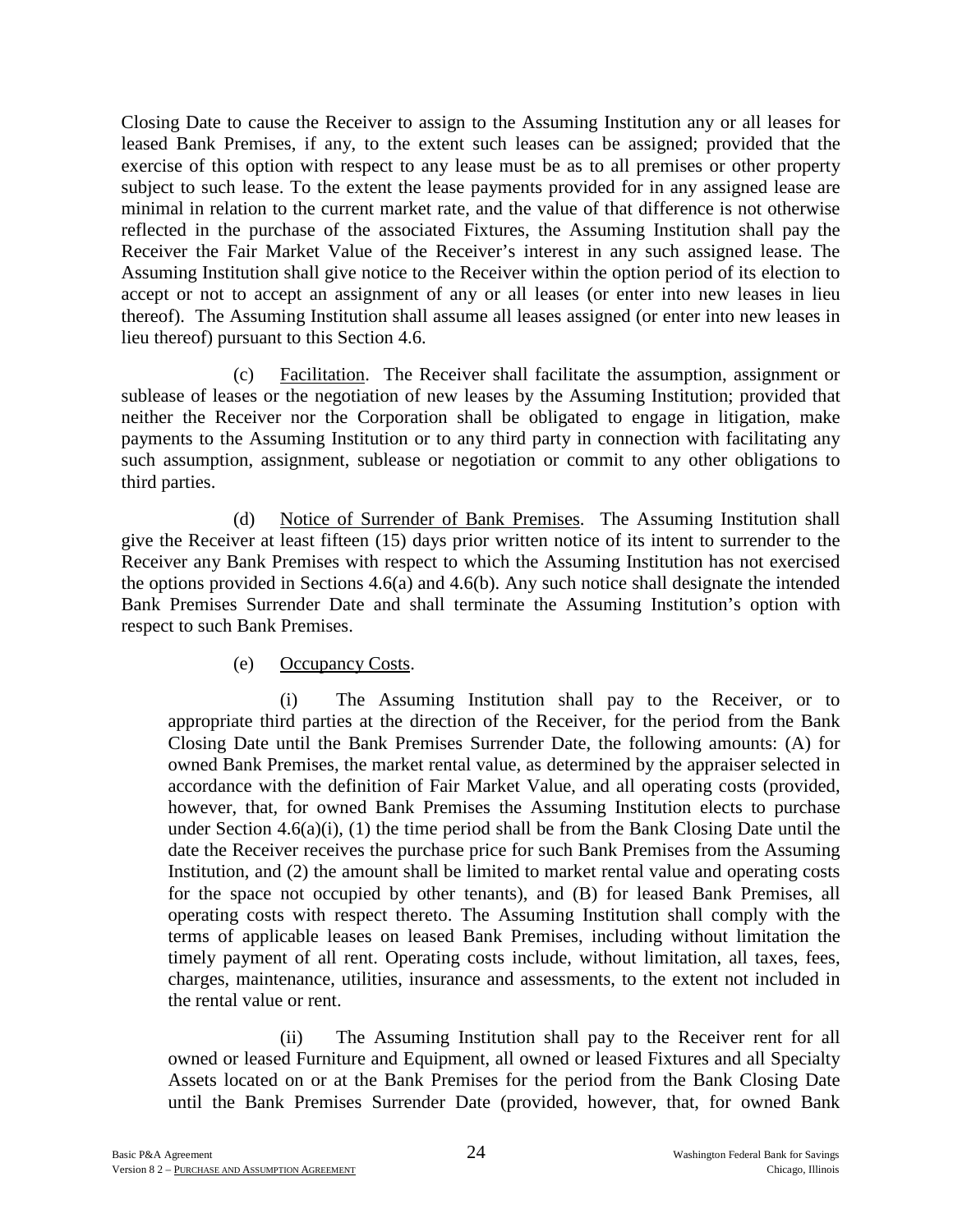Premises the Assuming Institution elects to purchase under Section  $4.6(a)(i)$ , (A) the time period shall be from the Bank Closing Date until the date the Receiver receives the purchase price for such Bank Premises from the Assuming Institution, and (B) the amount shall be limited to rent for owned or leased Furniture and Equipment, owned or leased Fixtures and Specialty Assets located on or at the Bank Premises in the space not occupied by other tenants). Rent for such property owned by the Failed Bank shall be the market rental value thereof, as determined by the Receiver within sixty (60) days after the Bank Closing Date. Rent for such property leased by the Failed Bank shall be an amount equal to any and all rent and other amounts which the Receiver incurs or accrues as an obligation or is obligated to pay for such period pursuant to all leases and contracts with respect to such property.

(iii) Subject to Section 4.1, if the Assuming Institution gives notice of its election not to accept an assignment of a lease for one or more of the leased Bank Premises, or not to purchase one or more of the owned Bank Premises, within two Business Days of the Bank Closing Date, and the Receiver is satisfied that all of the conditions for surrender of such Bank Premises set forth in this Agreement have been met within fifteen (15) days of the Bank Closing Date, then, notwithstanding any other provision of this Agreement to the contrary, the Assuming Institution shall not be liable for any of the costs imposed by this Section 4.6(e).

(f) Certain Requirements as to Fixtures, Furniture and Equipment and Certain Specialty Assets. If the Assuming Institution (i) purchases owned Bank Premises (including any Bank Premises purchased at the fixed price shown on the Bid Form) or (ii) accepts an assignment of the lease (or enters into a sublease or a new lease in lieu thereof) for leased Bank Premises as provided in Section 4.6(a) or 4.6(b), or (iii) does not exercise either such option, but within twelve (12) months following the Bank Closing Date obtains the right to occupy all or any portion of such Bank Premises, whether by assignment, lease, sublease, purchase or otherwise, other than in accordance with Section 4.6(a) or 4.6(b) (each of the preceding, a "Subsequently Occupied Space"), the Assuming Institution shall (A) effective as of the Bank Closing Date, purchase from the Receiver all Fixtures, all Furniture and Equipment, and all Specialty Assets with an appraised value (as determined in accordance with Section 4.6(j)) of less than \$10,000 owned by the Failed Bank and located on or at the Subsequently Occupied Space as of the Bank Closing Date at Fair Market Value, (B) accept an assignment or a sublease of the leases or negotiate new leases for all Fixtures and Furniture and Equipment leased by the Failed Bank and located on or at the Subsequently Occupied Space, and (C) if applicable, accept an assignment or a sublease of any ground lease or negotiate a new ground lease with respect to any land on which the Subsequently Occupied Space is located; provided that the Receiver has not previously disposed of such Fixtures or Furniture and Equipment or Specialty Assets or repudiated the leases referred to in clause (B) or clause (C).

(g) Surrendering Bank Premises.

(i) If the Assuming Institution elects not to purchase any owned Bank Premises, the notice of such election in accordance with Section 4.6(a) shall specify the Bank Premises Surrender Date. The Assuming Institution shall be responsible for promptly relinquishing and releasing to the Receiver such Bank Premises and the Fixtures, the Furniture and Equipment and the Specialty Assets located thereon which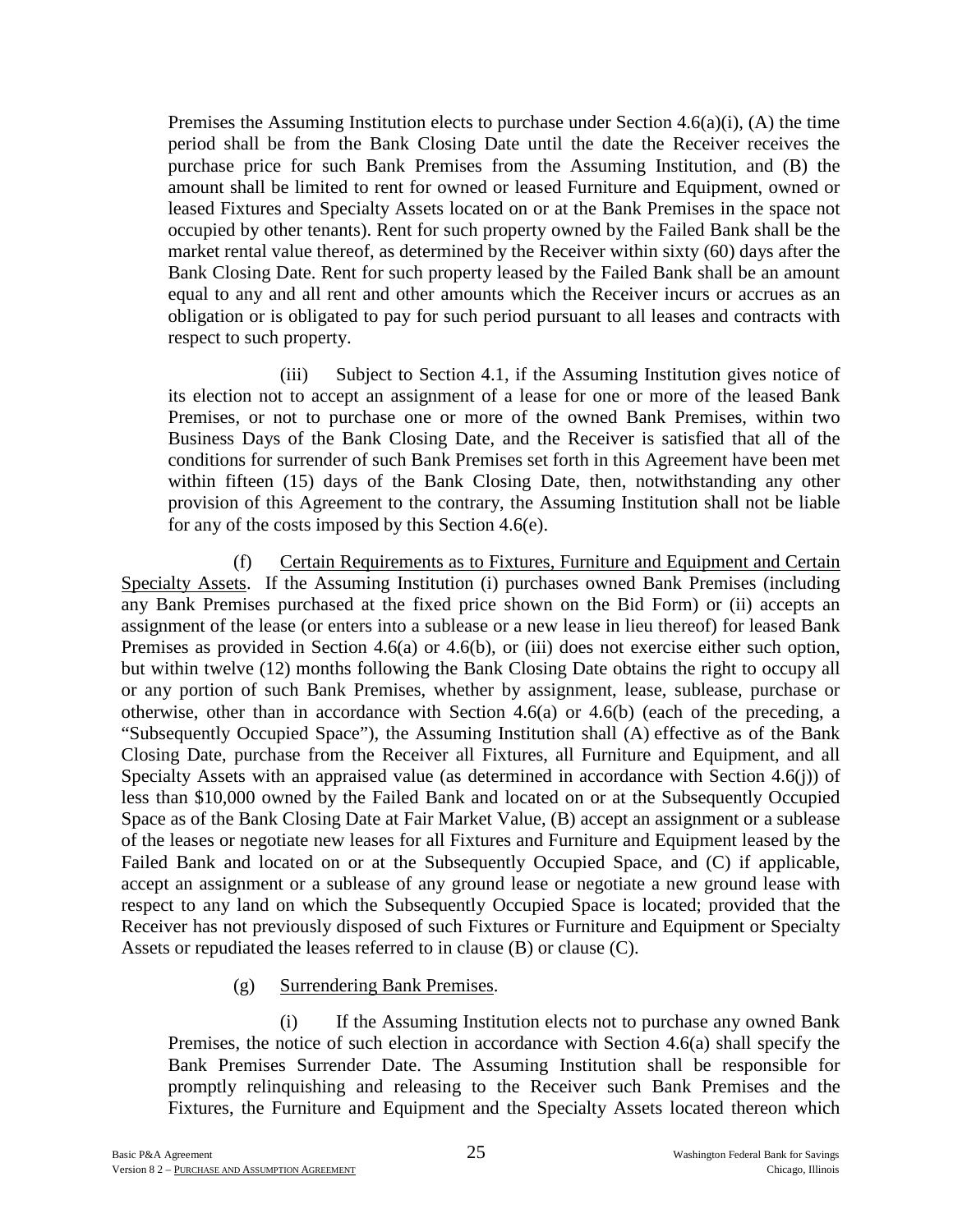existed at the time of the Bank Closing Date, in the same condition as at the Bank Closing Date, and at the Bank Premises where they were inventoried at the Bank Closing Date, normal wear and tear excepted. Any of the aforementioned which is missing will be charged to the Assuming Institution at the item's Fair Market Value as determined in accordance with this Agreement. By remaining in any such Bank Premises more than 150 days after the Bank Closing Date (unless the Assuming Institution must do so to comply with Section 4.1 and has made appropriate arrangements with the Receiver and all applicable lessors), the Assuming Institution shall, at the Receiver's option, (x) be deemed to have agreed to purchase such Bank Premises, and to assume all leases, obligations and liabilities with respect to leased Furniture and Equipment and leased Fixtures located thereon and any ground lease with respect to the land on which such Bank Premises are located, and (y) be required to purchase all Fixtures and all Furniture and Equipment owned by the Failed Bank and located on or at the Bank Premises as of the Bank Closing Date.

(ii) If the Assuming Institution elects not to accept an assignment of the lease or sublease of any leased Bank Premises, the notice of such election in accordance with Section 4.6(b) shall specify the Bank Premises Surrender Date. The Assuming Institution shall be responsible for promptly relinquishing and releasing to the Receiver such Bank Premises and the Fixtures, the Furniture and Equipment and the Specialty Assets located thereon which existed at the time of the Bank Closing Date, in the same condition as at the Bank Closing Date, and at the Bank Premises where they were inventoried at the Bank Closing Date, normal wear and tear excepted. Any of the aforementioned which is missing will be charged to the Assuming Institution at the item's Fair Market Value as determined in accordance with this Agreement. By failing to provide notice of its intention to surrender such Bank Premises prior to the expiration of the option period specified in Section 4.6(b), or by remaining in any such Bank Premises more than 150 days after the Bank Closing Date (unless the Assuming Institution must do so to comply with Section 4.1 and has made appropriate arrangements with the Receiver and all applicable lessors), the Assuming Institution shall, at the Receiver's option, (x) be deemed to have assumed all leases, obligations and liabilities with respect to such Bank Premises (including any ground lease with respect to the land on which such Bank Premises are located), and leased Furniture and Equipment and leased Fixtures located thereon in accordance with this Section 4.6 (unless the Receiver previously repudiated any such lease), and (y) be required to purchase all Fixtures and all Furniture and Equipment owned by the Failed Bank at Fair Market Value and located on or at the Bank Premises as of the Bank Closing Date.

(h) Furniture and Equipment and Certain Other Equipment. The Receiver hereby grants to the Assuming Institution an option to purchase all Furniture and Equipment owned by the Failed Bank at Fair Market Value and located at any leased or owned Bank Premises (i) that the Assuming Institution does not elect to purchase pursuant to Section 4.6(a) or (ii) for which Assuming Institution does not elect to take assignment of its lease pursuant to Section 4.6(b); provided that, the Assuming Institution shall give the Receiver notice of its election to purchase such Furniture and Equipment at the time it gives notice of its intention to surrender such Bank Premises.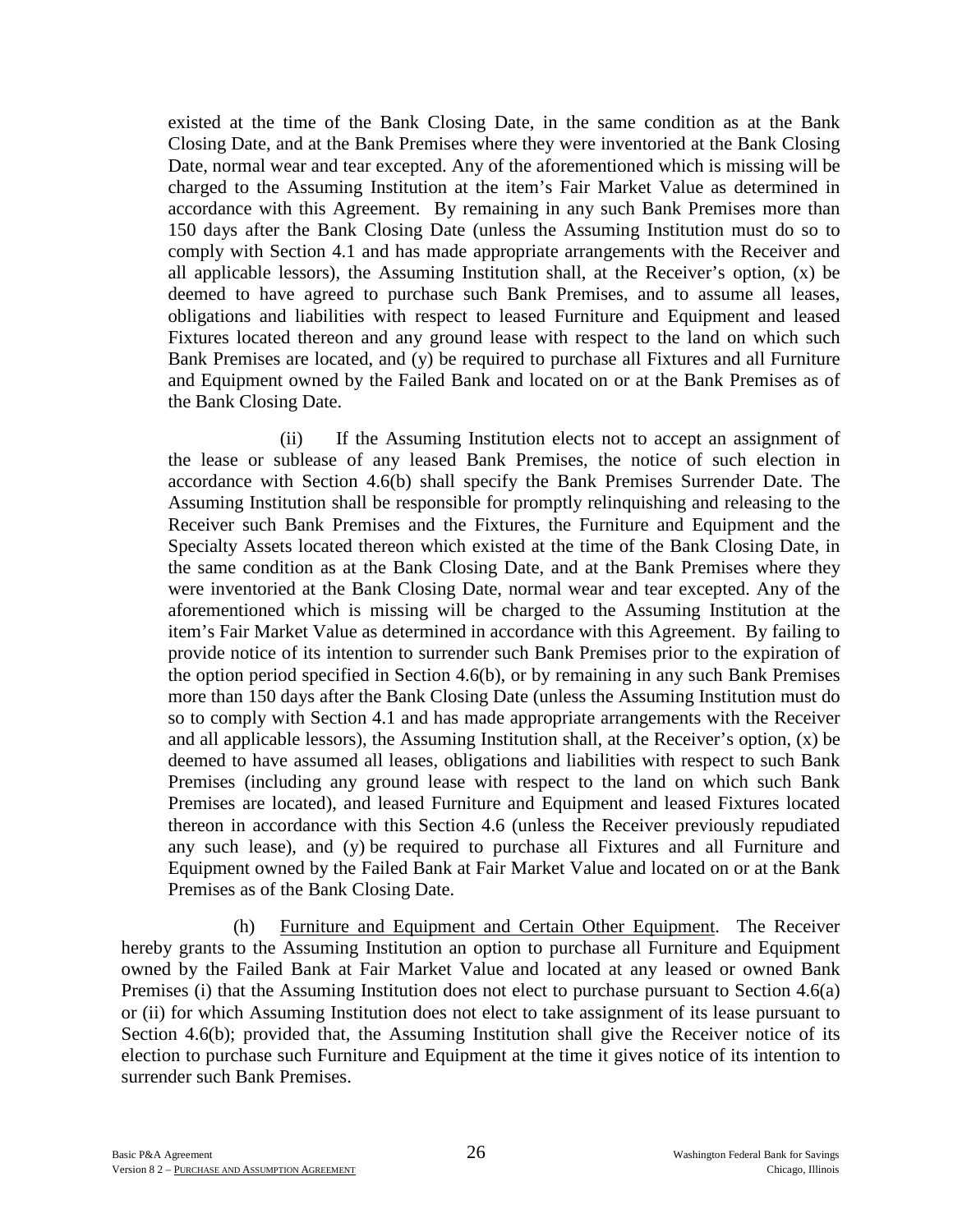# (i) Option to Put Bank Premises and Related Fixtures, Furniture and

Equipment.

(i) For a period of ninety (90) days following the Bank Closing Date, the Assuming Institution shall be entitled to require the Receiver to purchase any Bank Premises that is owned, directly or indirectly, by an Acquired Subsidiary and the purchase price paid by the Receiver shall be the Fair Market Value of the Bank Premises.

(ii) If the Assuming Institution elects to require the Receiver to purchase any Bank Premises that is owned, directly or indirectly, by an Acquired Subsidiary, the Assuming Institution shall also have the option, exercisable within the same ninety (90) day time period, to require the Receiver to purchase any Fixtures, any Furniture and Equipment and any Specialty Assets that are owned, directly or indirectly, by an Acquired Subsidiary and are located on or at such Bank Premises and were utilized by the Failed Bank for banking purposes. The purchase price paid by the Receiver shall be the Fair Market Value of the Fixtures, Furniture and Equipment and Specialty Assets purchased.

(iii) If the Assuming Institution elects to exercise its options under this Section 4.6(i), the Assuming Institution shall pay to the Receiver occupancy costs as described in Section 4.6(e) and shall surrender the Bank Premises in accordance with Section  $4.6(g)(i)$ .

(iv) Regardless of whether the Assuming Institution exercises any of its options under this Section 4.6(i), the purchase price for the Acquired Subsidiary shall be adjusted by the difference between the Fair Market Value of the Bank Premises, the Fixtures, the Furniture and Equipment and the Specialty Assets utilized by the Failed Bank for banking purposes and their respective Book Value as reflected on the books and records of the Acquired Subsidiary. Such adjustment shall be made in accordance with Article VIII of this Agreement.

(j) Option to Purchase Specialty Assets. The Receiver hereby grants to the Assuming Institution an exclusive option for the period of thirty (30) days commencing the day after the Receiver provides the Assuming Institution the appropriate appraisal to purchase at Fair Market Value all, some or none of the Specialty Assets.

(k) Data Removal. The Assuming Institution shall, prior to returning any automated teller machine to Receiver and unless otherwise requested by the Receiver, (i) remove all data from that automated teller machine and (ii) provide a written statement to the Receiver that all data has been removed in a manner that renders it unrecoverable.

# **4.7. Agreement with Respect to Leased Data Management Equipment**.

(a) Option. The Receiver hereby grants to the Assuming Institution an exclusive option for the period of ninety (90) days commencing the day after Bank Closing Date to accept an assignment from the Receiver of all Leased Data Management Equipment.

(b) Notices Regarding Leased Data Management Equipment. The Assuming Institution shall (i) give written notice to the Receiver within the option period specified in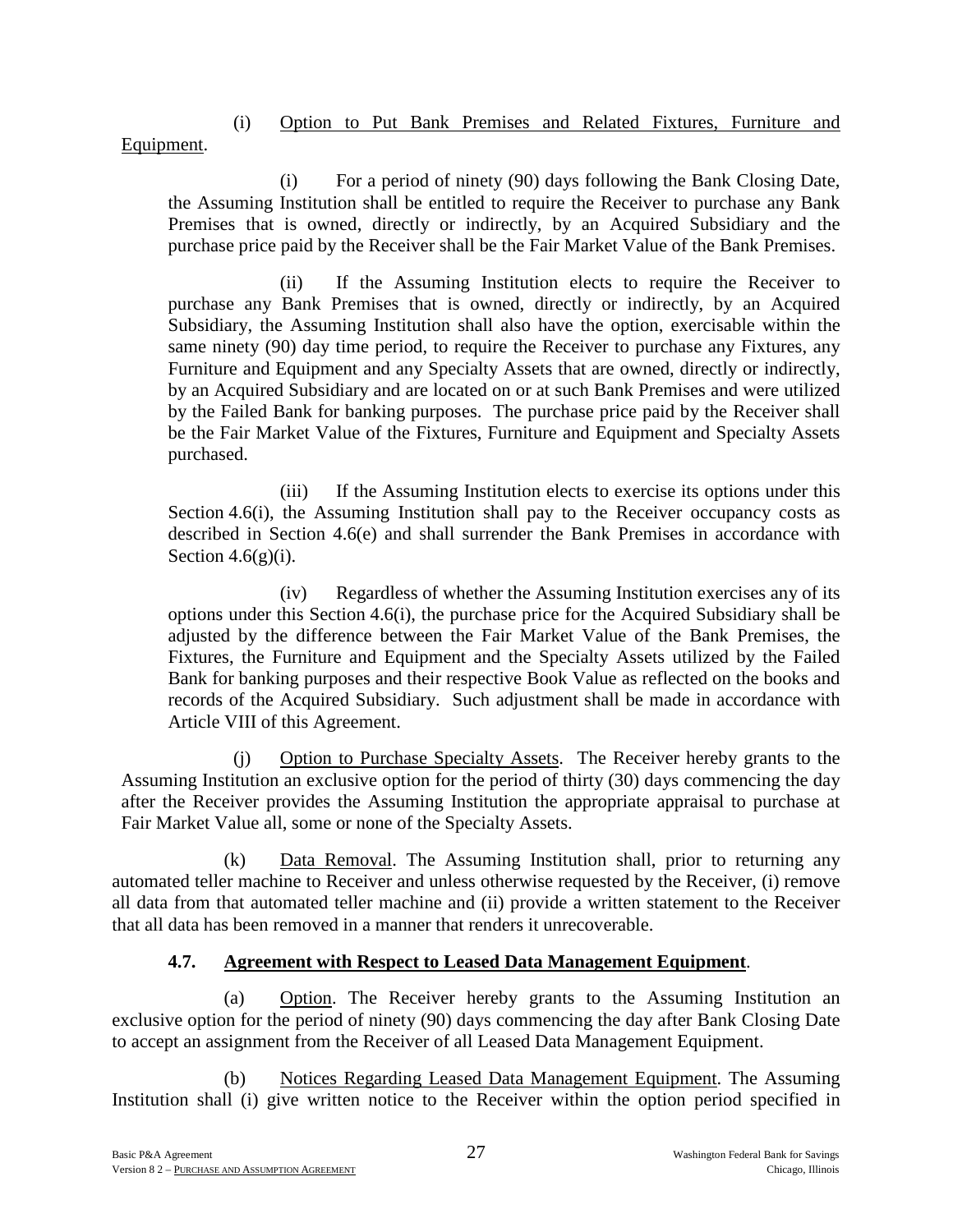Section 4.7(a) of its intent to accept or decline an assignment or sublease of all Leased Data Management Equipment and promptly accept an assignment or sublease of such Leased Data Management Equipment, and (ii) give written notice to the appropriate lessor(s) that it has accepted an assignment or sublease of any such Leased Data Management Equipment that is subject to a lease.

(c) Facilitation by Receiver. The Receiver agrees to facilitate the assignment or sublease of Leased Data Management Equipment or the negotiation of new leases or license agreements by the Assuming Institution; provided, that neither the Receiver nor the Corporation shall be obligated to engage in litigation, make payments to the Assuming Institution or to any third party in connection with facilitating any such assumption, assignment, sublease or negotiation or commit to any other obligations to third parties.

(d) Operating Costs. The Assuming Institution agrees, during its period of use of any Leased Data Management Equipment and ending on the date which is thirty (30) days after the Assuming Institution has given notice to the Receiver of its election not to assume such lease, to pay to the Receiver or to appropriate third parties at the direction of the Receiver all operating costs with respect thereto and to comply with all relevant terms of any existing Leased Data Management Equipment leases entered into by the Failed Bank, including without limitation the timely payment of all rent, taxes, fees, charges, maintenance, utilities, insurance and assessments.

(e) Assuming Institution's Obligation. The Assuming Institution shall, not later than fifty (50) days after giving the notice provided in Section 4.7(b), (i) relinquish and release to the Receiver or, at the direction of the Receiver, to a third party, all Leased Data Management Equipment, in the same condition as at Bank Closing Date, normal wear and tear excepted, or (ii) accept an assignment or a sublease of any existing Leased Data Management lease or negotiate a new lease or license agreement under this Section 4.7 with respect to Leased Data Management Equipment.

(f) Data Removal. The Assuming Institution shall, prior to returning any Leased Data Management Equipment, and unless otherwise requested by the Receiver, (i) remove all data from the Leased Data Management Equipment and (ii) provide a written statement to the Receiver that all data has been removed in a manner that renders it unrecoverable.

# **4.8. Certain Existing Agreements**.

(a) Assumption of Agreements. Subject to the provisions of Section 4.8(b), with respect to agreements existing as of the Bank Closing Date which provide for the rendering of services by or to the Failed Bank, within ninety (90) days after the Bank Closing Date, the Assuming Institution shall give the Receiver written notice specifying whether it elects to assume or not to assume each such agreement. Except as may be otherwise provided in this Article IV, the Assuming Institution agrees to comply with the terms of each such agreement for a period commencing on the day after the Bank Closing Date and ending on: (i) in the case of an agreement that provides for the rendering of services by the Failed Bank, the date which is ninety (90) days after the Bank Closing Date, and (ii) in the case of an agreement that provides for the rendering of services to the Failed Bank, the date which is thirty (30) days after the Assuming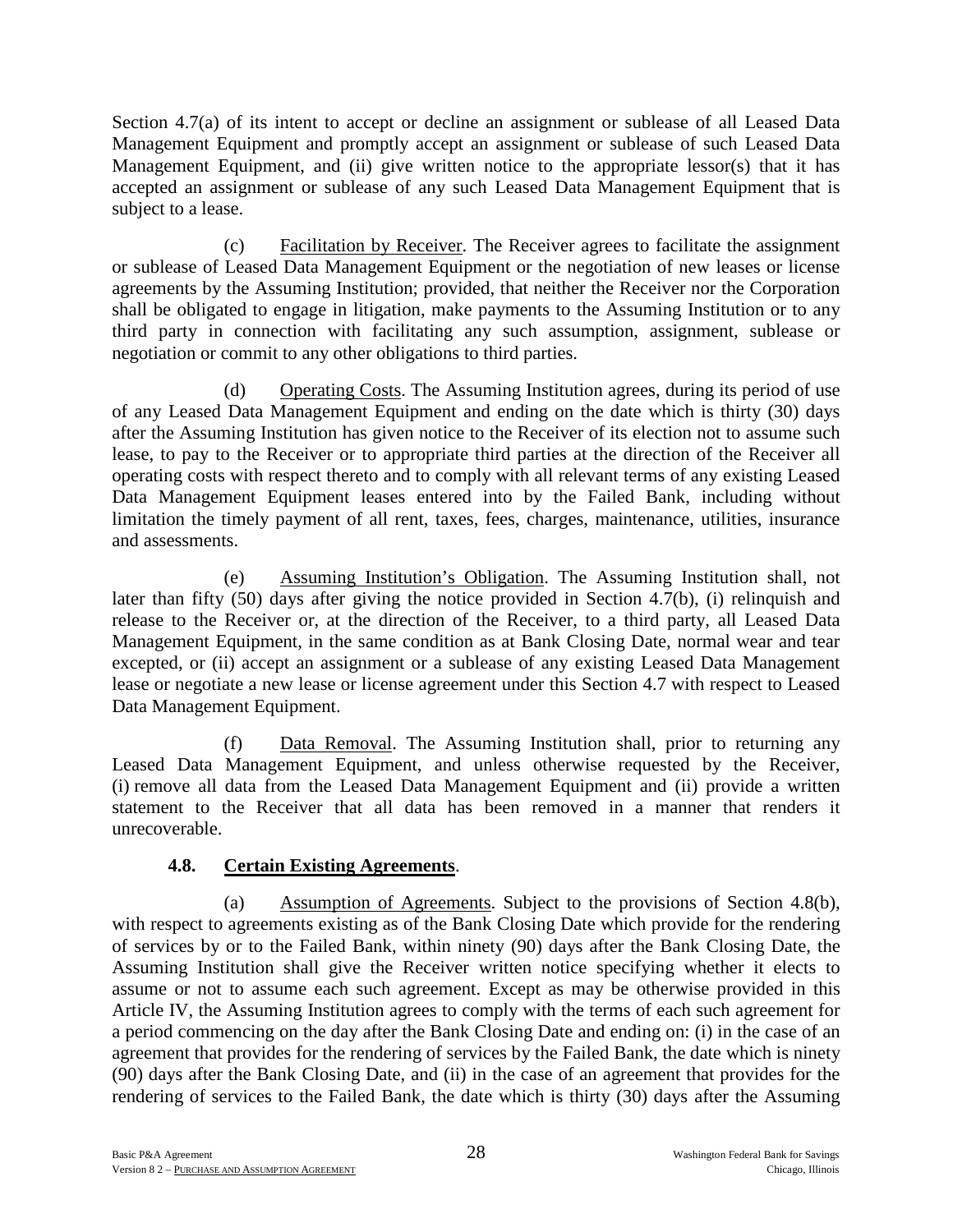Institution has given notice to the Receiver of its election not to assume such agreement; provided that the Receiver can reasonably make such service agreements available to the Assuming Institution. The Assuming Institution shall be deemed by the Receiver to have assumed agreements for which no notification is timely given. The Receiver agrees to assign, transfer, convey and deliver to the Assuming Institution all right, title and interest of the Receiver, if any, in and to agreements the Assuming Institution assumes hereunder. In the event the Assuming Institution elects not to accept an assignment of any lease (or sublease) or negotiate a new lease for leased Bank Premises under Section 4.6 and does not otherwise occupy such premises, the provisions of this Section 4.8(a) shall not apply to service agreements related to such premises. The Assuming Institution agrees, during the period it has the use or benefit of any such agreement, promptly to pay to the Receiver or to appropriate third parties at the direction of the Receiver all operating costs with respect thereto and to comply with all relevant terms of such agreement.

(b) Excluded Agreements. The provisions of Section 4.8(a) regarding the Assuming Institution's election to assume or not assume certain agreements shall not apply to (i) agreements pursuant to which the Failed Bank provides loan servicing for others or loan servicing is provided to the Failed Bank by others, (ii) agreements maintained between the Failed Bank and MERSCORP, Inc., or its wholly owned subsidiary, Mortgage Electronic Registration Systems, Inc., (iii) agreements that are subject to Sections 4.1 through 4.7 and any insurance policy or bond referred to in Section 3.5(a) or other agreement specified in Section 3.5, (iv) consulting, management or employment agreements, if any, between the Failed Bank and its employees or other Persons, and (v) any contract or agreement under which the Failed Bank is the lessor of Bank Premises or Other Real Estate. Except as otherwise expressly set forth elsewhere in this Agreement, the Assuming Institution does not assume any liabilities or acquire any rights under any of the agreements described in this Section 4.8(b).

**4.9. Informational Tax Reporting**. The Assuming Institution agrees to perform all obligations of the Failed Bank with respect to Federal and State income tax informational reporting related to (i) the Acquired Assets and the Liabilities Assumed, (ii) deposit accounts that were closed and loans that were paid off or collateral obtained with respect thereto prior to the Bank Closing Date, (iii) miscellaneous payments made to vendors of the Failed Bank, and (iv) any other asset or liability of the Failed Bank, including, without limitation, loans not purchased and Deposits not assumed by the Assuming Institution, as may be required by the Receiver.

## **4.10. Insurance**.

(a) Assuming Institution to Insure. The Assuming Institution will obtain and maintain insurance coverage acceptable to the Receiver (including public liability, fire, and extended coverage insurance) naming the Assuming Institution as the insured and the Receiver as additional insured, effective from and after the Bank Closing Date, with respect to all (i) Bank Premises, and (ii) Fixtures, Furniture and Equipment, Specialty Assets and Leased Data Management Equipment located on or at those Bank Premises. The Assuming Institution's obligation to insure and to maintain the Receiver as an additional insured on Bank Premises insurance coverage shall cease upon either: (x) Bank Premises Surrender Date or (y) the date the Assuming Institution receives a deed from the Receiver for owned Bank Premises or assumes the lease for leased Bank Premises.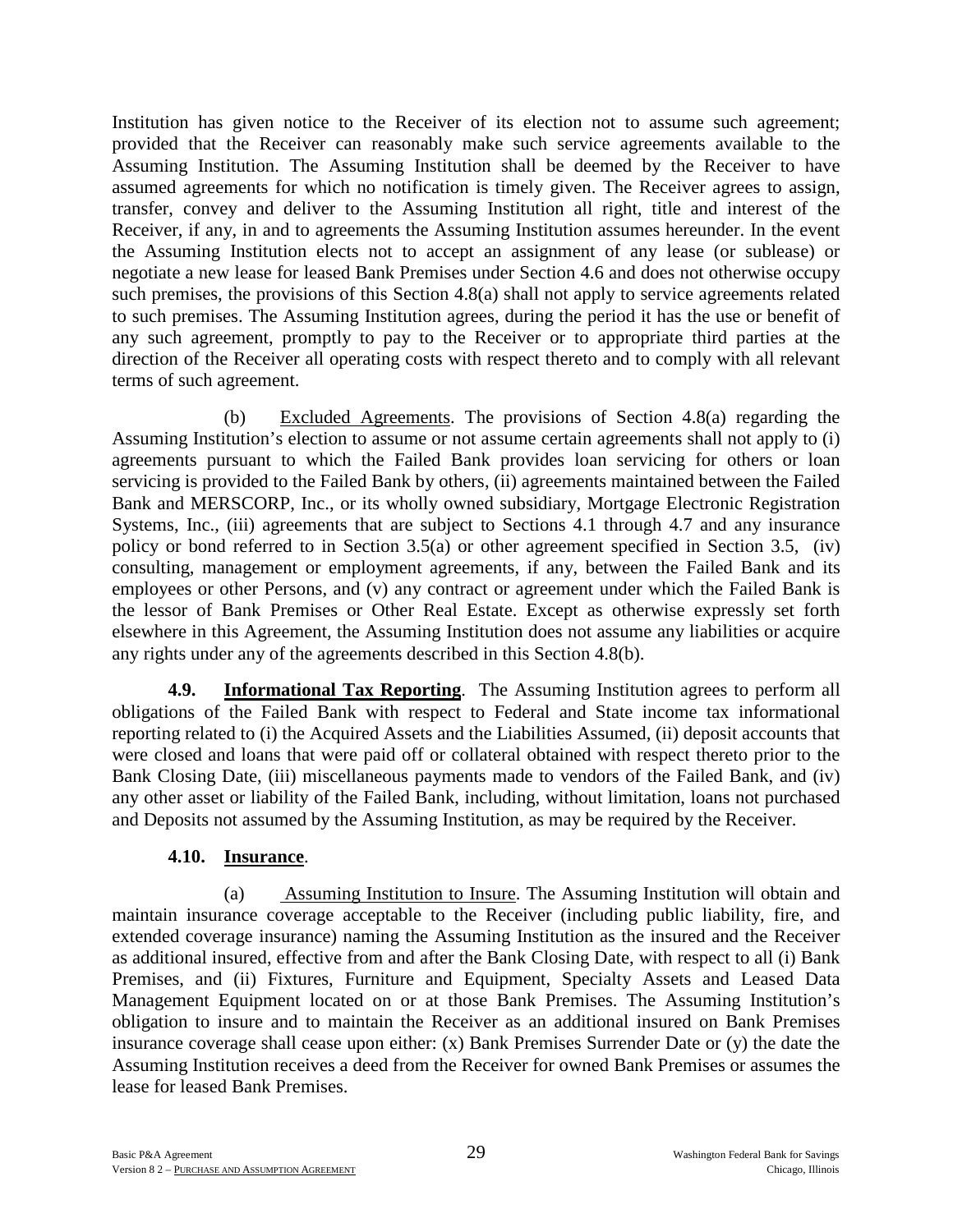(b) Rights of Receiver. If the Assuming Institution at any time from or after Bank Closing Date fails to (i) obtain or maintain any of the insurance policies required by Section 4.10(a), (ii) pay any premium in whole or in part related to those insurance policies, or (iii) provide evidence of those insurance policies acceptable to the Receiver, then the Receiver may in its sole and absolute discretion, without notice, and without waiving or releasing any obligation or liability of the Assuming Institution, obtain and maintain insurance policies, pay insurance premiums and take any other actions with respect to the insurance coverage as the Receiver deem advisable. The Assuming Institution will reimburse the Receiver for all sums disbursed in connection with this Section 4.10(b).

# **4.11. Office Space for Receiver and Corporation; Certain Payments**.

(a) FDIC Office Space. For the period commencing on the day following the Bank Closing Date and ending on the one hundred fiftieth (150th) day following the Bank Closing Date, the Assuming Institution will provide to the Receiver and the Corporation, without charge, adequate and suitable office space (including parking facilities and vault space), furniture, equipment (including photocopying and telecopying machines), email accounts, network access and technology resources (such as shared drive), and utilities (including local telephone service and fax machines) (collectively, "**FDIC Office Space**") at the Bank Premises occupied by the Assuming Institution for the Receiver and the Corporation to use in the discharge of their respective functions with respect to the Failed Bank.

(b) Receiver's Right to Extend. Upon written notice by the Receiver or the Corporation, for the period commencing on the one hundred fifty-first (151st) day following the Bank Closing Date and ending no later than the three hundred and sixty-fifth (365th) day following the Bank Closing Date, the Assuming Institution will continue to provide to the Receiver and the Corporation FDIC Office Space at the Bank Premises. During the period from the 151st day following the Bank Closing Date until the day the FDIC and the Corporation vacate FDIC Office Space, the Receiver and the Corporation will pay to the Assuming Institution their respective pro rata share (based on square footage occupied) of (A) the market rental value for the applicable owned Bank Premises or (B) actual rent paid for applicable leased Bank Premises.

(c) Receiver's Relocation Right. If the Receiver or the Corporation determine that the space provided by the Assuming Institution is inadequate or unsuitable, the Receiver and the Corporation may relocate to other quarters having adequate and suitable FDIC Office Space and the costs of relocation shall be borne by the Assuming Institution and any rental and utility costs for the balance of the period of occupancy by the Receiver and the Corporation shall paid in accordance with 4.11(b).

(d) Expenditures. The Assuming Institution will pay such bills and invoices on behalf of the Receiver and the Corporation as the Receiver or the Corporation may direct for the period beginning on the date of the Bank Closing Date and ending on Settlement Date. The Assuming Institution shall submit its requests for reimbursement of such expenditures pursuant to Article VIII of this Agreement.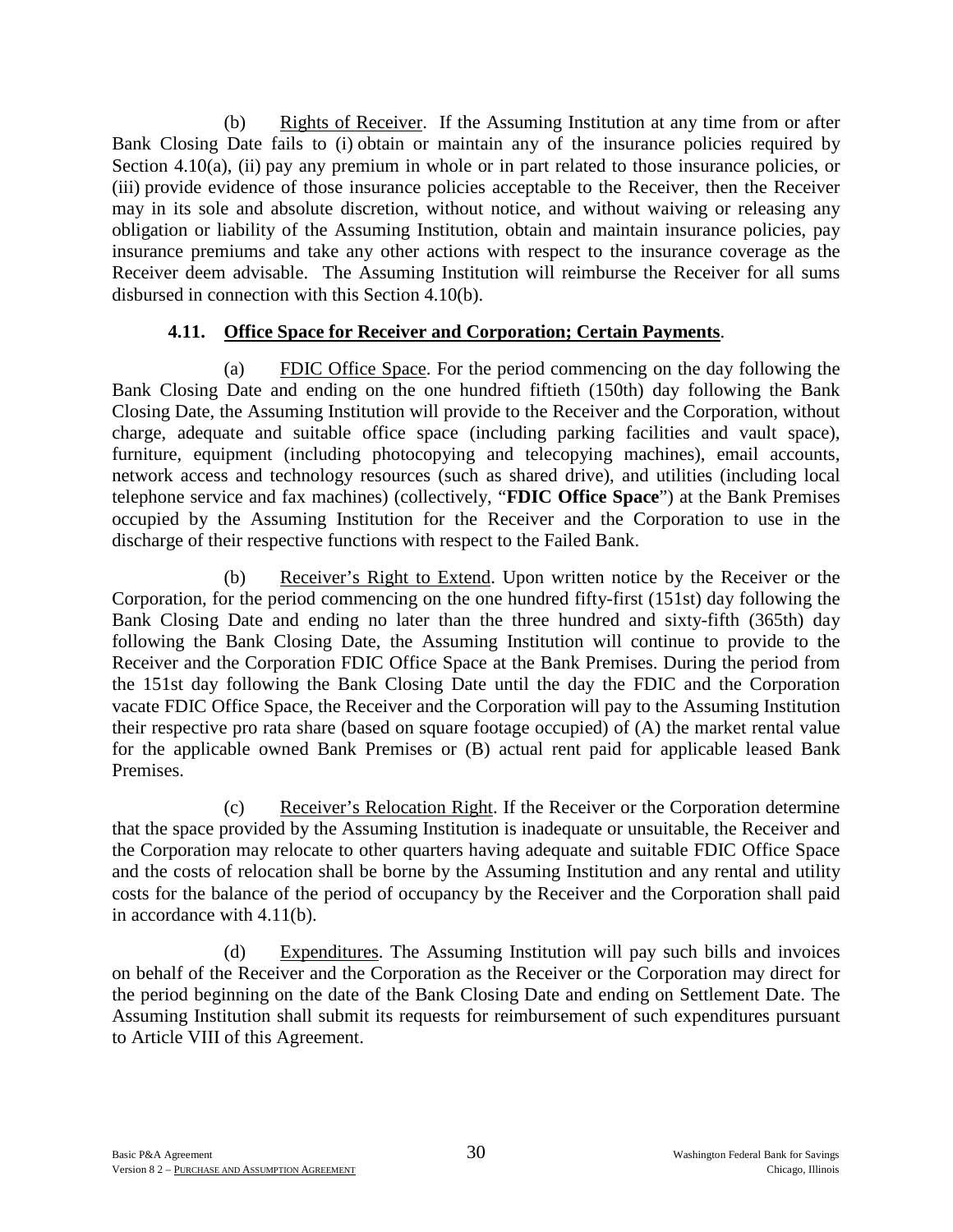## **4.12. Continuation of Group Health Plan Coverage for Former Employees of the Failed Bank**.

(a) Continuation Coverage. The Assuming Institution agrees to assist the Receiver, as provided in this Section 4.12, in offering individuals who were employees or former employees of the Failed Bank, or any of its Subsidiaries, and who, immediately prior to the Bank Closing Date, were receiving, or were eligible to receive, health insurance coverage or health insurance continuation coverage from the Failed Bank ("**Eligible Individuals**"), the opportunity to obtain health insurance coverage in the Corporation's Federal Insurance Administration Continuation Coverage Plan which provides for health insurance continuation coverage to such Eligible Individuals and other persons who are qualified beneficiaries of the Failed Bank ("**Qualified Beneficiaries**") as defined in the Employee Retirement Income Security Act of 1974, as amended ("**ERISA**") § 607, 29 U.S.C. § 1167. The Assuming Institution shall consult with the Receiver and not later than five (5) Business Days after the Bank Closing Date shall provide written notice to the Receiver of the number (if available), identity (if available) and addresses (if available) of the Eligible Individuals who are Qualified Beneficiaries of the Failed Bank and for whom a "qualifying event" (as defined in ERISA § 603, 29 U.S.C. § 1163) has occurred and with respect to whom the Failed Bank's obligations under Part 6 of Subtitle B of Title I of ERISA, 29 U.S.C. §§ 1161-1169 have not been satisfied in full, and such other information as the Receiver may reasonably require. The Receiver shall cooperate with the Assuming Institution in order to permit it to prepare such notice and shall provide to the Assuming Institution such data in its possession as may be reasonably required for purposes of preparing such notice.

(b) Qualified Beneficiaries; Expenses. The Assuming Institution shall take such further action to assist the Receiver in offering the Eligible Individuals who are Qualified Beneficiaries of the Failed Bank the opportunity to obtain health insurance coverage in the Corporation's Federal Insurance Administration Continuation Coverage Plan as the Receiver may direct. All expenses incurred and paid by the Assuming Institution (i) in connection with the obligations of the Assuming Institution under this Section 4.12, and (ii) in providing health insurance continuation coverage to any Eligible Individuals who are hired by the Assuming Institution and such employees' Qualified Beneficiaries shall be borne by the Assuming Institution.

(c) Failed Bank Employees. Unless otherwise agreed by the Receiver and the Assuming Institution, the Assuming Institution shall be responsible for all salaries and payroll costs, including benefits, for all Failed Bank employees from the time of the closing of the Failed Bank until the Assuming Institution makes a final determination as to whether such employee is to be retained by the Assuming Institution. The Assuming Institution shall offer to the Failed Bank employees it retains employment benefits comparable to those the Assuming Institution, offers its current employees. In the event the Receiver utilizes the services of any Failed Bank employee, the Receiver shall reimburse the Assuming Institution for such cost through the settlement process described in Article VIII.

(d) No Third Party Beneficiaries. This Section 4.12 is for the sole and exclusive benefit of the parties to this Agreement, and for the benefit of no other Person (including any former employee of the Failed Bank or any Subsidiary thereof, Eligible Individual or Qualified Beneficiary of such former employee). Nothing in this Section 4.12 is intended by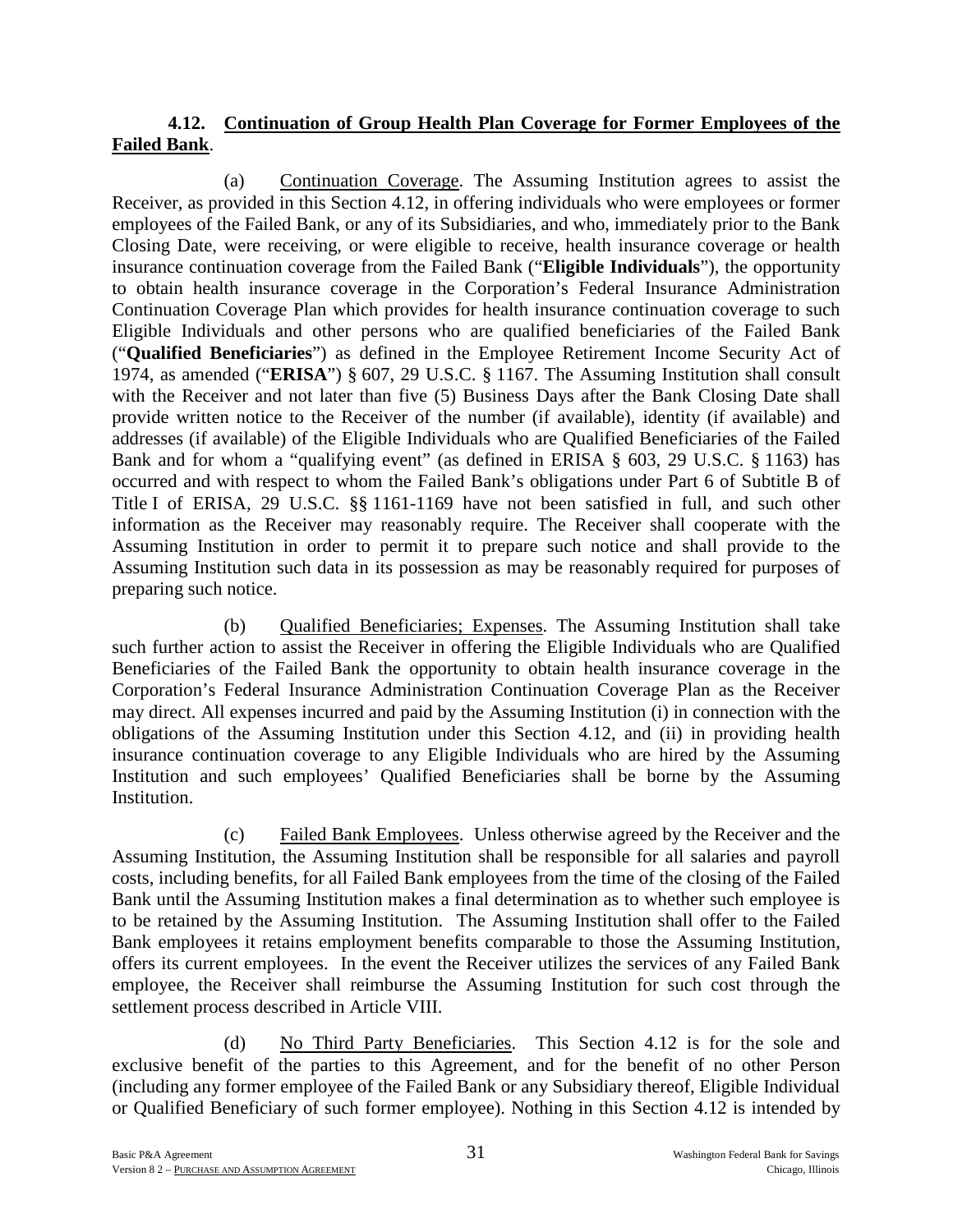the parties, or shall be construed, to give any Person (including any former employee of the Failed Bank or any Subsidiary thereof, Eligible Individual or Qualified Beneficiary of such former employee) other than the Corporation, the Receiver and the Assuming Institution, any legal or equitable right, remedy or claim under or with respect to the provisions of this Section 4.12.

**4.13. Interim Asset Servicing.** At any time after the Bank Closing Date, the Receiver may establish on its books an asset pool(s) and may transfer to such asset pool(s) (by means of accounting entries on the books of the Receiver) all or any assets and liabilities of the Failed Bank which are not acquired by the Assuming Institution, including, without limitation, wholly unfunded Commitments and assets and liabilities which may be acquired, funded or originated by the Receiver subsequent to the Bank Closing Date. The Receiver may remove assets (and liabilities) from or add assets (and liabilities) to such pool(s) at any time in its discretion. At the option of the Receiver, the Assuming Institution agrees to service, administer and collect such pool assets in accordance with, and for the term set forth in, Exhibit 4.13.

# **ARTICLE V. DUTIES WITH RESPECT TO DEPOSITORS OF THE FAILED BANK.**

**5.1. Payment of Checks, Drafts, Orders and Deposits**. Subject to Section 9.5, the Assuming Institution agrees to pay all properly drawn checks, drafts, withdrawal orders and Assumed Deposits of depositors of the Failed Bank presented for payment, whether drawn on the check or draft forms provided by the Failed Bank or by the Assuming Institution, to the extent that the Deposit balances to the credit of the respective makers or drawers assumed by the Assuming Institution under this Agreement are sufficient to permit the payment thereof, and in all other respects to discharge, in the usual course of conducting a banking business, the duties and obligations of the Failed Bank with respect to the Deposit balances due and owing to the depositors of the Failed Bank assumed by the Assuming Institution under this Agreement.

**5.2. Certain Agreements Related to Deposits**. Except as may be modified pursuant to Section 2.2, the Assuming Institution agrees to honor the terms and conditions of any written escrow or loan servicing agreement or other similar agreement relating to a Deposit liability assumed by the Assuming Institution pursuant to this Agreement.

# **5.3. Notice to Depositors**.

(a) Assumption of Deposits. Within seven (7) days after the Bank Closing Date, the Assuming Institution shall give notice by mail to each depositor of the Failed Bank of (i) the assumption of the Deposit liabilities of the Failed Bank, and (ii) the procedures to claim Deposits (the Receiver shall provide item (ii) to Assuming Institution). The Assuming Institution shall also publish notice of its assumption of the Deposit liabilities of the Failed Bank in a newspaper of general circulation in the county or counties in which the Failed Bank was located.

(b) Notice to Depositors. Within seven (7) days after the Bank Closing Date, the Assuming Institution shall give notices by mail to each depositor of the Failed Bank, as required under Section 2.2.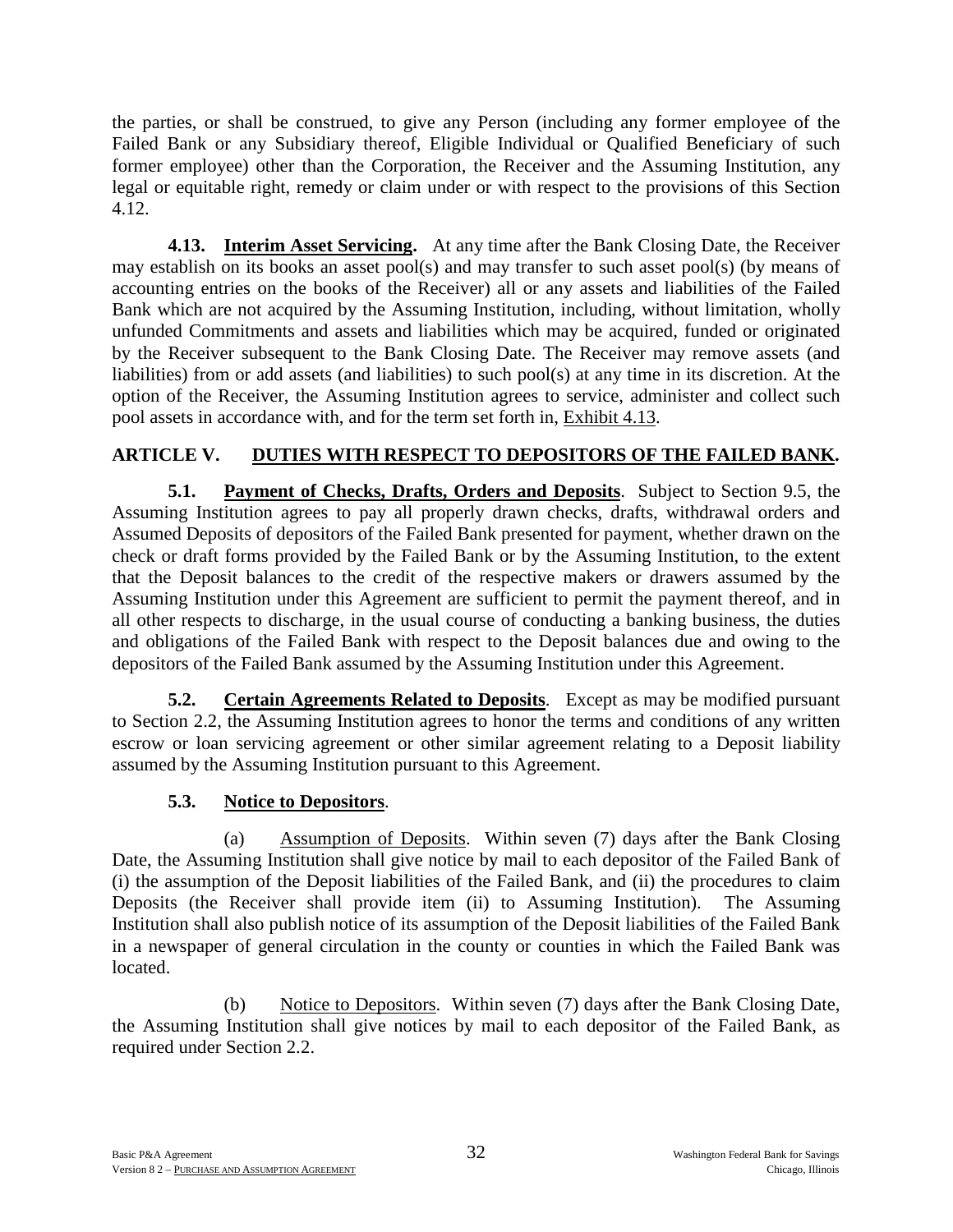(c) Fee Schedule. If the Assuming Institution proposes to charge fees different from those fees formerly charged by the Failed Bank, the Assuming Institution shall include its fee schedule in its mailed notice.

(d) Approval of Notices and Publications. The Assuming Institution shall obtain approval of all notices and publications required by this Section 5.3 from counsel for the Receiver prior to mailing or publication.

(e) Validation. To validate the notice requirements outlined in Section 5.3, the Assuming Institution shall provide the Receiver (i) an Affidavit of Publication attesting that it complied with the publication requirements outlined in Section 5.3 and (ii) an Affidavit of Mailing (in a form similar to Exhibit 2.3B) attesting that it mailed the notice to depositors as required by Section 5.3

# **ARTICLE VI. FAILED BANK RECORDS.**

**6.1. Transfer of Failed Bank Records**. In accordance with Sections 2.1 and 3.1, the Receiver assigns, transfers, conveys and delivers to the Assuming Institution, wherever located, any and all Failed Bank Records, other than the following:

(a) Failed Bank Records pertaining to former employees of the Failed Bank who were no longer employed by the Failed Bank as of the Bank Closing Date and Failed Bank Records pertaining to employees of the Failed Bank who were employed by the Failed Bank as of the Bank Closing Date and for whom the Receiver is unable to obtain a waiver to release such Failed Bank Records to the Assuming Institution;

(b) Failed Bank Records pertaining to (i) any asset or liability of the Failed Bank retained by the Receiver, and (ii) any asset of the Failed Bank acquired by the Receiver pursuant to this Agreement; and

(c) any other Failed Bank Records as determined by the Receiver.

# **6.2. Reserved.**.

# **6.3. Preservation of Failed Bank Records**.

(a) Assuming Institution Failed Bank Records Retention. The Assuming Institution will preserve and maintain, at its sole expense, for the joint benefit of the Receiver, the Corporation and the Assuming Institution, all Failed Bank Records, regardless of whether the Failed Bank Records were transferred to the Assuming Institution under Section 6.1 or retained by the Receiver under Sections 6.1(a) through (c), except those Failed Bank Records which the Receiver, in its sole and absolute discretion, chooses to physically take. The Assuming Institution shall have the primary responsibility to respond to subpoenas, discovery requests, and other similar official inquiries and customer requests for lien releases with respect to the Failed Bank Records of which it has custody. If the Assuming Institution receives a subpoena addressed to the Assuming Institution seeking any Failed Bank Records of which it has custody, but are Failed Bank Records retained by the Receiver, the Assuming Institution will promptly provide the Receiver with a copy of that subpoena by delivering a copy to the Regional Counsel, as provided in Section 13.6(b). With respect to its obligations under this Section 6.3 regarding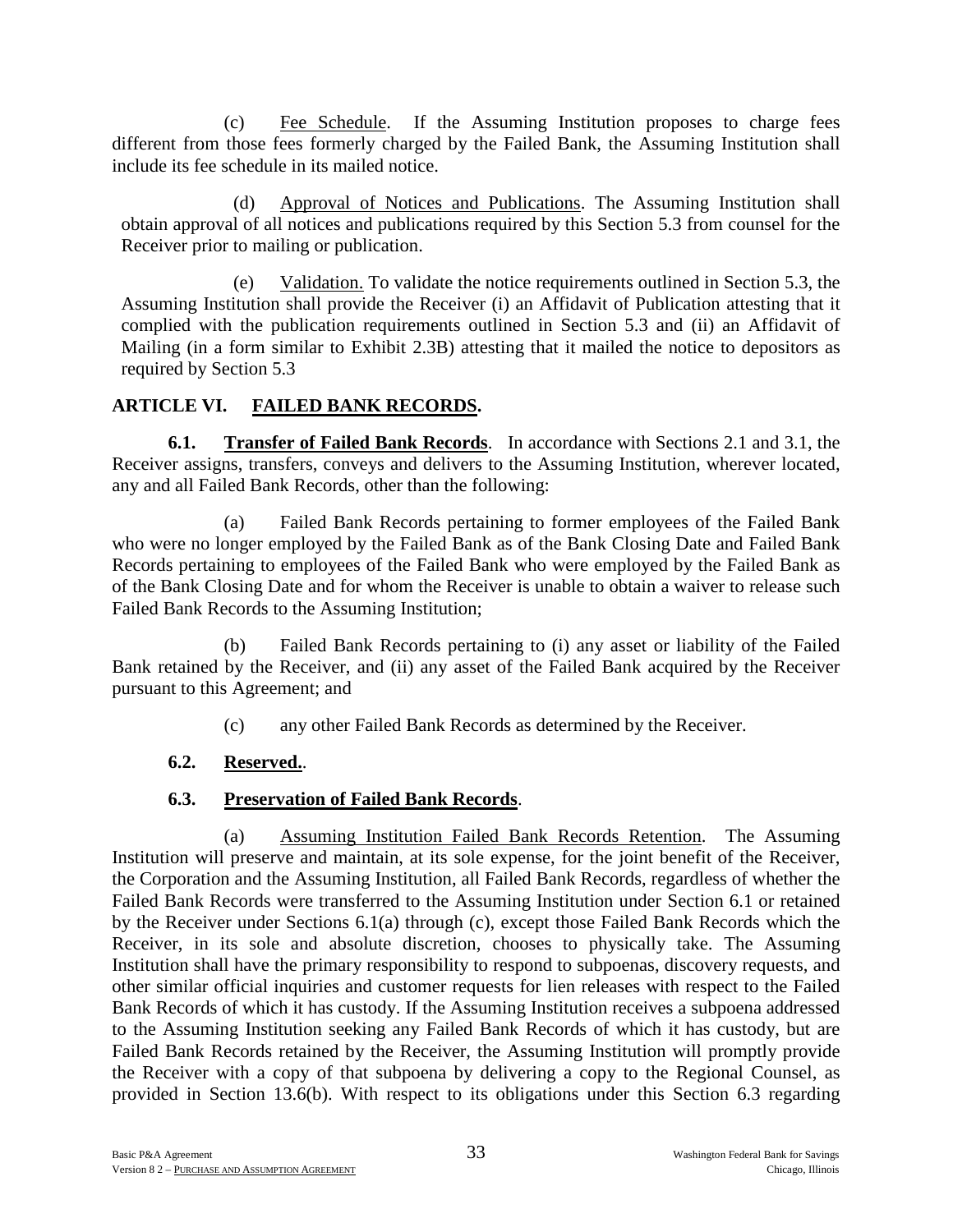Electronically Stored Information, the Assuming Institution will complete the Data Retention Catalog attached hereto as Schedule 6.3 and submit it to the Receiver within thirty (30) days after the Bank Closing Date. With respect to Electronically Stored Information, the Assuming Institution must maintain those Failed Bank Records in an easily accessible and useable format. If such Failed Bank Records are maintained by a third party vendor, the Assuming Institution is responsible for ensuring that the third party complies with this Article.

(b) Destruction of Certain Failed Bank Records. With regard to all Failed Bank Records of which the Assuming Institution has custody which are at least ten (10) years old as of the date of the appointment of the Receiver, the Assuming Institution will request written permission to destroy such Failed Bank Records by submitting a written request to destroy, specifying precisely which Failed Bank Records are included in the request, to the address indicated in Section 13.6(b) for those requests.

(c) Destruction of Failed Bank Records after Six Years. With regard to all Failed Bank Records of which the Assuming Institution has custody which have been maintained in its custody after six (6) years from the date of the appointment of the Receiver, the Assuming Institution will request written permission to destroy such Failed Bank Records by submitting a written request to destroy, specifying precisely which Failed Bank Records are included in the request, to the address indicated in Section 13.6(b) for those requests.

**6.4. Access to Failed Bank Records; Copies**. The Assuming Institution will permit the Receiver and the Corporation access to all Failed Bank Records of which the Assuming Institution has custody, and to use, inspect, make extracts from or request copies of any such Failed Bank Records in the manner and to the extent requested, and to duplicate, in the discretion of the Receiver or the Corporation, any Failed Bank Record; provided that if the Failed Bank maintained one or more duplicate copies of such Failed Bank Records, the Assuming Institution hereby assigns, transfers, and conveys to the Corporation one such duplicate copy of each such Failed Bank Record without cost to the Corporation, and will deliver to the Corporation all Failed Bank Records assigned and transferred to the Corporation under this Article VI as soon as practicable on or after the date of this Agreement. The party requesting a copy of any Failed Bank Record shall bear the cost (based on standard accepted industry charges to the extent applicable, as determined by the Receiver) for providing such duplicate Failed Bank Record. A copy of each Failed Bank Record requested shall be provided upon the request of the Receiver. If the Receiver or Corporation is seeking access to a Failed Bank Record from the Assuming Institution, the Receiver or Corporation need not provide a subpoena to obtain access to the Failed Bank Records in the Assuming Institution's custody.

# **ARTICLE VII. BID; INITIAL PAYMENT.**

The Assuming Institution has submitted to the Receiver a Deposit premium bid of **1.26%** (the "**Bid Amount**"). The Deposit premium bid will be applied to the total of all Assumed Deposits except for brokered, CDARS<sup>®</sup>, and any market place or similar subscription services Deposits as reflected on Schedule 7. On the Payment Date, the Assuming Institution will pay to the Corporation, or the Corporation will pay to the Assuming Institution, as the case may be, the Initial Payment, together with interest on such amount (if the Payment Date is not the day following the Bank Closing Date) from and including the day following the Bank Closing Date to and including the day preceding the Payment Date at the Settlement Interest Rate.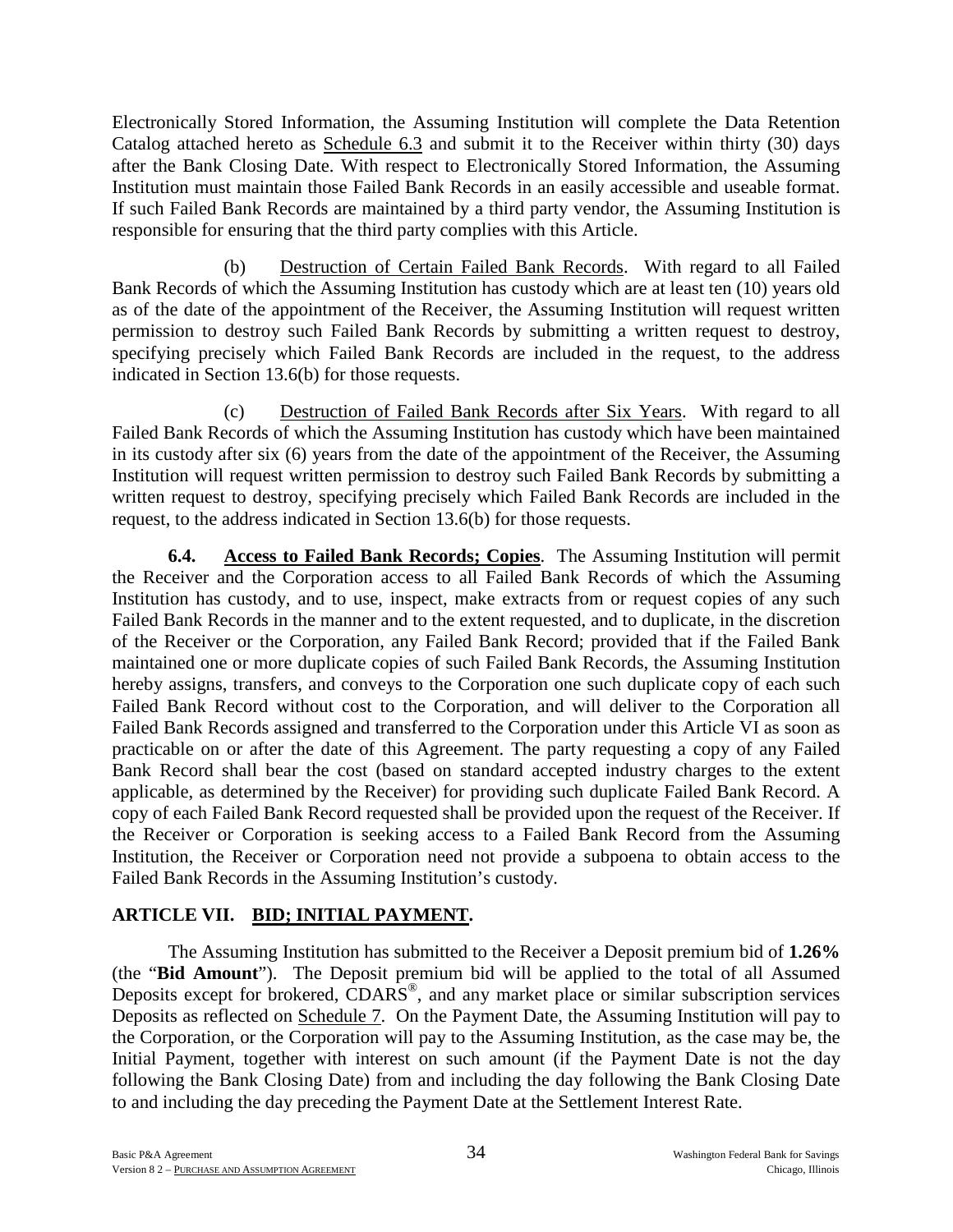### **ARTICLE VIII. ADJUSTMENTS; SETTLEMENT PROCESS.**

**8.1. Pro Forma Statement**. The Receiver, as soon as practicable after the Bank Closing Date, in accordance with the best information then available, shall provide to the Assuming Institution a Pro Forma statement reflecting any adjustments of such liabilities and assets as may be necessary. Such Pro Forma statement shall take into account, to the extent possible, (a) liabilities and assets of a nature similar to those contemplated by Section 2.1 or Section 3.1, respectively, which on the Bank Closing Date were carried in the Failed Bank's suspense accounts, (b) accruals as of the Bank Closing Date for all income related to the assets and business of the Failed Bank acquired by the Assuming Institution hereunder, whether or not such accruals were reflected on the Failed Bank Records in the normal course of its operations, and (c) adjustments to determine the Book Value of any investment in an Acquired Subsidiary and related accounts on the "bank only" (unconsolidated) balance sheet of the Failed Bank based on the Equity Method of Accounting, whether or not the Failed Bank used the Equity Method of Accounting for investments in subsidiaries, except that the resulting amount cannot be less than the Acquired Subsidiary's recorded equity as of the Bank Closing Date as reflected on the Failed Bank Records of the Acquired Subsidiary. Acquired Subsidiaries with negative equity will be restated to \$1 pursuant to the Equity Method of Accounting. Any Acquired Asset purchased by the Assuming Institution or any asset of an Acquired Subsidiary purchased by the Assuming Institution pursuant to Section 3.1 which was partially or wholly charged off during the period beginning the day after the Bid Valuation Date to the date of the Bank Closing Date shall be deemed not to be charged off for the purposes of the Pro Forma statement, and the purchase price shall be determined pursuant to Section 3.2.

# **8.2. Correction of Errors and Omissions; Other Liabilities**.

(a) Adjustments to Correct Errors. In the event any bookkeeping omissions or errors are discovered in preparing any Pro Forma statement or in completing the transfers and assumptions contemplated hereby, the parties hereto agree to correct such errors and omissions, it being understood that, as far as practicable, all adjustments will be made consistent with the judgments, methods, policies or accounting principles utilized by the Failed Bank in preparing and maintaining Failed Bank Records, except that adjustments made pursuant to this Section 8.2(a) are not intended to bring the Failed Bank Records into accordance with generally accepted accounting principles.

(b) Receiver's Rights Regarding Other Liabilities. If the Receiver discovers at any time subsequent to the date of this Agreement that any claim exists against the Failed Bank which is of such a nature that it would have been included in the liabilities assumed under Article II had the existence of such claim or the facts giving rise thereto been known as of the Bank Closing Date, the Receiver may, in its discretion, at any time, require that such claim be assumed by the Assuming Institution in a manner consistent with the intent of this Agreement. The Receiver will make appropriate adjustments to the Pro Forma statement provided by the Receiver to the Assuming Institution pursuant to Section 8.1 as may be necessary.

**8.3. Payments**. The Receiver agrees to cause to be paid to the Assuming Institution, or the Assuming Institution agrees to pay to the Receiver, as the case may be, on the Settlement Date, a payment in an amount which reflects net adjustments (including any costs, expenses and fees associated with determinations of value as provided in this Agreement) made pursuant to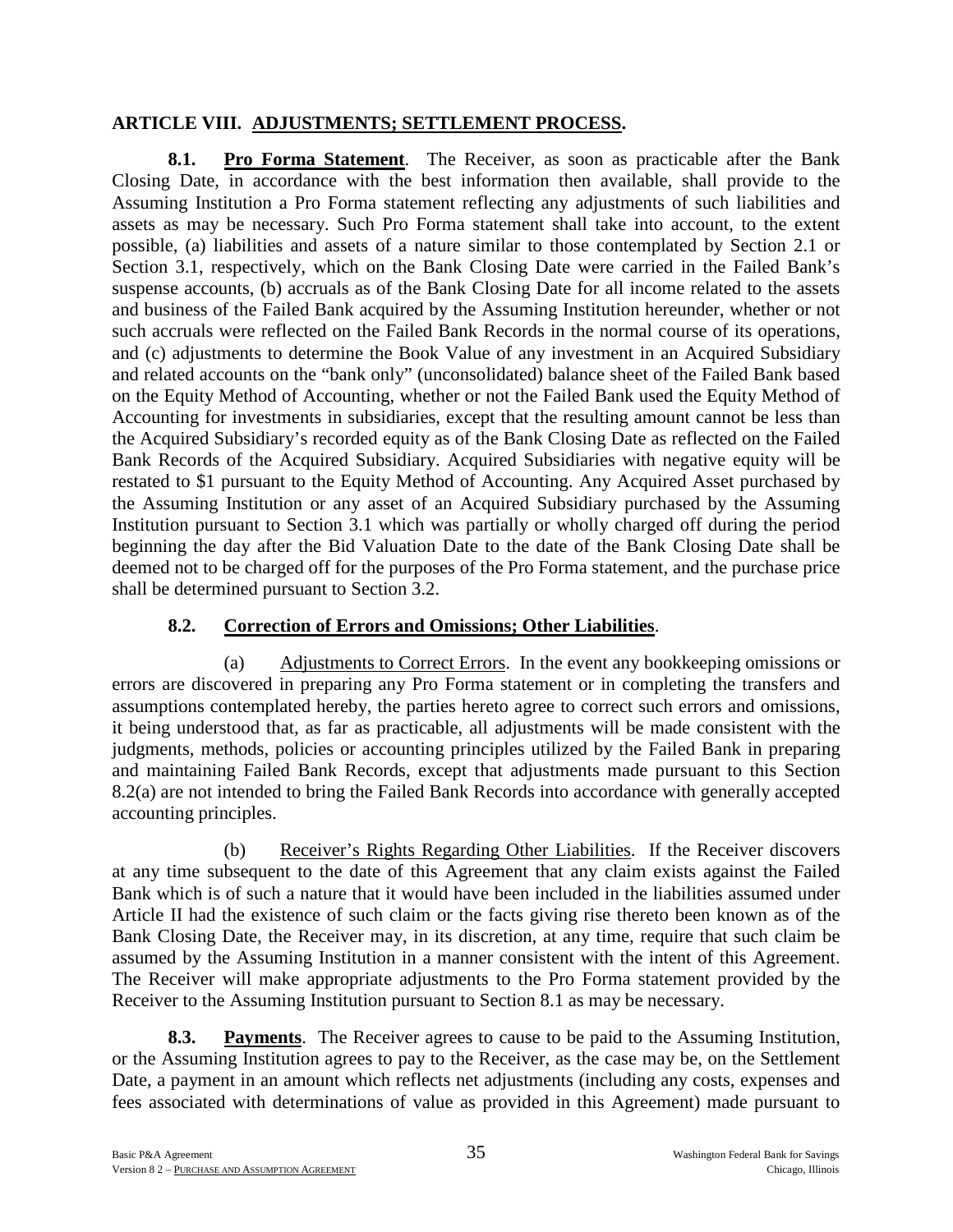Section 8.1 or Section 8.2, plus interest as provided in Section 8.4. The Receiver and the Assuming Institution agree to effect on the Settlement Date any further transfer of assets to or assumption of liabilities or claims by the Assuming Institution as may be necessary in accordance with Section 8.1 or Section 8.2.

**8.4. Interest**. Any amounts paid under Section 8.3 or Section 8.5 shall bear interest for the period from and including the day following the Bank Closing Date to and including the day preceding the payment at the Settlement Interest Rate.

**8.5. Subsequent Adjustments**. In the event that the Assuming Institution or the Receiver discovers any errors or omissions as contemplated by Section 8.2 or any error with respect to the payment made under Section 8.3 after the Settlement Date, the Assuming Institution and the Receiver agree to promptly correct any such errors or omissions, make any payments and effect any transfers or assumptions as may be necessary to reflect any such correction plus interest as provided in Section 8.4.

# **ARTICLE IX. CONTINUING COOPERATION.**

**9.1. General Matters**. The parties hereto will, in good faith and with their best efforts, cooperate with each other to carry out the transactions contemplated by this Agreement and to effect the purposes hereof.

# **9.2. Additional Title Documents**.

(a) Mutual Cooperation. The Receiver, the Corporation, and the Assuming Institution each shall, at any time and from time to time, upon the request of any party hereto, execute and deliver such additional instruments and documents of conveyance as shall be reasonably necessary to vest in the appropriate party its full legal or equitable title in and to the property conveyed pursuant to this Agreement or to be conveyed in accordance herewith. The Assuming Institution shall prepare such instruments and documents of conveyance (in form and substance satisfactory to the Receiver) as shall be necessary to vest title to the Acquired Assets in the Assuming Institution. The Assuming Institution shall be responsible for preparing and recording such instruments and documents of conveyance at its own expense.

(b) Timely Preparation and Recordation of Vesting Instruments/Deeds. Within thirty (30) days of either (i) the Bank Closing Date or (ii) the date the Assuming Institution exercises any option to acquire any Bank Premises or Other Real Estate, whichever is applicable under this Agreement, the Assuming Institution shall prepare and deliver to the Receiver for Receiver's execution all necessary conveyance instruments and documents. No later than thirty (30) days after Assuming Institution's receipt of any executed conveyance instrument or document from the Receiver, the Assuming Institution shall file it with the appropriate recording agencies and provide the Receiver with a copy of the document containing the recording information. If the Assuming Institution does not timely deliver to the Receiver executable conveyance instruments or documents and a copy of the recorded document with the recording information as contemplated by this Section for each Bank Premises and Other Real Estate to be acquired by the Assuming Institution, the Receiver may elect to prepare, execute, and file any such conveyance instruments or documents, and the Assuming Institution agrees to promptly reimburse the Receiver \$1,000 for each conveyance instrument or document deemed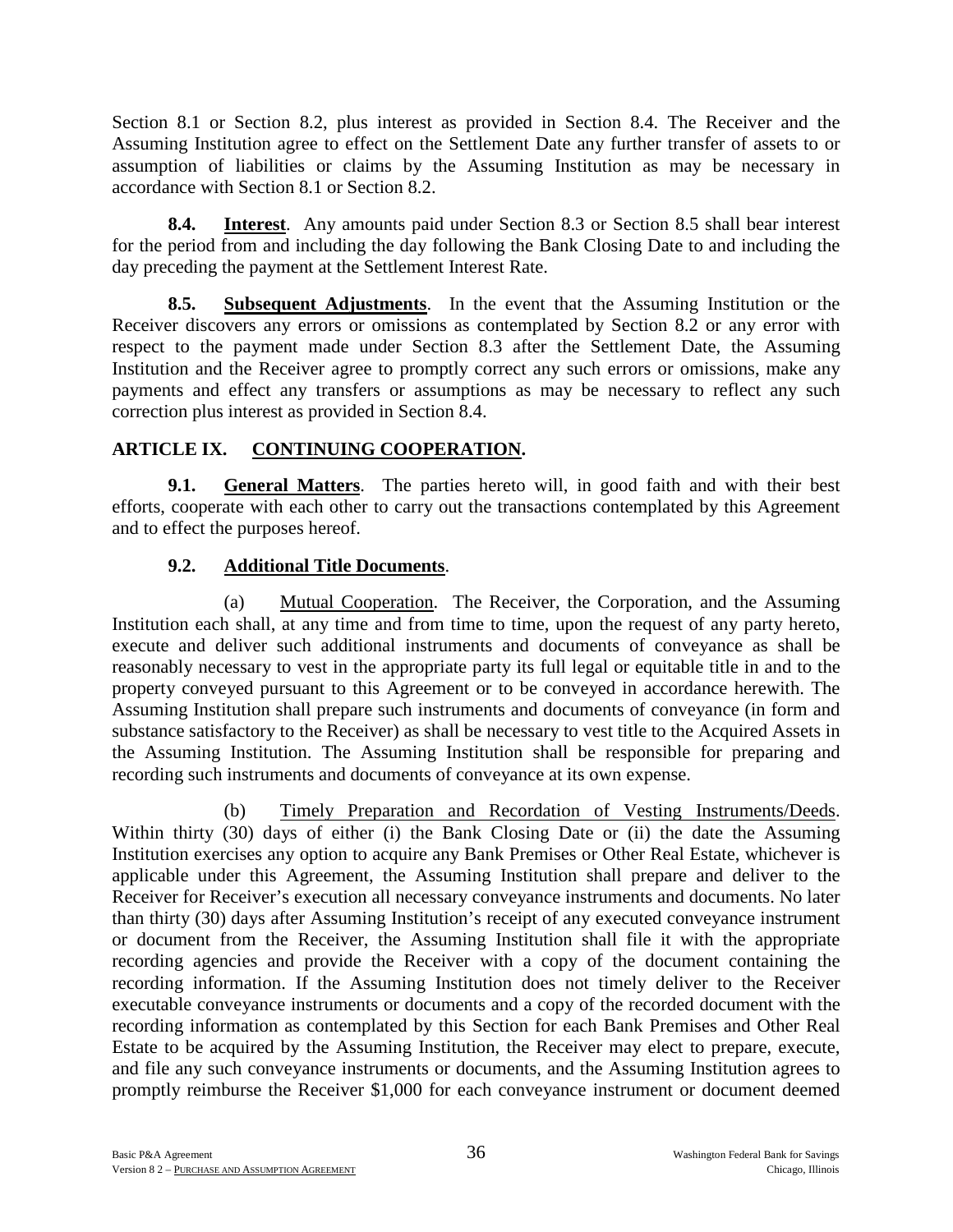desirable or necessary, in the Receiver's sole discretion, to vest legal title in the Assuming Institution, plus all costs incurred by the Receiver to do so, including, but not limited to, outside counsel fees, title searches and reports, filing fees and taxes, transfer fees, and document stamps.

# **9.3. Claims and Suits**.

(a) Defense and Settlement. The Receiver shall have the right, in its discretion, to (i) defend or settle any claim or suit against the Assuming Institution with respect to which the Receiver has indemnified the Assuming Institution in the same manner and to the same extent as provided in Article XII, and (ii) defend or settle any claim or suit against the Assuming Institution with respect to any Liability Assumed, which claim or suit may result in a loss to the Receiver arising out of or related to this Agreement, or which existed against the Failed Bank on or before the Bank Closing Date. The exercise by the Receiver of any rights under this Section 9.3(a) shall not release the Assuming Institution with respect to any of its obligations under this Agreement.

(b) Removal of Actions. In the event any action at law or in equity shall be instituted by any Person against the Receiver and the Corporation as codefendants with respect to any asset of the Failed Bank retained or acquired pursuant to this Agreement by the Receiver, the Receiver agrees, at the request of the Corporation, to join with the Corporation in a petition to remove the action to the United States District Court for the proper district. The Receiver agrees to institute, with or without joinder of the Corporation as co-plaintiff, any action with respect to any such retained or acquired asset or any matter connected therewith whenever notice requiring such action shall be given by the Corporation to the Receiver.

**9.4. Payment of Deposits**. In the event any depositor does not accept the obligation of the Assuming Institution to pay any Deposit liability of the Failed Bank assumed by the Assuming Institution pursuant to this Agreement and asserts a claim against the Receiver for all or any portion of any such Deposit liability, the Assuming Institution agrees on demand to provide to the Receiver funds sufficient to pay such claim in an amount not in excess of the Deposit liability reflected on the books of the Assuming Institution at the time such claim is made. Upon payment by the Assuming Institution to the Receiver of such amount, the Assuming Institution shall be discharged from any further obligation under this Agreement to pay to any such depositor the amount of such Deposit liability paid to the Receiver.

**9.5. Withheld Payments**. At any time, the Receiver or the Corporation may, in its discretion, determine that all or any portion of any deposit balance assumed by the Assuming Institution pursuant to this Agreement does not constitute a "Deposit" (or otherwise, in its discretion, determine that it is the best interest of the Receiver or Corporation to withhold all or any portion of any deposit), and may direct the Assuming Institution to withhold payment of all or any portion of any such deposit balance. Upon such direction, the Assuming Institution agrees to hold such deposit and not to make any payment of such deposit balance to or on behalf of the depositor, or to itself, whether by way of transfer, set-off or otherwise. The Assuming Institution agrees to maintain the "withheld payment" status of any such deposit balance until directed in writing by the Receiver or the Corporation as to its disposition. At the direction of the Receiver or the Corporation, the Assuming Institution shall return all or any portion of such deposit balance to the Receiver or the Corporation, as appropriate, and thereupon the Assuming Institution shall be discharged from any further liability to such depositor with respect to such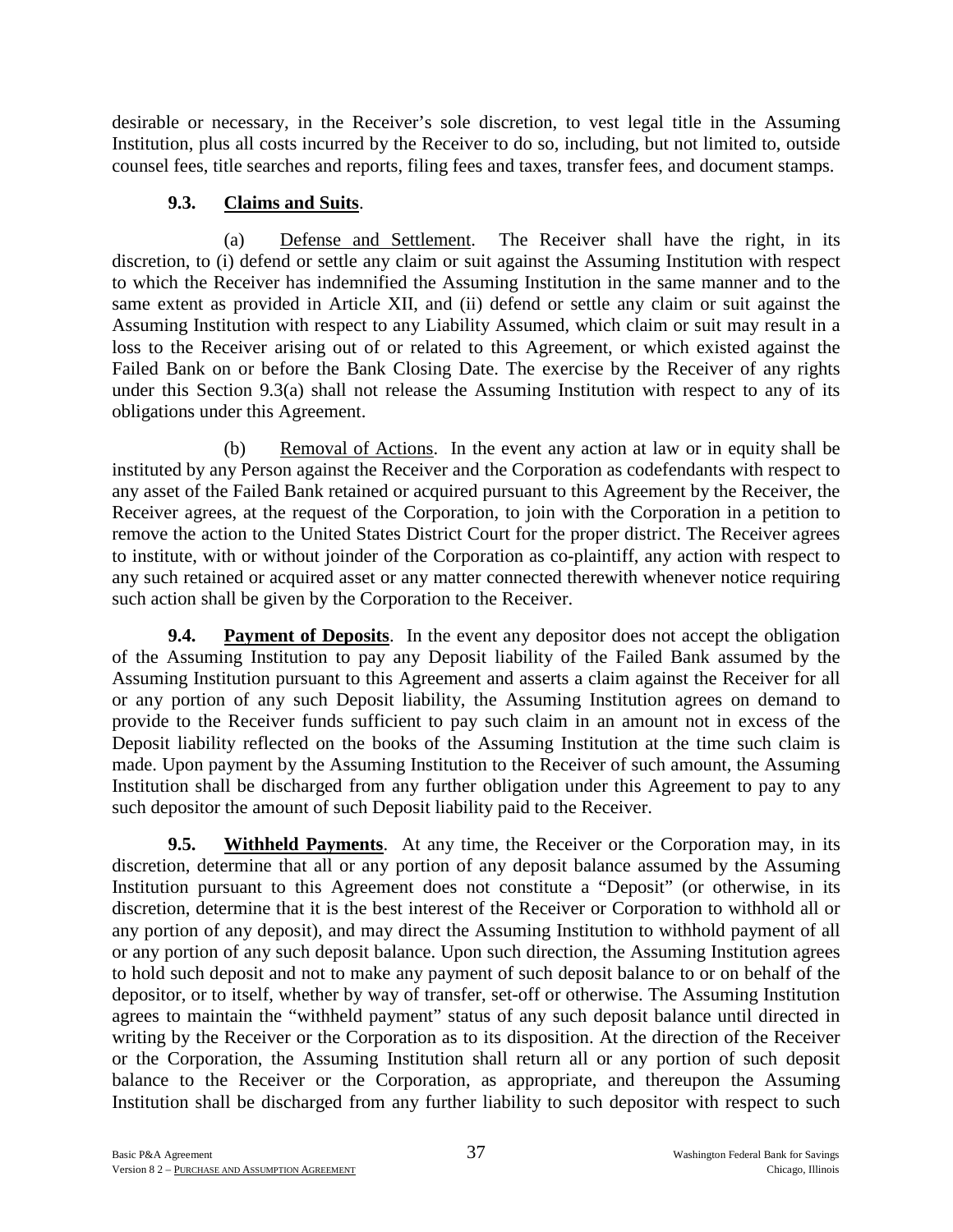returned deposit balance. If such deposit balance has been paid to the depositor prior to a demand for return by the Corporation or the Receiver, and payment of such deposit balance had not been previously withheld pursuant to this Section 9.5, the Assuming Institution shall not be obligated to return such deposit balance to the Receiver or the Corporation. The Assuming Institution shall be obligated to reimburse the Corporation or the Receiver, as the case may be, for the amount of any deposit balance or portion thereof paid by the Assuming Institution in contravention of any previous direction to withhold payment of such deposit balance or return such deposit balance the payment of which was withheld pursuant to this Section 9.5.

### **9.6. Proceedings with Respect to Certain Assets and Liabilities**.

(a) Cooperation by Assuming Institution. In connection with any investigation, proceeding or other matter with respect to any asset or liability of the Failed Bank retained by the Receiver, or any asset of the Failed Bank acquired by the Receiver pursuant to this Agreement, the Assuming Institution shall cooperate to the extent reasonably required by the Receiver.

(b) Access to Records. In addition to its obligations under Section 6.4, the Assuming Institution shall provide representatives of the Receiver access at reasonable times and locations without other limitation or qualification to (i) its directors, officers, employees and agents and those of the Acquired Subsidiaries, and (ii) its books and records, the books and records of such Acquired Subsidiaries and all Credit Files, and copies thereof. Copies of books, records, and Credit Files shall be provided by the Assuming Institution as requested by the Receiver and the costs of duplication thereof shall be borne by the Receiver.

(c) Loan Documents. Not later than ten (10) days after the Put Notice pursuant to Section 3.4 or the date of the notice of transfer of any Loan by the Assuming Institution to the Receiver pursuant to Section 3.6, the Assuming Institution shall deliver to the Receiver such documents with respect to such Loan as the Receiver may request, including without limitation the following: (i) all related Credit Documents (other than certificates, notices and other ancillary documents), (ii) a certificate setting forth the principal amount on the date of the transfer and the amount of interest, fees and other charges then accrued and unpaid thereon, and any restrictions on transfer to which any such Loan is subject, and (iii) all Credit Files, and all documents, microfiche, microfilm and computer records (including but not limited to magnetic tape, disc storage, card forms and printed copy) maintained by, owned by, or in the possession of the Assuming Institution or any Affiliate of the Assuming Institution relating to the transferred Loan.

**9.7. Information**. The Assuming Institution promptly shall provide to the Corporation such other information, including financial statements and computations, relating to the performance of the provisions of this Agreement as the Corporation or the Receiver may request from time to time, and, at the request of the Receiver, make available employees of the Failed Bank employed or retained by the Assuming Institution to assist in preparation of the Pro Forma statement pursuant to Section 8.1.

**9.8. Tax Ruling**. The Assuming Institution shall not at any time, without the Corporation's prior consent, seek a private letter ruling or other determination from the Internal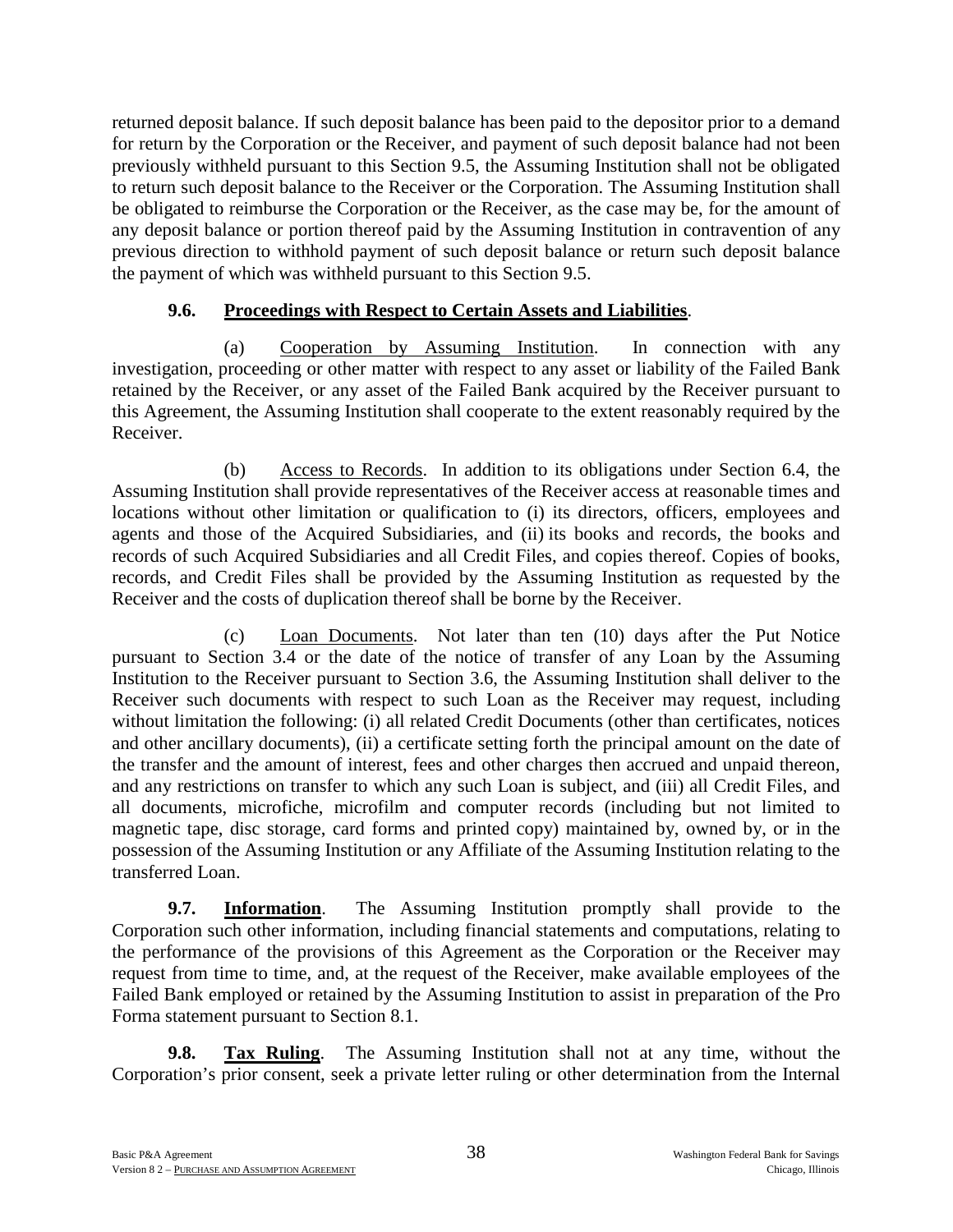Revenue Service or otherwise seek to qualify for any special tax treatment or benefits associated with any payments made by the Receiver or Corporation pursuant to this Agreement.

**9.9. Limited Power of Attorney**. The Receiver may, in its sole discretion, provide the Assuming Institution with a limited power of attorney designating certain employees of the Assuming Institution as the Receiver's attorneys-in-fact for the purposes of (i) executing, on behalf of the Receiver, lien releases required by Section 6.3, and (ii) taking certain actions, on behalf of the Receiver, to vest title to the Acquired Assets in the Assuming Institution as required by Section 9.2. The Assuming Institution shall use its best efforts to complete all actions required to vest title to the Acquired Assets in the Assuming Institution as quickly as possible, but no later than the earlier of (a) the second anniversary of the Bank Closing Date and (b) the date the Receiver chooses, in its sole discretion, to terminate the receivership of the Failed Bank.

# **ARTICLE X. CONDITION PRECEDENT.**

The obligations of the parties to this Agreement are subject to the Receiver and the Corporation having received at or before the Bank Closing Date evidence reasonably satisfactory to each of any necessary approval, waiver, or other action by any governmental authority, the board of directors of the Assuming Institution, or other third party, with respect to this Agreement and the transactions contemplated hereby, the closing of the Failed Bank and the appointment of the Receiver, the chartering of the Assuming Institution, and any agreements, documents, matters or proceedings contemplated hereby or thereby.

# **ARTICLE XI. REPRESENTATIONS AND WARRANTIES OF THE ASSUMING INSTITUTION.**

The Assuming Institution represents and warrants to the Corporation and the Receiver as follows:

**11.1. Corporate Existence and Authority**. The Assuming Institution (a) is duly organized, validly existing and in good standing under the laws of its Chartering Authority and has full power and authority to own and operate its properties and to conduct its business as now conducted by it, and (b) has full power and authority to execute and deliver this Agreement and to perform its obligations hereunder. The Assuming Institution has taken all necessary corporate (or other applicable governance) action to authorize the execution, delivery and performance of this Agreement and the performance of the transactions contemplated hereby.

**11.2. Third Party Consents**. No governmental authority or other third party consents (including but not limited to approvals, licenses, registrations or declarations) are required in connection with the execution, delivery or performance by the Assuming Institution of this Agreement, other than such consents as have been duly obtained and are in full force and effect.

**11.3. Execution and Enforceability**. This Agreement has been duly executed and delivered by the Assuming Institution and when this Agreement has been duly authorized, executed and delivered by the Corporation and the Receiver, this Agreement will constitute the legal, valid and binding obligation of the Assuming Institution, enforceable in accordance with its terms.

# **11.4. Compliance with Law**.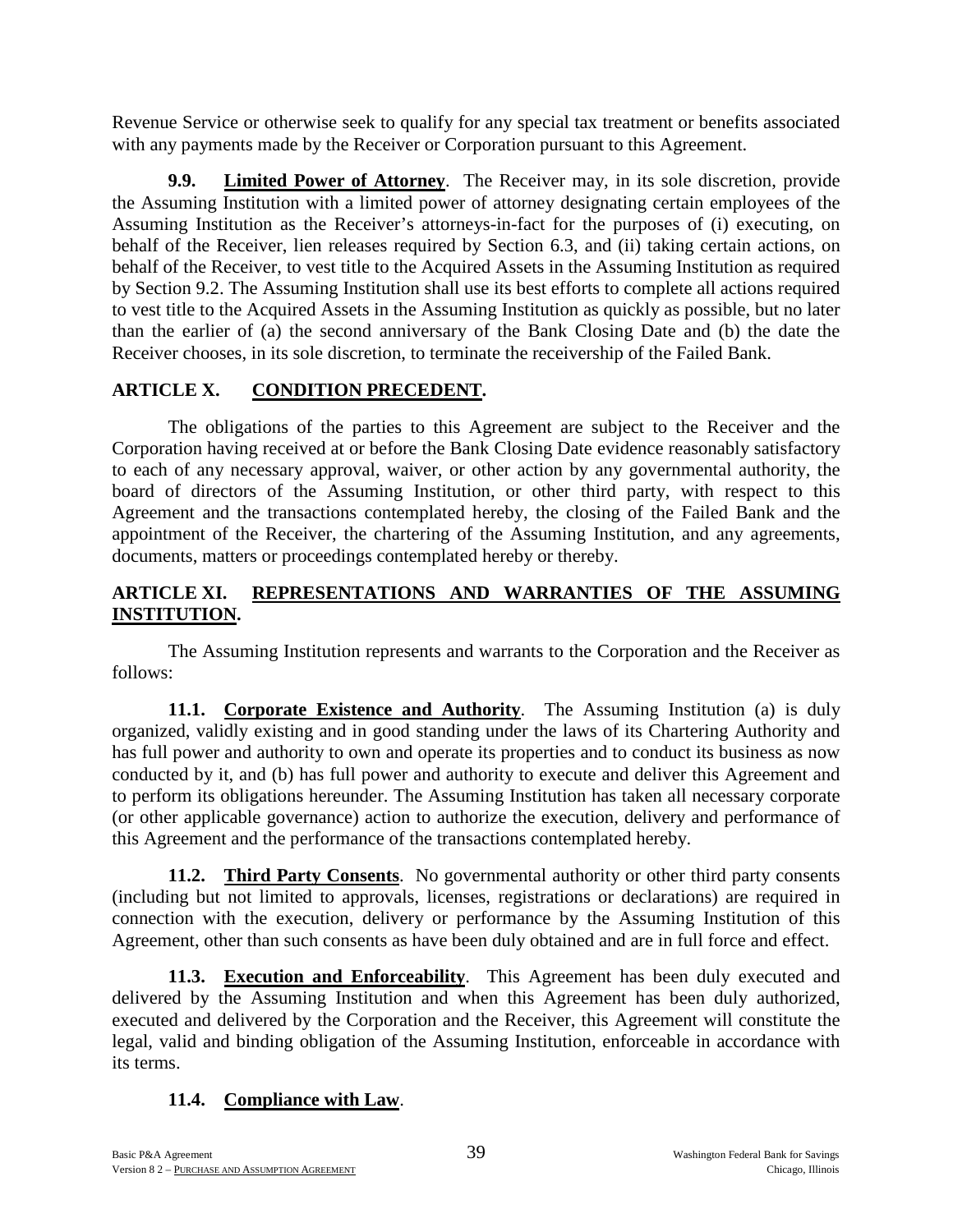(a) No Violations. Neither the Assuming Institution nor any of its Subsidiaries is in violation of any statute, regulation, order, decision, judgment or decree of, or any restriction imposed by, the United States of America, any State, municipality or other political subdivision or any agency of any of the foregoing, or any court or other tribunal having jurisdiction over the Assuming Institution or any of its Subsidiaries or any assets of any such Person, or any foreign government or agency thereof having such jurisdiction, with respect to the conduct of the business of the Assuming Institution or of any of its Subsidiaries, or the ownership of the properties of the Assuming Institution or any of its Subsidiaries, which, either individually or in the aggregate with all other such violations, would materially and adversely affect the business, operations or condition (financial or otherwise) of the Assuming Institution or the ability of the Assuming Institution to perform, satisfy or observe any obligation or condition under this Agreement.

(b) No Conflict. Neither the execution and delivery nor the performance by the Assuming Institution of this Agreement will result in any violation by the Assuming Institution of, or be in conflict with, any provision of any applicable law or regulation, or any order, writ or decree of any court or governmental authority.

**11.5. Insured or Guaranteed Loans**. If any Loans being transferred pursuant to this Agreement are insured or guaranteed by any department or agency of any governmental unit, federal, state or local, Assuming Institution represents that Assuming Institution has been approved by such agency and is an approved lender or mortgagee, as appropriate, if such approval is required. The Assuming Institution further assumes full responsibility for determining whether or not such insurance or guarantees are in full force and effect on the date of this Agreement and with respect to those Loans whose insurance or guaranty is in full force and effect on the date of this Agreement, Assuming Institution assumes full responsibility for doing all things necessary to insure such insurance or guarantees remain in full force and effect. Assuming Institution agrees to assume all of the obligations under the contract(s) of insurance or guaranty and agrees to cooperate with the Receiver where necessary to complete forms required by the insuring or guaranteeing department or agency to effect or complete the transfer to Assuming Institution.

**11.6. Representations Remain True**. The Assuming Institution represents and warrants that it has executed and delivered to the Corporation a Purchaser Eligibility Certification and Confidentiality Agreement and that all information provided and representations made by or on behalf of the Assuming Institution in connection with this Agreement and the transactions contemplated hereby, including, but not limited to, the Purchaser Eligibility Certification and Confidentiality Agreement (which are affirmed and ratified hereby) are and remain true and correct in all material respects and do not fail to state any fact required to make the information contained therein not misleading.

**11.7. No Reliance; Independent Advice**. The Assuming Institution is not relying on the Receiver or the Corporation for any business, legal, tax, accounting, investment or other advice in connection with this Agreement and the Exhibits hereto and documents delivered in connection with the foregoing and has had adequate opportunity to consult with advisors of its choice in connection therewith.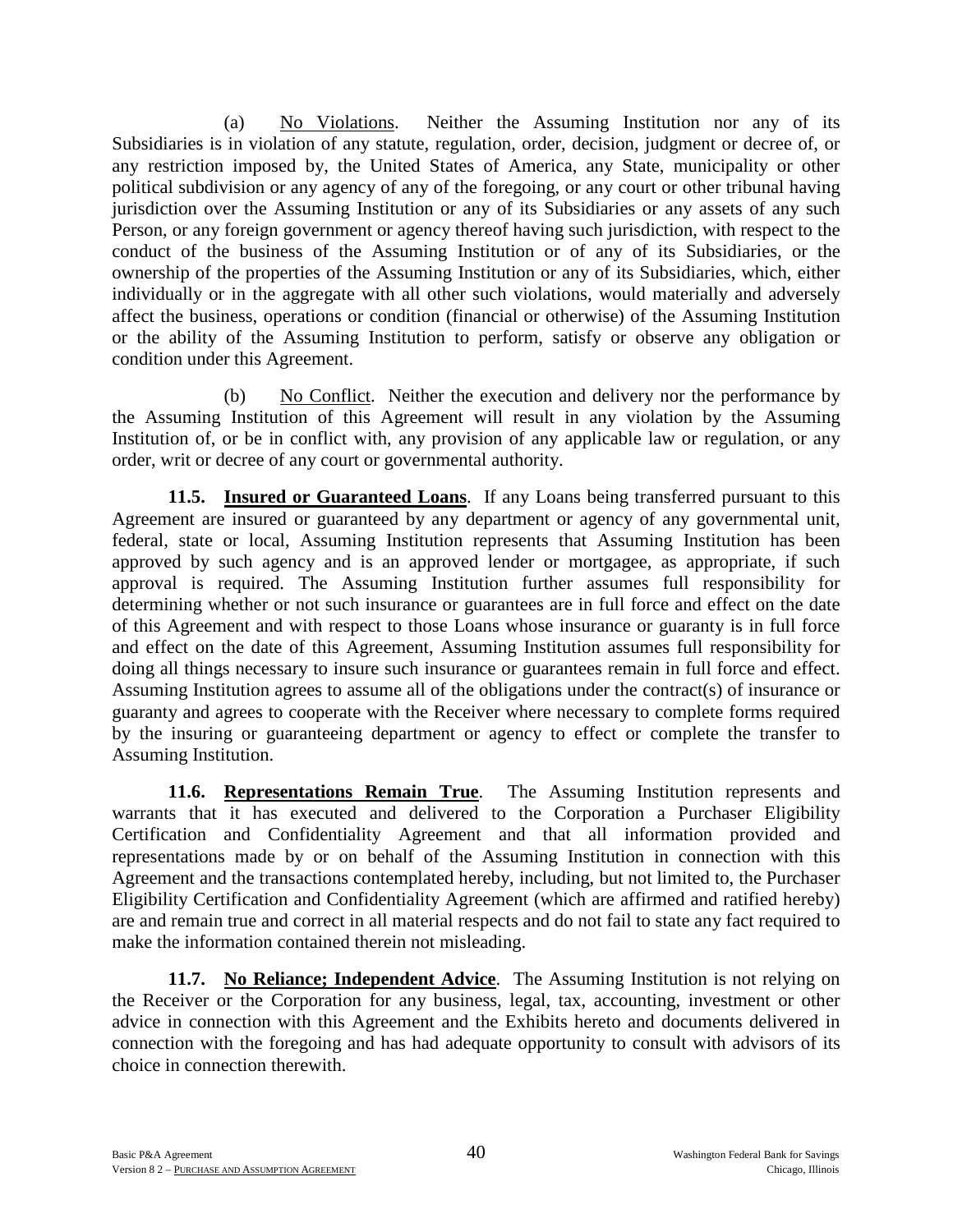### **ARTICLE XII. INDEMNIFICATION.**

**12.1. Indemnification of Indemnitees**. From and after the Bank Closing Date and subject to the limitations set forth in this Section 12.1 and Section 12.6 and compliance by the Indemnitees with Section 12.2, the Receiver agrees to indemnify and hold harmless the Indemnitees against any and all costs, losses, liabilities, expenses (including attorneys' fees) incurred prior to the assumption of defense by the Receiver pursuant to Section 12.2(d), judgments, fines and amounts paid in settlement actually and reasonably incurred in connection with claims against any Indemnitee based on liabilities of the Failed Bank that are not assumed by the Assuming Institution pursuant to this Agreement or subsequent to the execution hereof by the Assuming Institution or any Subsidiary or Affiliate of the Assuming Institution for which indemnification is provided:

(a) hereunder in this Section 12.1, subject to certain exclusions as provided in Section 12.1(b):

(i) claims based on the rights of any shareholder or former shareholder (as such) of (A) the Failed Bank, or (B) any Subsidiary or Affiliate of the Failed Bank;

(ii) claims based on the rights of any creditor (as such) of the Failed Bank, or any creditor (as such) of any director, officer, employee or agent of the Failed Bank, with respect to any indebtedness or other obligation of the Failed Bank arising prior to the Bank Closing Date;

(iii) claims based on the rights of any present or former director, officer, employee or agent (as such) of the Failed Bank or of any Subsidiary or Affiliate of the Failed Bank;

(iv) claims based on any action or inaction prior to the Bank Closing Date of the Failed Bank, its directors, officers, employees or agents (as such), or any Subsidiary or Affiliate of the Failed Bank, or the directors, officers, employees or agents (as such) of such Subsidiary or Affiliate;

(v) claims based on any malfeasance, misfeasance or nonfeasance of the Failed Bank, its directors, officers, employees or agents with respect to the trust business of the Failed Bank, if any;

(vi) claims based on any failure or alleged failure (not in violation of law) by the Assuming Institution to continue to perform any service or activity previously performed by the Failed Bank which the Assuming Institution is not required to perform pursuant to this Agreement or which arise under any contract to which the Failed Bank was a party which the Assuming Institution elected not to assume in accordance with this Agreement and which neither the Assuming Institution nor any Subsidiary or Affiliate of the Assuming Institution has assumed subsequent to the execution hereof;

(vii) claims arising from any action or inaction of any Indemnitee, including for purposes of this Section 12.1(a)(vii) the former officers or employees of the Failed Bank or of any Subsidiary or Affiliate of the Failed Bank that is taken upon the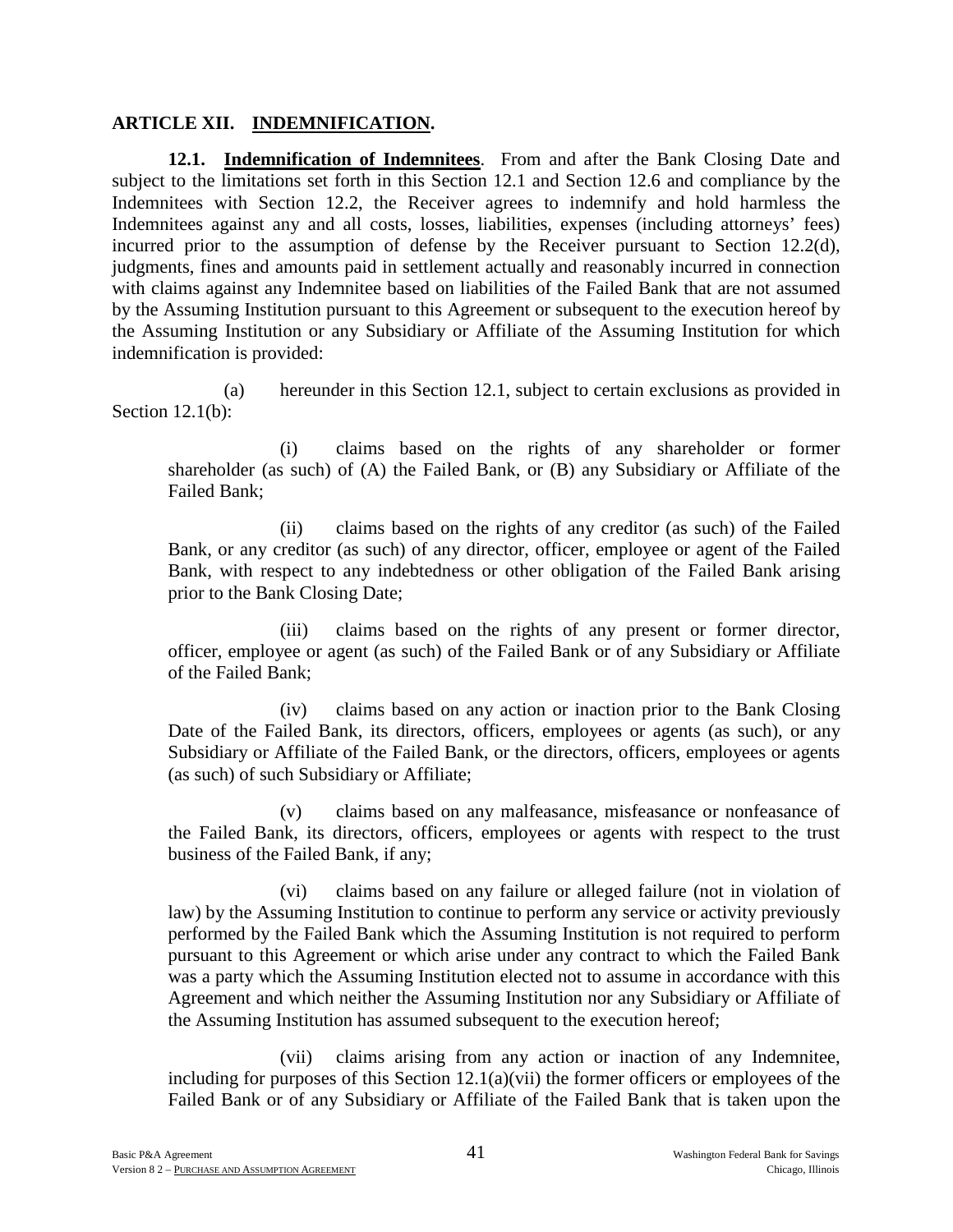specific written direction of the Corporation or the Receiver, other than any action or inaction taken in a manner constituting bad faith, gross negligence or willful misconduct; and

(viii) claims based on the rights of any depositor of the Failed Bank whose deposit has been accorded "withheld payment" status and/or returned to the Receiver or Corporation in accordance with Section 9.5 and/or has become an "unclaimed deposit" or has been returned to the Corporation or the Receiver in accordance with Section 2.3;

(b) provided that with respect to this Agreement, except for Section 12.1(a)(vii) and (viii), no indemnification will be provided under this Agreement for any:

(i) judgment or fine against, or any amount paid in settlement (without the written approval of the Receiver) by, any Indemnitee in connection with any action that seeks damages against any Indemnitee (a "**Counterclaim**") arising with respect to any Acquired Asset and based on any action or inaction of either the Failed Bank, its directors, officers, employees or agents (as such) prior to the Bank Closing Date, unless any such judgment, fine or amount paid in settlement exceeds the greater of (A) the Repurchase Price of such Acquired Asset, or (B) the monetary recovery sought on such Acquired Asset by the Assuming Institution in the cause of action from which the Counterclaim arises; and in such event the Receiver will provide indemnification only in the amount of such excess; and no indemnification will be provided for any costs or expenses other than any costs or expenses (including attorneys' fees) which, in the determination of the Receiver, have been actually and reasonably incurred by such Indemnitee in connection with the defense of any such Counterclaim; and it is expressly agreed that the Receiver reserves the right to intervene, in its discretion, on its behalf and/or on behalf of the Receiver, in the defense of any such Counterclaim;

(ii) claims with respect to any liability or obligation of the Failed Bank that is (A) expressly assumed by the Assuming Institution pursuant to this Agreement or (B) assumed by the Assuming Institution or any Subsidiary or Affiliate of the Assuming Institution subsequent to the execution hereof;

(iii) claims with respect to any liability of the Failed Bank to any present or former employee (as such) of the Failed Bank or of any Subsidiary or Affiliate of the Failed Bank, which liability is (A) expressly assumed by the Assuming Institution pursuant to this Agreement or (B) assumed by the Assuming Institution or any Subsidiary or Affiliate of the Assuming Institution subsequent to the execution hereof;

(iv) claims based on the failure of any Indemnitee to seek recovery of damages from the Receiver for any claims based upon any action or inaction of the Failed Bank, its directors, officers, employees or agents as fiduciary, agent or custodian prior to the Bank Closing Date;

(v) claims based on any violation or alleged violation by any Indemnitee of the antitrust, branching, banking or bank holding company or securities laws of the United States of America or any State thereof;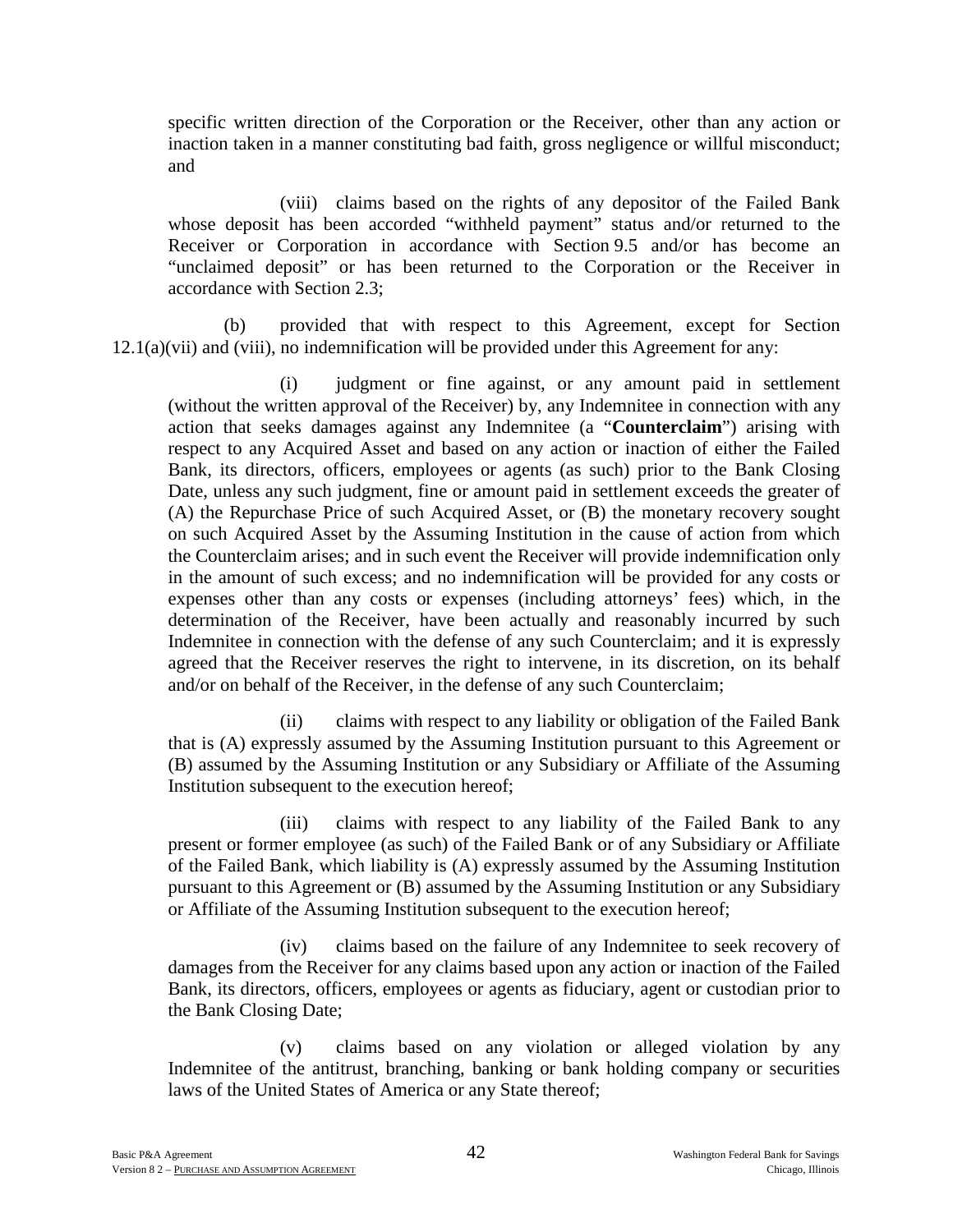(vi) claims based on the rights of any present or former creditor, customer, or supplier (as such) of any Indemnitee;

(vii) claims based on the rights of any present or former shareholder (as such) of any Indemnitee;

(viii) claims, if the Receiver determines that the effect of providing such indemnification would be to (A) expand or alter the provisions of any warranty or disclaimer thereof provided in Section 3.3 or any other provision of this Agreement, or (B) create any warranty not expressly provided under this Agreement;

(ix) claims which could have been enforced against any Indemnitee had the Assuming Institution not entered into this Agreement;

(x) claims based on any liability for taxes or fees assessed with respect to the consummation of the transactions contemplated by this Agreement, including without limitation any subsequent transfer of any Acquired Assets or Liabilities Assumed to any Subsidiary or Affiliate of the Assuming Institution;

(xi) except as expressly provided in this Article XII, claims based on any action or inaction of any Indemnitee, and nothing in this Agreement shall be construed to provide indemnification for (i) the Failed Bank, (ii) any Subsidiary or Affiliate of the Failed Bank, or (iii) any present or former director, officer, employee or agent of the Failed Bank or its Subsidiaries or Affiliates; provided that the Receiver, in its sole and absolute discretion, may provide indemnification hereunder for any present or former director, officer, employee or agent of the Failed Bank or its Subsidiaries or Affiliates who is also or becomes a director, officer, employee or agent of the Assuming Institution or its Subsidiaries or Affiliates;

(xii) claims or actions which constitute a breach by the Assuming Institution of the representations and warranties contained in Article XI;

(xiii) claims arising out of or relating to the condition of or generated by an Acquired Asset arising from or relating to the presence, storage or release of any hazardous or toxic substance, or any pollutant or contaminant, or condition of such Acquired Asset which violate any applicable Federal, State or local law or regulation concerning environmental protection; and

(xiv) claims based on, related to or arising from any asset acquired or liability assumed, other than pursuant to this Agreement.

**12.2. Conditions Precedent to Indemnification**. It shall be a condition precedent to the obligation of the Receiver to indemnify any Indemnitee pursuant to this Article XII that such Indemnitee shall, with respect to any claim made or threatened against such Indemnitee for which such Indemnitee is or may be entitled to indemnification hereunder:

(a) give written notice to the Regional Counsel (Litigation Branch) of the Corporation in the manner and at the address provided in Section 13.6 of such claim as soon as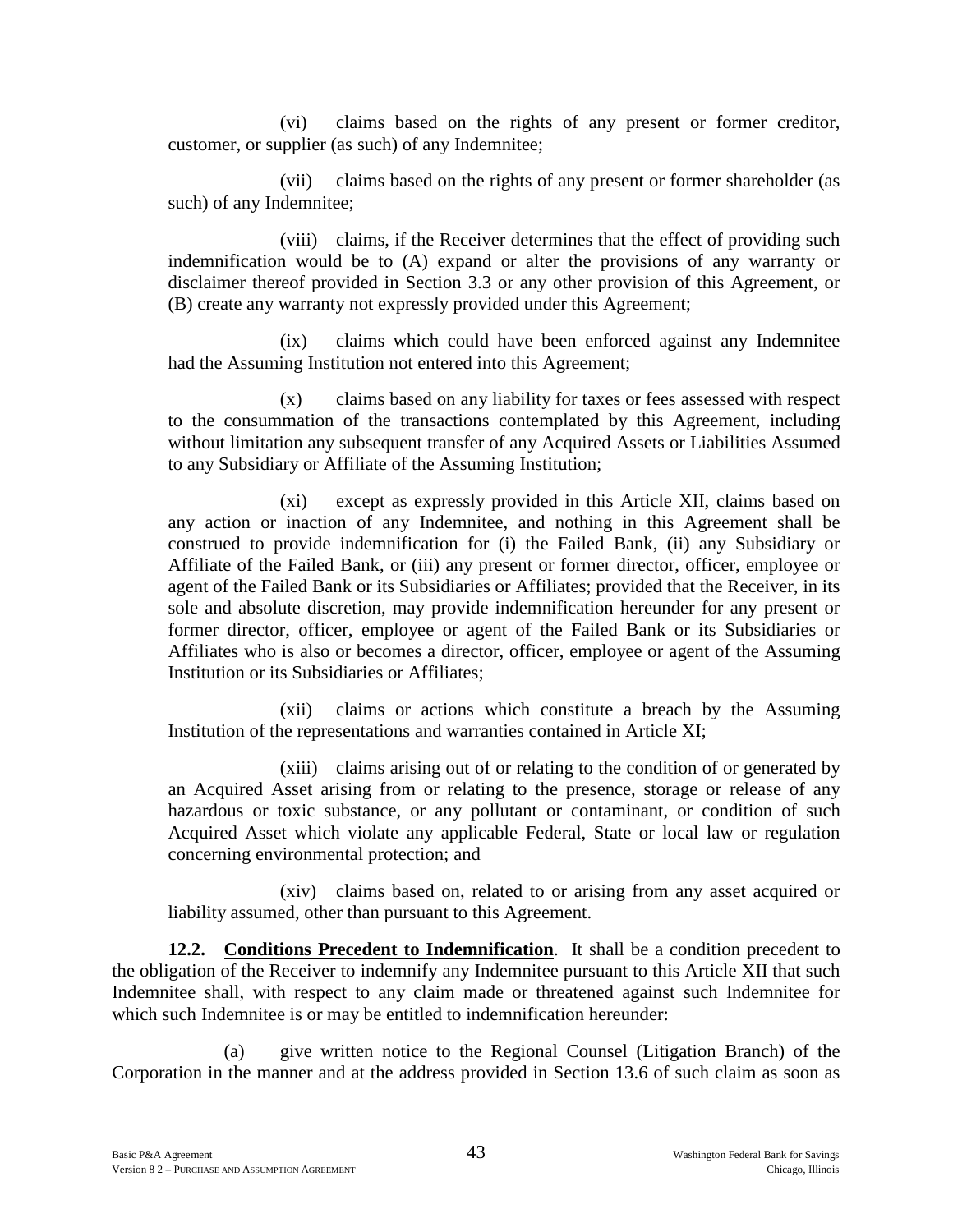practicable after such claim is made or threatened; provided that notice must be given on or before the date which is six (6) years from the date of this Agreement;

(b) provide to the Receiver such information and cooperation with respect to such claim as the Receiver may reasonably require;

(c) cooperate and take all steps, as the Receiver may reasonably require, to preserve and protect any defense to such claim;

(d) in the event suit is brought with respect to such claim, upon reasonable prior notice, afford to the Receiver the right, which the Receiver may exercise in its sole and absolute discretion, to conduct the investigation, control the defense and effect settlement of such claim, including without limitation the right to designate counsel and to control all negotiations, litigation, arbitration, settlements, compromises and appeals of any such claim, all of which shall be at the expense of the Receiver; provided that the Receiver shall have notified the Indemnitee claiming indemnification in writing that such claim is a claim with respect to which such Indemnitee is entitled to indemnification under this Article XII;

(e) not incur any costs or expenses in connection with any response or suit with respect to such claim, unless such costs or expenses were incurred upon the written direction of the Receiver; provided that the Receiver shall not be obligated to reimburse the amount of any such costs or expenses unless such costs or expenses were incurred upon the written direction of the Receiver;

(f) not release or settle such claim or make any payment or admission with respect thereto, unless the Receiver consents thereto; provided that the Receiver shall not be obligated to reimburse the amount of any such settlement or payment unless such settlement or payment was effected upon the written direction of the Receiver; and

(g) take such reasonable action as the Receiver may request in writing as necessary to preserve, protect or enforce the rights of the Indemnitee against any Primary Indemnitor.

**12.3. No Additional Warranty**. Nothing in this Article XII shall be construed or deemed to (a) expand or otherwise alter any warranty or disclaimer thereof provided under Section 3.3 or any other provision of this Agreement with respect to, among other matters, the title, value, collectability, genuineness, enforceability, documentation, condition or freedom from liens or encumbrances, of any (i) Acquired Asset, or (ii) asset of the Failed Bank purchased by the Assuming Institution subsequent to the execution of this Agreement by the Assuming Institution or any Subsidiary or Affiliate of the Assuming Institution, or (b) create any warranty not expressly provided under this Agreement with respect thereto.

**12.4. Indemnification of Receiver and Corporation**. From and after the Bank Closing Date, the Assuming Institution agrees to indemnify and hold harmless the Corporation and the Receiver and their respective directors, officers, employees and agents from and against any and all costs, losses, liabilities, expenses (including attorneys' fees), judgments, fines and amounts paid in settlement actually and reasonably incurred in connection with any of the following: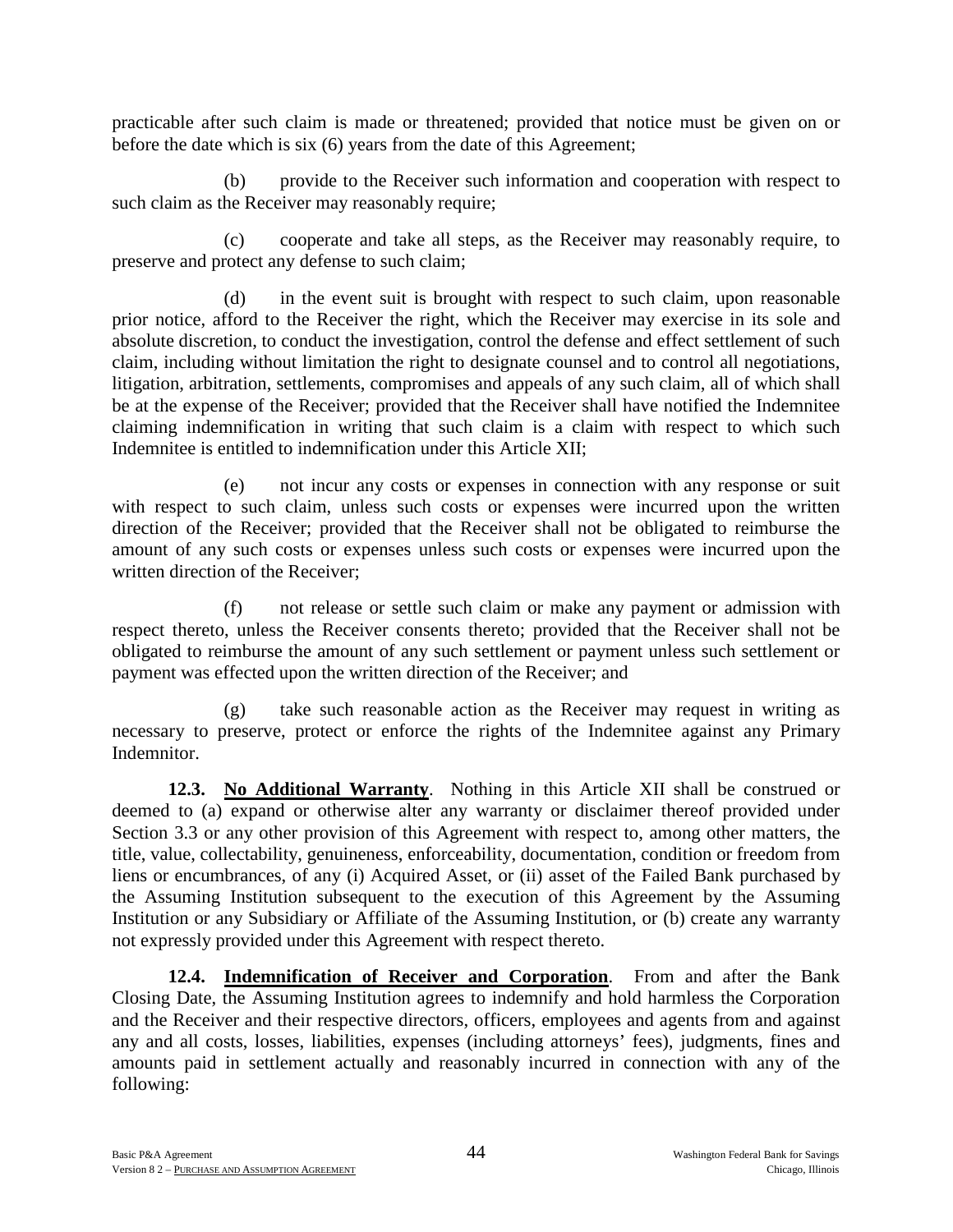(a) claims based on any and all liabilities or obligations of the Failed Bank assumed by the Assuming Institution pursuant to this Agreement or subsequent to the execution hereof by the Assuming Institution or any Subsidiary or Affiliate of the Assuming Institution, whether or not any such liabilities subsequently are sold and/or transferred, other than any claim based upon any action or inaction of any Indemnitee as provided in Section 12.1(a)(vii) or (viii);

(b) claims based on any act or omission of any Indemnitee (including but not limited to claims of any Person claiming any right or title by or through the Assuming Institution with respect to Acquired Assets transferred to the Receiver pursuant to Section 3.4 or Section 3.6), other than any action or inaction of any Indemnitee as provided in (vii) or (viii) of Section 12.1(a); and

(c) claims based on any failure of the Assuming Institution to comply with any provision of Article VI.

**12.5. Obligations Supplemental**. The obligations of the Receiver, and the Corporation as guarantor in accordance with Section 12.7, to provide indemnification under this Article XII are to supplement any amount payable by any Primary Indemnitor to the Indemnitee indemnified under this Article XII. Consistent with that intent, the Receiver agrees only to make payments pursuant to such indemnification to the extent not payable by a Primary Indemnitor. If the aggregate amount of payments by the Receiver, or the Corporation as guarantor in accordance with Section 12.7, and all Primary Indemnitors with respect to any item of indemnification under this Article XII exceeds the amount payable with respect to such item, such Indemnitee being indemnified shall notify the Receiver thereof and, upon the request of the Receiver, shall promptly pay to the Receiver, or the Corporation as appropriate, the amount of the Receiver's (or Corporation's) payments to the extent of such excess.

**12.6. Criminal Claims**. Notwithstanding any provision of this Article XII to the contrary, in the event that any Indemnitee shall become involved in any criminal action, suit or proceeding, whether judicial, administrative or investigative, the Receiver shall have no obligation hereunder to indemnify such Indemnitee for liability with respect to any criminal act or to the extent any costs or expenses are attributable to the defense against the allegation of any criminal act, unless (a) such Indemnitee is successful on the merits or otherwise in the defense against any such action, suit or proceeding, or (b) such action, suit or proceeding is terminated without the imposition of liability on such Indemnitee.

**12.7. Limited Guaranty of the Corporation**. The Corporation hereby guarantees performance of the Receiver's obligation to indemnify any Indemnitee as set forth in this Article XII. It is a condition to the Corporation's obligation hereunder that each Indemnitee shall comply in all respects with the applicable provisions of this Article XII. The Corporation shall be liable hereunder only for such amounts, if any, as the Receiver is obligated to pay under the terms of this Article XII but shall fail to pay. Except as otherwise provided above in this Section 12.7, nothing in this Article XII is intended or shall be construed to create any liability or obligation on the part of the Corporation, the United States of America or any department or agency thereof under or with respect to this Article XII, or any provision hereof, it being the intention of the parties hereto that the obligations undertaken by the Receiver under this Article XII are the sole and exclusive responsibility of the Receiver and no other Person or entity.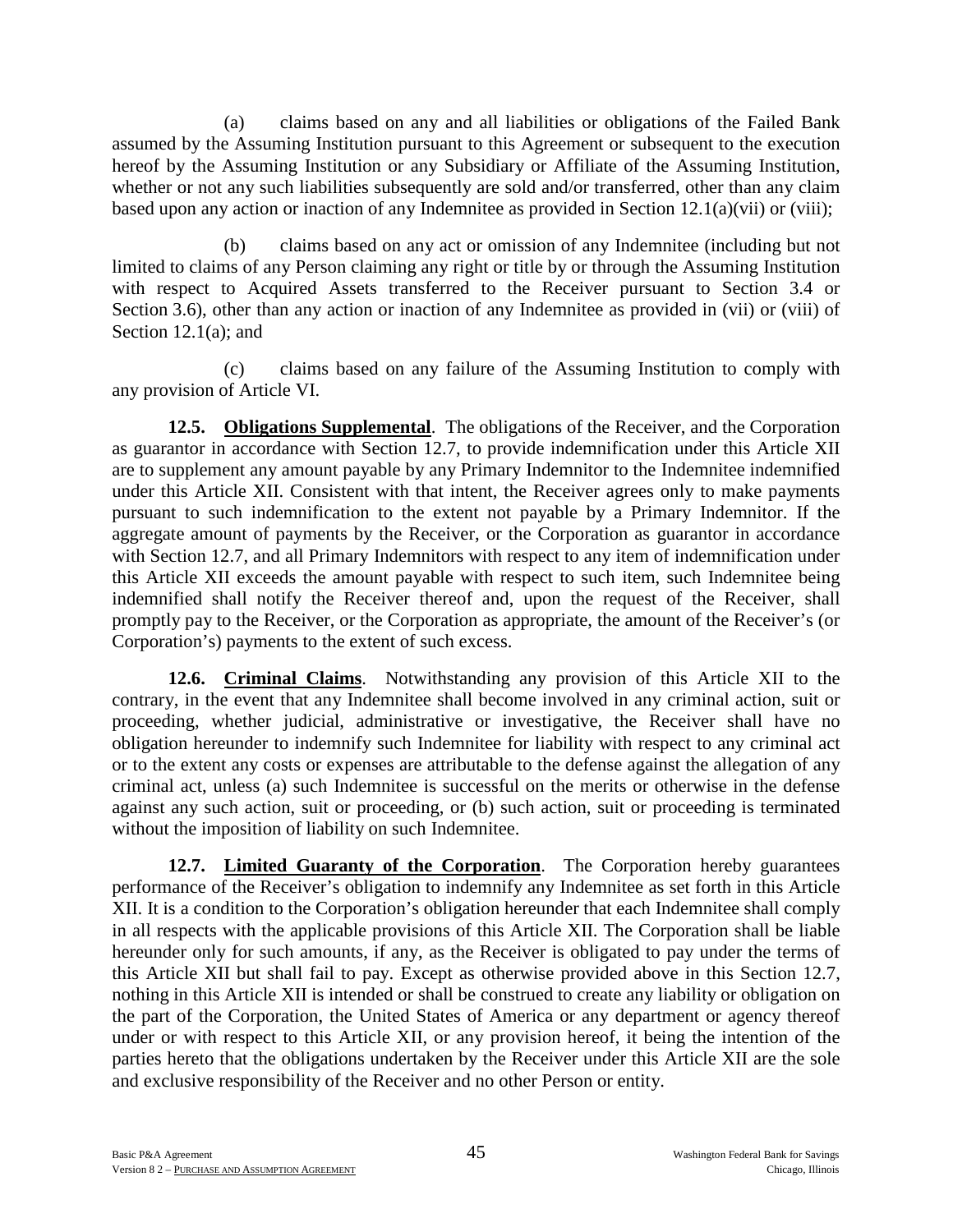**12.8. Subrogation**. Upon payment by the Receiver, or the Corporation as guarantor in accordance with Section 12.7, to any Indemnitee for any claims indemnified by the Receiver under this Article XII, the Receiver, or the Corporation as appropriate, shall become subrogated to all rights of the Indemnitee against any other Person to the extent of such payment.

# **ARTICLE XIII. MISCELLANEOUS**.

**13.1. Costs, Fees, and Expenses**. All fees, costs and expenses incurred by a party in connection with this Agreement (including the performance of any obligations or the exercise of any rights hereunder) shall be borne by such party unless expressly otherwise provided; provided that the Assuming Institution shall pay all fees, costs and expenses (other than attorneys' fees incurred by the Receiver) incurred in connection with the transfer to it of any Acquired Assets or Liabilities Assumed hereunder or in accordance herewith. Further, the Assuming Institution shall be responsible for the payment of MERS routine transaction charges.

**13.2. WAIVER OF JURY TRIAL**. EACH PARTY HEREBY IRREVOCABLY AND UNCONDITIONALLY WAIVES, TO THE MAXIMUM EXTENT PERMITTED BY APPLICABLE LAW, ALL RIGHT TO TRIAL BY JURY IN OR TO HAVE A JURY PARTICIPATE IN RESOLVING ANY DISPUTE, ACTION, PROCEEDING OR COUNTERCLAIM, WHETHER SOUNDING IN CONTRACT, TORT OR OTHERWISE, ARISING OUT OF OR RELATING TO OR IN CONNECTION WITH THIS AGREEMENT OR ANY OF THE TRANSACTIONS CONTEMPLATED HEREBY.

**13.3. Consent; Determination or Discretion**. When the consent or approval of a party is required under this Agreement, such consent or approval shall be obtained in writing and unless expressly otherwise provided, shall not be unreasonably withheld or delayed. When a determination or decision is to be made by a party under this Agreement, that party shall make such determination or decision in its reasonable discretion unless expressly otherwise provided.

**13.4. Rights Cumulative**. Except as expressly otherwise provided herein, the rights of each of the parties under this Agreement are cumulative, may be exercised as often as any party considers appropriate and are in addition to each such party's rights under this Agreement, any of the agreements related thereto or under applicable law. Any failure to exercise or any delay in exercising any of such rights, or any partial or defective exercise of such rights, shall not operate as a waiver or variation of that or any other such right, unless expressly otherwise provided.

**13.5. References**. References in this Agreement to Recitals, Articles, Sections, Schedules and Exhibits are to Recitals, Articles, Sections, Schedules and Exhibits of this Agreement, respectively. References to parties are to the parties to this Agreement. Unless expressly otherwise provided, references to days and months are to calendar days and months respectively. In any case where a notice or other action is due on a day which is not a Business Day, such notice or other action may be delayed until the next-succeeding Business Day. Article and Section headings are for convenient reference and shall not affect the meaning of this Agreement. References to the singular shall include the plural, as the context may require, and *vice versa*.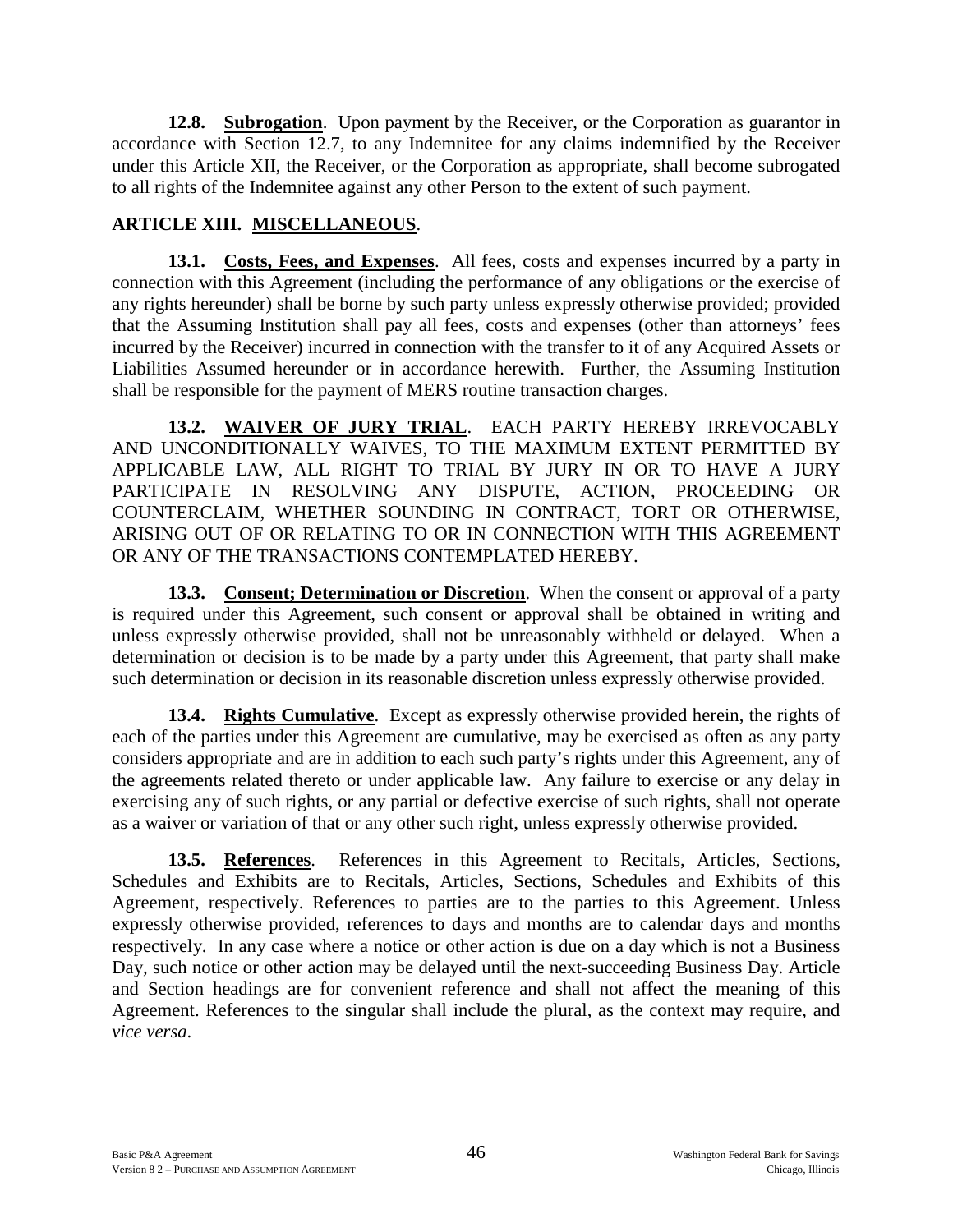### **13.6. Notice**.

(a) Form of Notices. All notices shall be given in writing and provided in accordance with the provisions of this Section 13.6, unless expressly otherwise provided.

(b) Notice to the Receiver or the Corporation. With respect to a notice under this Agreement:

> Federal Deposit Insurance Corporation 1601 Bryan Street Dallas, Texas 75201 Attention: Settlement Agent

In addition, with respect to notices under Section 4.6, with a copy to:

In addition, with respect to notices under Article XII:

Regional Counsel (Litigation Branch) 1601 Bryan Street Dallas, TX 75201

In addition, with respect to communications under Exhibit 4.13, a copy to:

Attention: Interim Servicing Manager,

And with respect to written requests to destroy Failed Bank Records under Sections  $6.3$  (b) and  $6.3$ (c), to:

DRR– Records Manager

(c) Notice to Assuming Institution. With respect to a notice under this

Agreement:

Royal Savings Bank 9226 S. Commercial Avenue Chicago, Illinois 60617 Attention: Mr. Leonard Szwajkowski, President and CEO

with a copy to: Howard and Howard 200 S. Michigan Avenue, #1100 Chicago, Illinois 60604 Attention: Mr. Mark B. Ryerson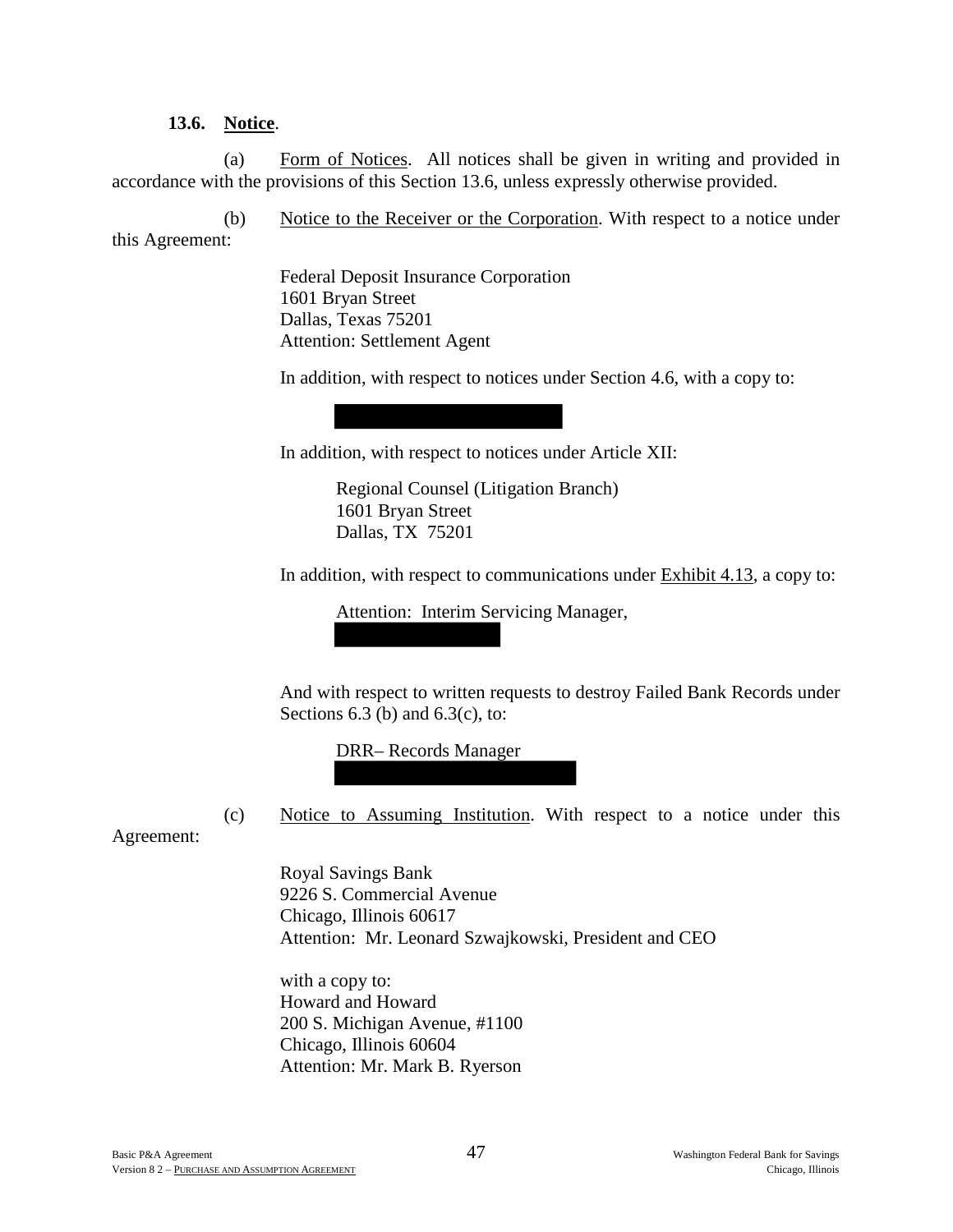**13.7. Entire Agreement**. This Agreement, including the Schedules and Exhibits hereto and thereto, embody the entire agreement of the parties hereto in relation to the subject matter herein and supersede all prior understandings or agreements, oral or written, between the parties.

**13.8. Counterparts**. This Agreement may be executed in any number of counterparts and by the duly authorized representative of a different party hereto on separate counterparts, each of which when so executed shall be deemed to be an original and all of which when taken together shall constitute one and the same Agreement.

**13.9. GOVERNING LAW**. THIS AGREEMENT AND THE RIGHTS AND OBLIGATIONS HEREUNDER SHALL BE GOVERNED BY AND CONSTRUED IN ACCORDANCE WITH THE FEDERAL LAW OF THE UNITED STATES OF AMERICA, AND IN THE ABSENCE OF CONTROLLING FEDERAL LAW, IN ACCORDANCE WITH THE LAWS OF THE STATE IN WHICH THE MAIN OFFICE OF THE FAILED BANK IS LOCATED.

### **13.10. Successors and Assigns**.

(a) Binding on Successors and Assigns; Assignment. All terms and conditions of this Agreement shall be binding on the successors and assigns of the Receiver, the Corporation and the Assuming Institution. The Receiver may assign or otherwise transfer this Agreement and the rights and obligations of the Receiver hereunder (in whole or in part) to the Corporation in its corporate capacity without the consent of Assuming Institution. Notwithstanding anything to the contrary contained in this Agreement, the Assuming Institution may not assign or otherwise transfer this Agreement or any of the Assuming Institution's rights or obligations hereunder (in whole or in part) without the prior written consent of the Receiver, which consent may be granted or withheld by the Receiver in its sole and absolute discretion.

(b) No Third Party Beneficiaries. Nothing expressed or referred to in this Agreement is intended or shall be construed to give any Person other than the Receiver, the Corporation and the Assuming Institution any legal or equitable right, remedy or claim under or with respect to this Agreement or any provisions contained herein, it being the intention of the parties hereto that this Agreement, the obligations and statements of responsibilities hereunder, and all other conditions and provisions hereof are for the sole and exclusive benefit of the Receiver, the Corporation and the Assuming Institution and for the benefit of no other Person.

**13.11. Modification**. No amendment or other modification, rescission or release of any part of this Agreement shall be effective except pursuant to a written agreement subscribed by the duly authorized representatives of the parties.

**13.12. Manner of Payment**. All payments due under this Agreement shall be in lawful money of the United States of America in immediately available funds as each party hereto may specify to the other parties; provided that in the event the Receiver or the Corporation is obligated to make any payment hereunder in the amount of \$25,000.00 or less, such payment may be made by check.

**13.13. Waiver**. Each of the Receiver, the Corporation and the Assuming Institution may waive its respective rights, powers or privileges under this Agreement; provided that such waiver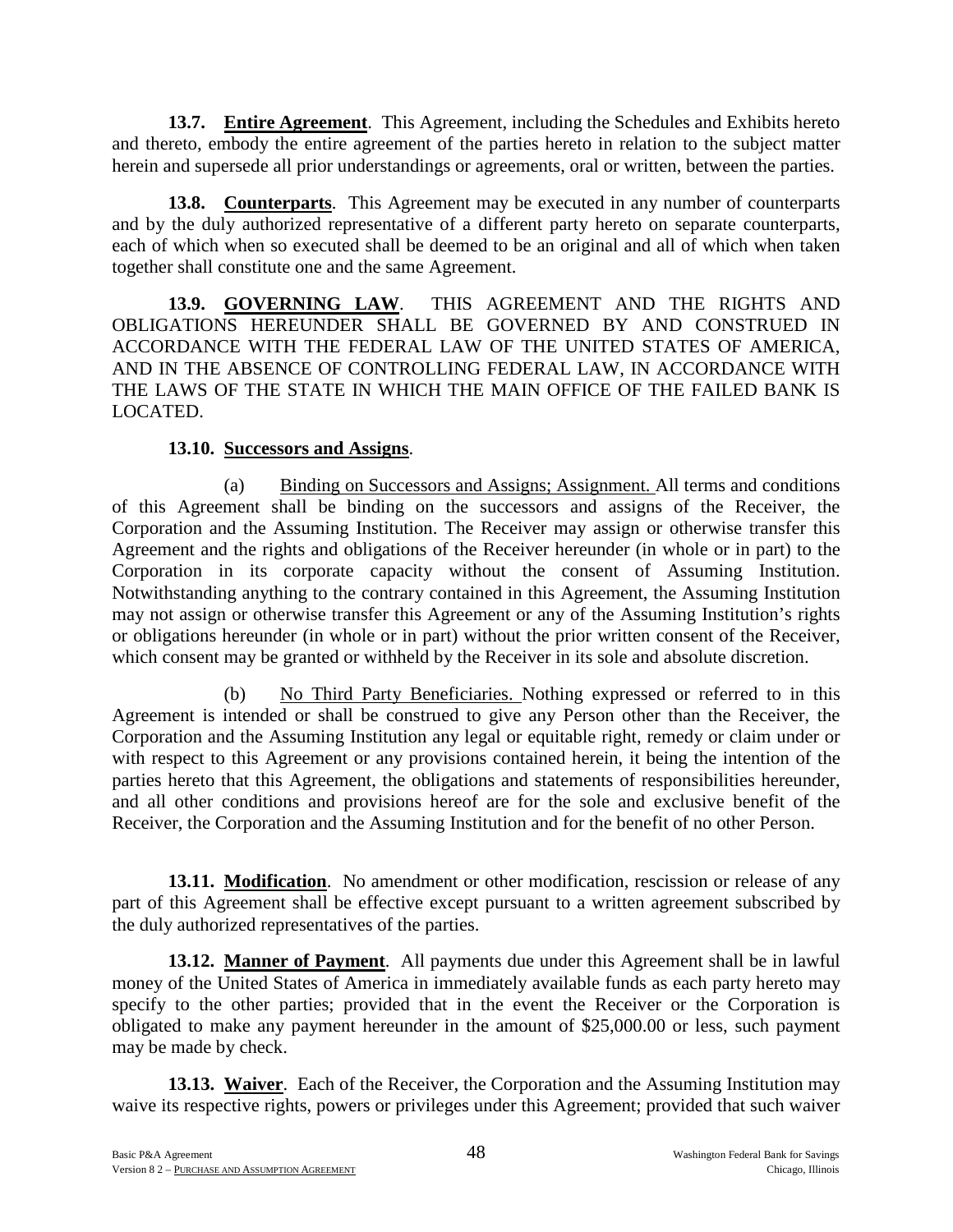shall be in writing; and further provided that no failure or delay on the part of the Receiver, the Corporation or the Assuming Institution to exercise any right, power or privilege under this Agreement shall operate as a waiver thereof, nor will any single or partial exercise of any right, power or privilege under this Agreement preclude any other or further exercise thereof or the exercise of any other right, power or privilege by the Receiver, the Corporation or the Assuming Institution under this Agreement, nor will any such waiver operate or be construed as a future waiver of such right, power or privilege under this Agreement.

**13.14. Severability**. If any provision of this Agreement is declared invalid or unenforceable, then, to the extent possible, all of the remaining provisions of this Agreement shall remain in full force and effect and shall be binding upon the parties hereto.

**13.15. Term of Agreement**. This Agreement shall continue in full force and effect until the sixth (6th) anniversary of the Bank Closing Date; provided that the provisions of Sections 6.3 and 6.4 shall survive the expiration of the term of this Agreement; and provided further that the receivership of the Failed Bank may be terminated prior to the expiration of the term of this Agreement, and in such event, the guaranty of the Corporation, as provided in and in accordance with the provisions of Section 12.7, shall be in effect for the remainder of the term of this Agreement. Expiration of the term of this Agreement shall not affect any claim or liability of any party with respect to any (a) amount which is owing at the time of such expiration, regardless of when such amount becomes payable, and (b) breach of this Agreement occurring prior to such expiration, regardless of when such breach is discovered.

**13.16. Survival of Covenants, Etc.** The covenants, representations, and warranties in this Agreement shall survive the execution of this Agreement and the consummation of the transactions contemplated hereunder.

**13.17. Right of Receiver or Corporation to Audit**. The Receiver or the Corporation, their respective agents, contractors and employees, may (but are not required to) perform an audit to determine the Assuming Institution's compliance with this Agreement at any time, by providing not less than ten (10) Business Days prior notice. The scope and duration of any such audit shall be at the discretion of the Receiver or the Corporation, as the case may be. The Receiver or the Corporation, as the case may be, shall bear the expense of any such audit. In the event that any corrections are necessary as a result of such an audit, the Assuming Institution and the Receiver shall make such accounting adjustments, payments and withholdings as may be necessary to give retroactive effect to such corrections.

### **[Signature Page Follows]**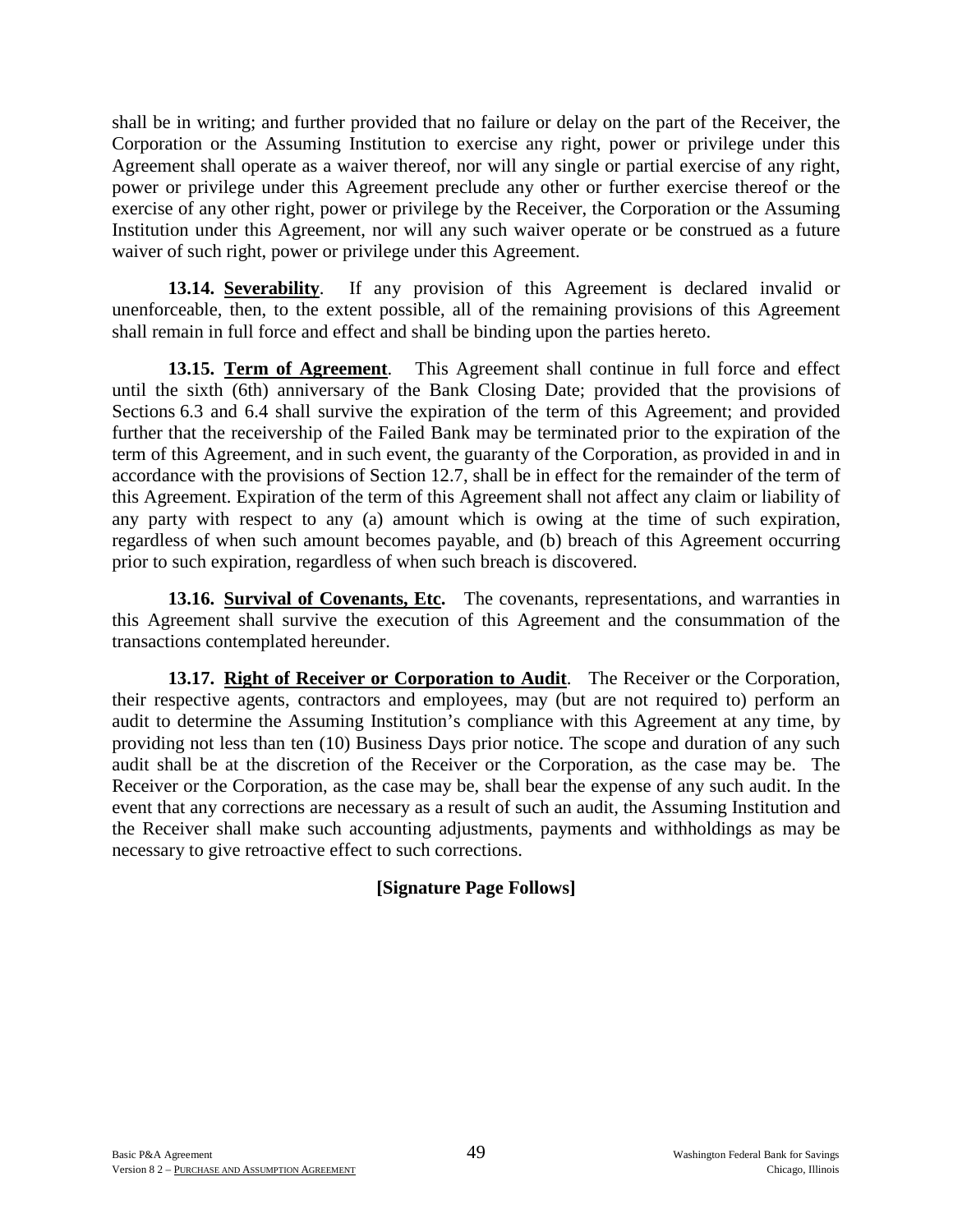IN WITNESS WHEREOF, the parties hereto have caused this Agreement to be executed by their duly authorized representatives as of the date first above written.

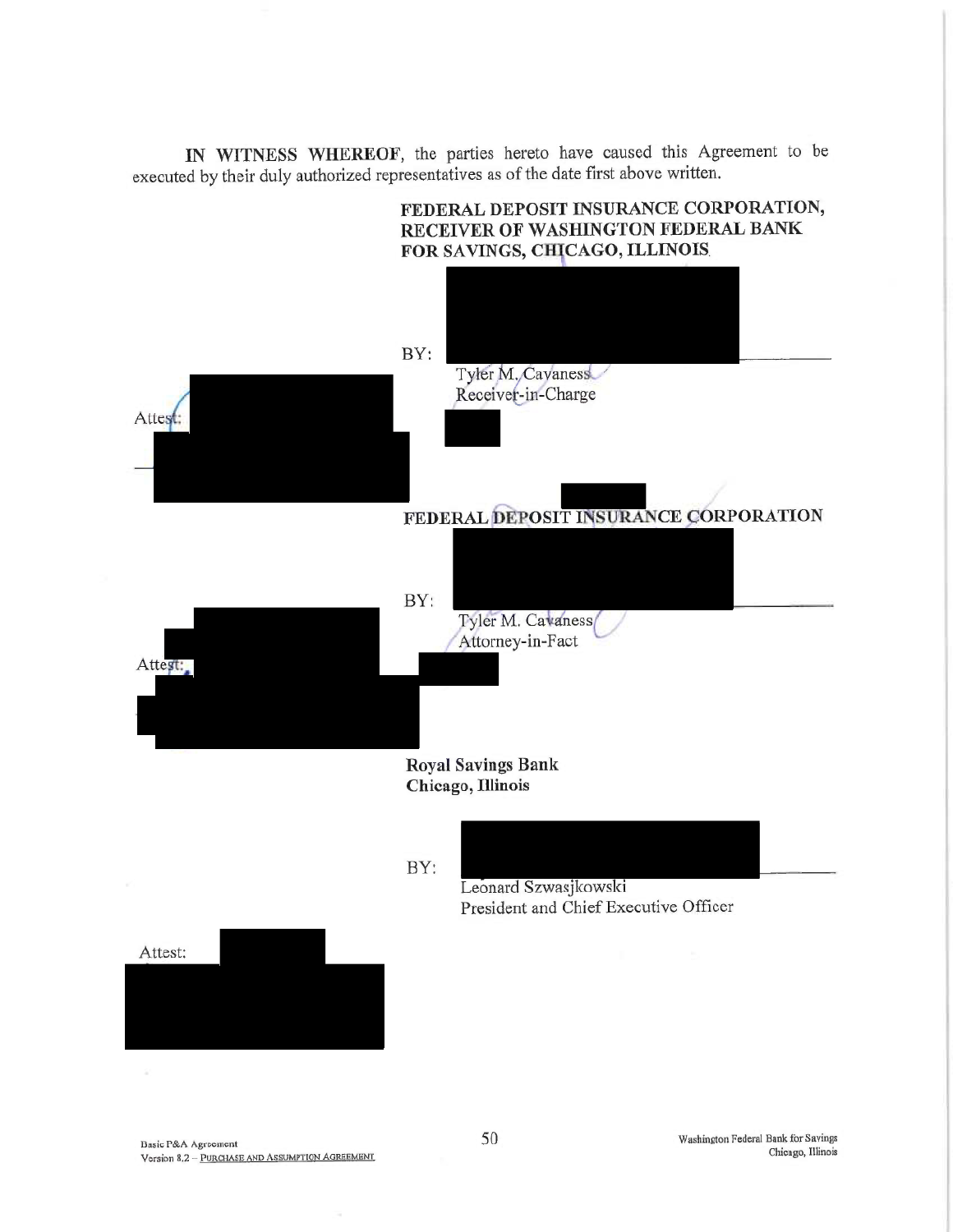### **SCHEDULE 2.1(a)**

#### **EXCLUDED DEPOSIT LIABILITY ACCOUNTS**

Washington Federal Bank for Savings has no deposits associated with the Depository Organization (DO) Cede & Co as Nominee for DTC. The DO accounts do not pass to the Assuming Bank and are excluded from the transaction as described in section 2.1 of the P&A Agreement. The attached Schedule 2.1.a DO Detail Report identifies the DO accounts as of November 30, 2017. This schedule will be updated post closing with data as of Bank Closing Date.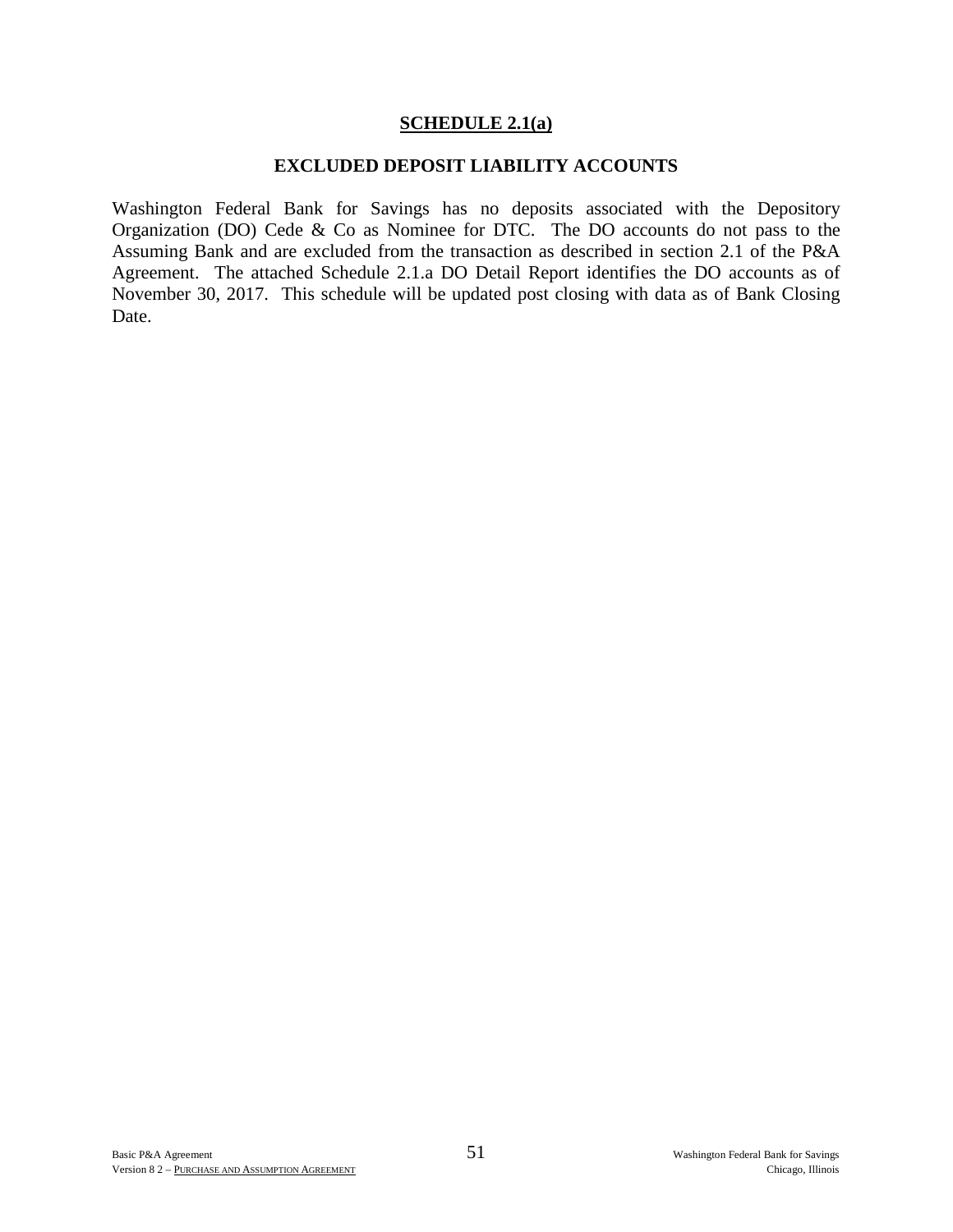# **SCHEDULE 3.1(h)**

# **ACQUIRED SUBSIDIARIES**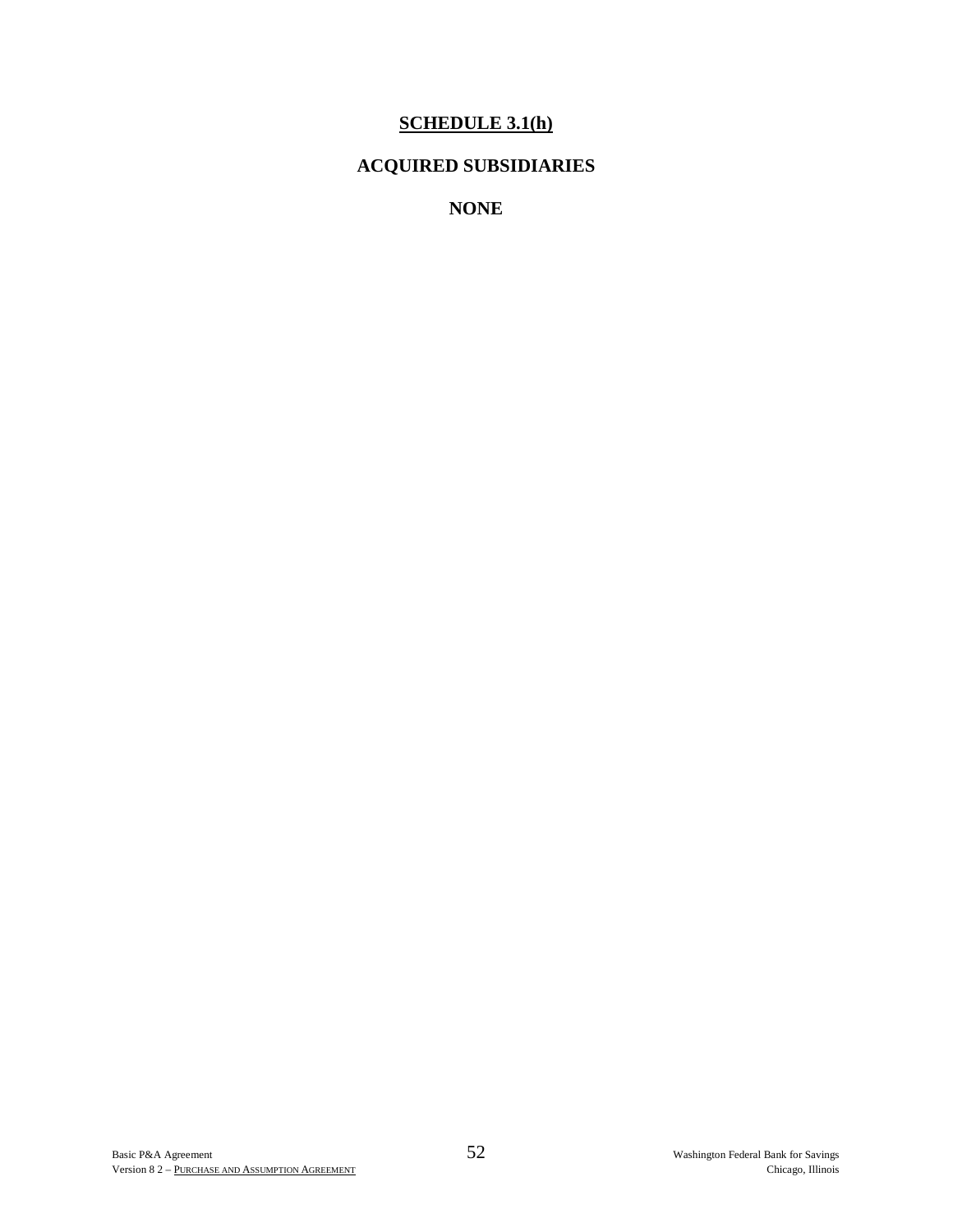# **SCHEDULE 3.1(n)**

# **ACQUIRED ASSETS IN OPTIONAL LOAN POOLS**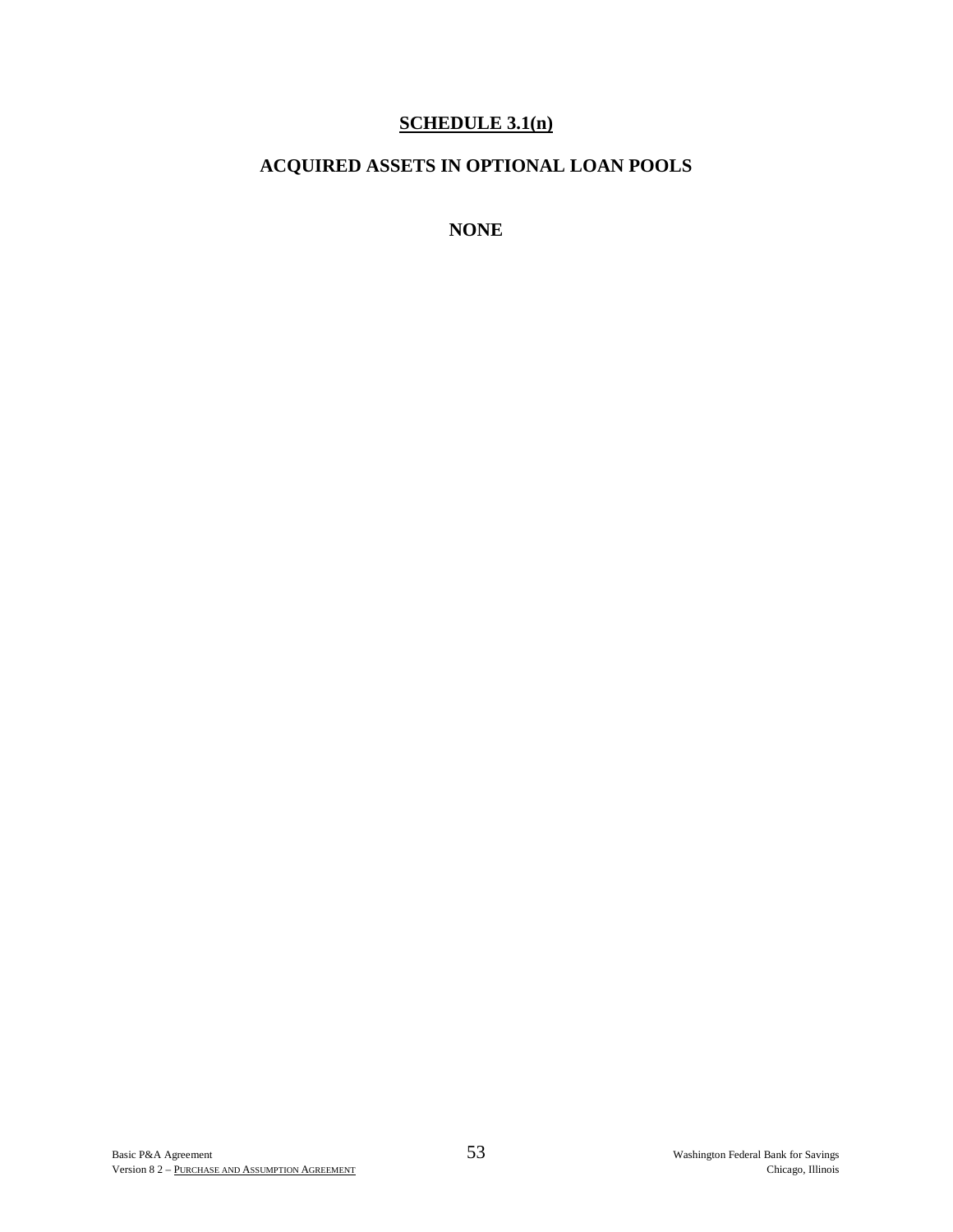# **SCHEDULE 3.1(o)**

# **OTHER REAL ESTATE**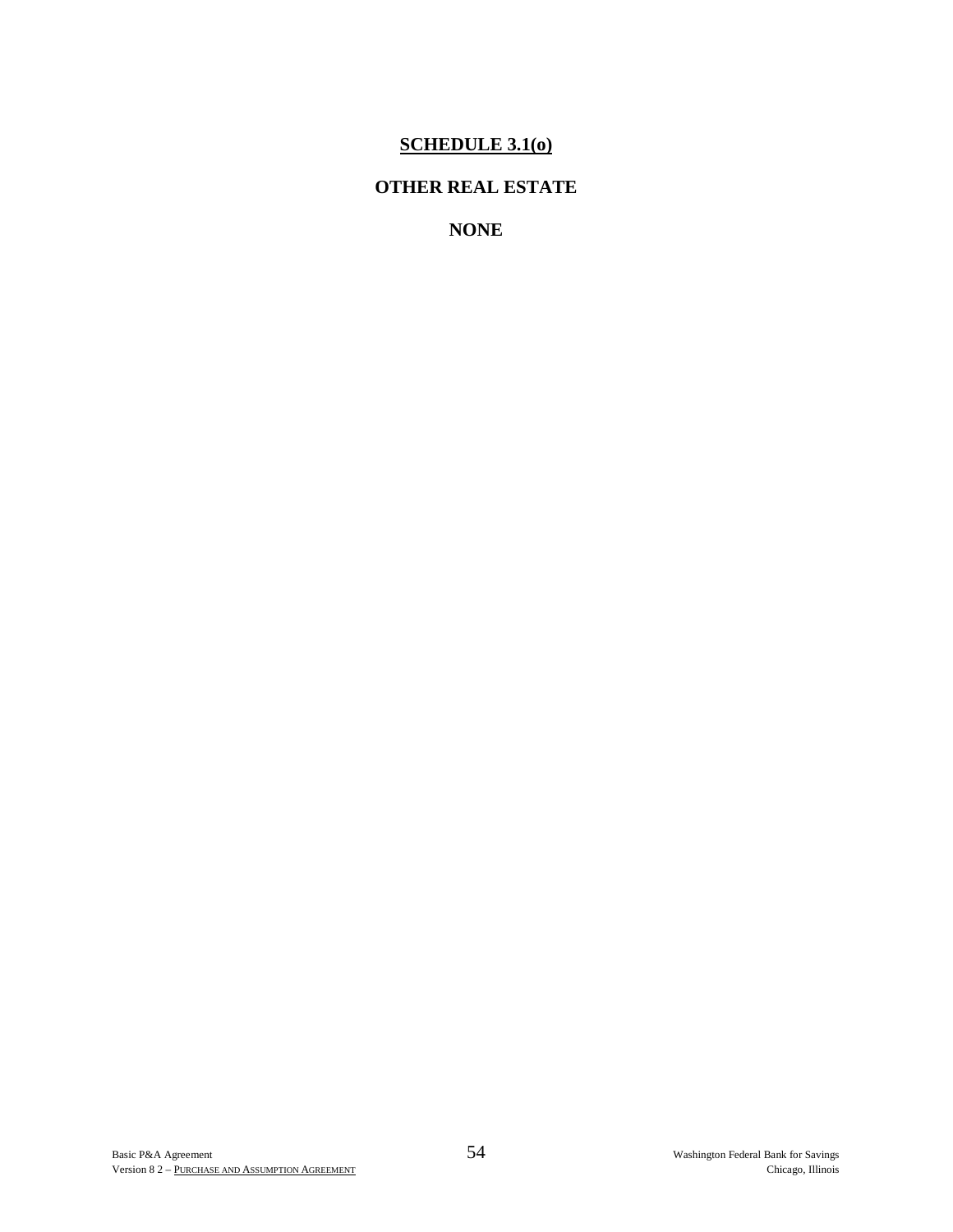# **SCHEDULE 3.2**

# **PURCHASE PRICE OF ACQUIRED ASSETS**

| (a) | cash and receivables from depository<br>institutions, including cash items in the<br>process of collection, plus interest thereon: | <b>Book Value</b>               |
|-----|------------------------------------------------------------------------------------------------------------------------------------|---------------------------------|
| (b) | securities (exclusive of the capital stock of<br>Acquired Subsidiaries and FHLB stock),<br>plus interest thereon:                  | As provided in Section 3.2(b)   |
| (c) | federal funds sold and repurchase<br>agreements, if any, including interest<br>thereon:                                            | <b>Book Value</b>               |
| (d) | Loans, other than those in Optional Loan<br>Pools:                                                                                 | <b>Book Value</b>               |
| (e) | credit card business:                                                                                                              | <b>Book Value</b>               |
| (f) | safe deposit business, safekeeping business<br>and trust business, if any:                                                         | <b>Book Value</b>               |
| (g) | Failed Bank Records and other documents:                                                                                           | <b>Book Value</b>               |
| (h) | all repossessed collateral, such as boats,<br>motor vehicles, aircraft, trailers, and fire<br>arms                                 | <b>Book Value</b>               |
| (j) | capital stock of any Acquired Subsidiaries<br>(subject to Section 3.2(b), and FHLB stock:                                          | <b>Book Value</b>               |
| (k) | amounts owed to the Failed Bank by any<br><b>Acquired Subsidiaries:</b>                                                            | <b>Book Value</b>               |
| (1) | assets securing Deposits of public money, to<br>the extent not otherwise purchased<br>hereunder:                                   | <b>Book Value</b>               |
| (m) | overdrafts of customers:                                                                                                           | <b>Book Value</b>               |
| (n) | rights, if any, with respect to Qualified<br><b>Financial Contracts:</b>                                                           | As provided in Section $3.2(c)$ |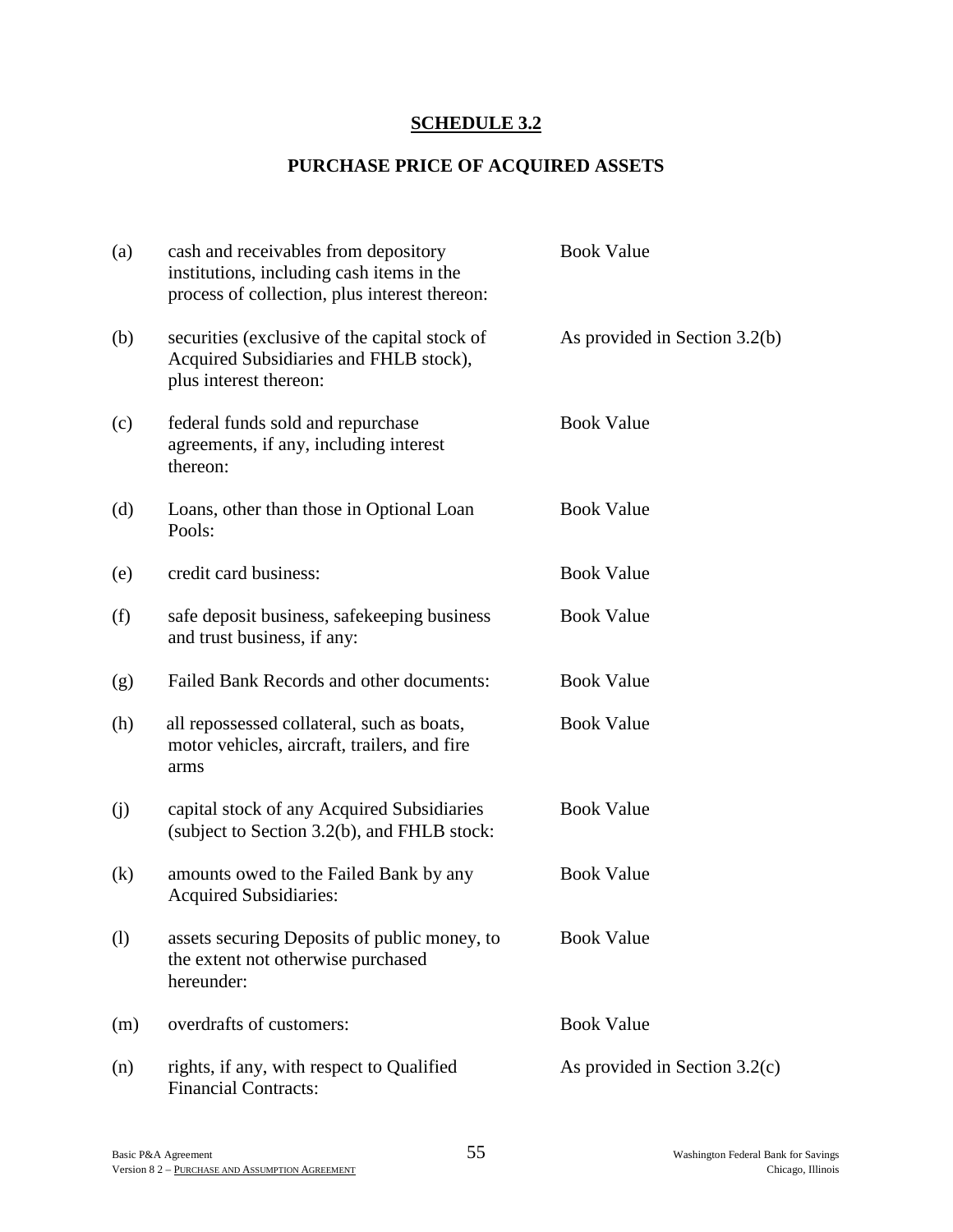| $\circ$ | rights of the Failed Bank to have loan<br>servicing provided to the Failed Bank by<br>others and related contracts: | <b>Book Value</b> |  |  |
|---------|---------------------------------------------------------------------------------------------------------------------|-------------------|--|--|
| (p)     | Personal Computers and Owned Data<br><b>Management Equipment:</b>                                                   | Fair Market Value |  |  |
| (q)     | <b>Safe Deposit Boxes</b>                                                                                           | Fair Market Value |  |  |

# **Assets subject to an option to purchase:**

| (a) | <b>Bank Premises</b>     | Fair Market Value |
|-----|--------------------------|-------------------|
| (b) | Furniture and Equipment: | Fair Market Value |
| (c) | Fixtures:                | Fair Market Value |
| (d) | Other Equipment:         | Fair Market Value |
| (e) | <b>Specialty Assets</b>  | Fair Market Value |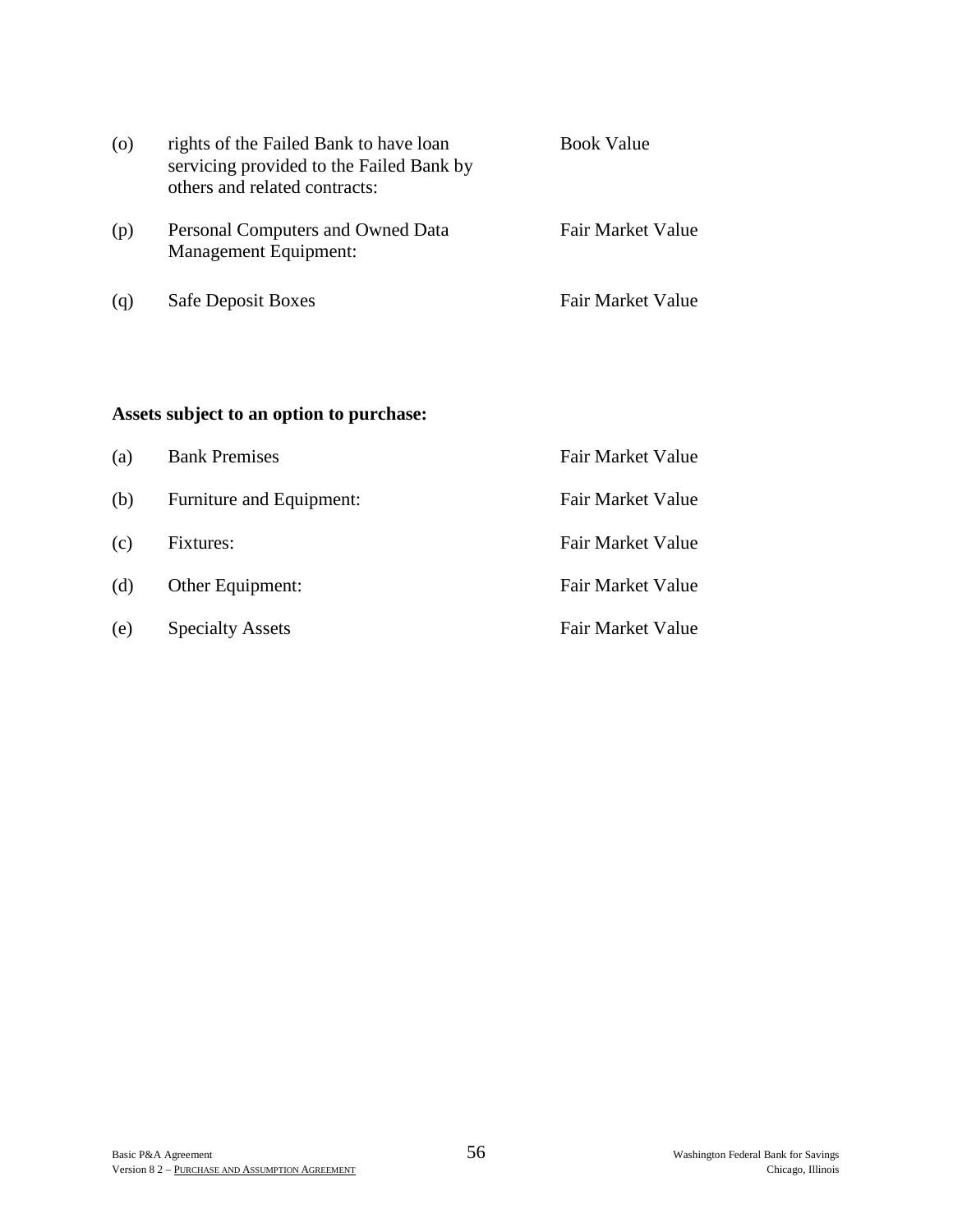# **SCHEDULE 3.5(1)**

# **EXCLUDED SECURITIES**

The following securities are excluded from the transaction for Washington Federal Bank for Savings:

| 'NIM<br><b>ACCT</b><br>NU | <b>CRIPTION</b><br>DESG | JUNT |  |
|---------------------------|-------------------------|------|--|
|                           |                         |      |  |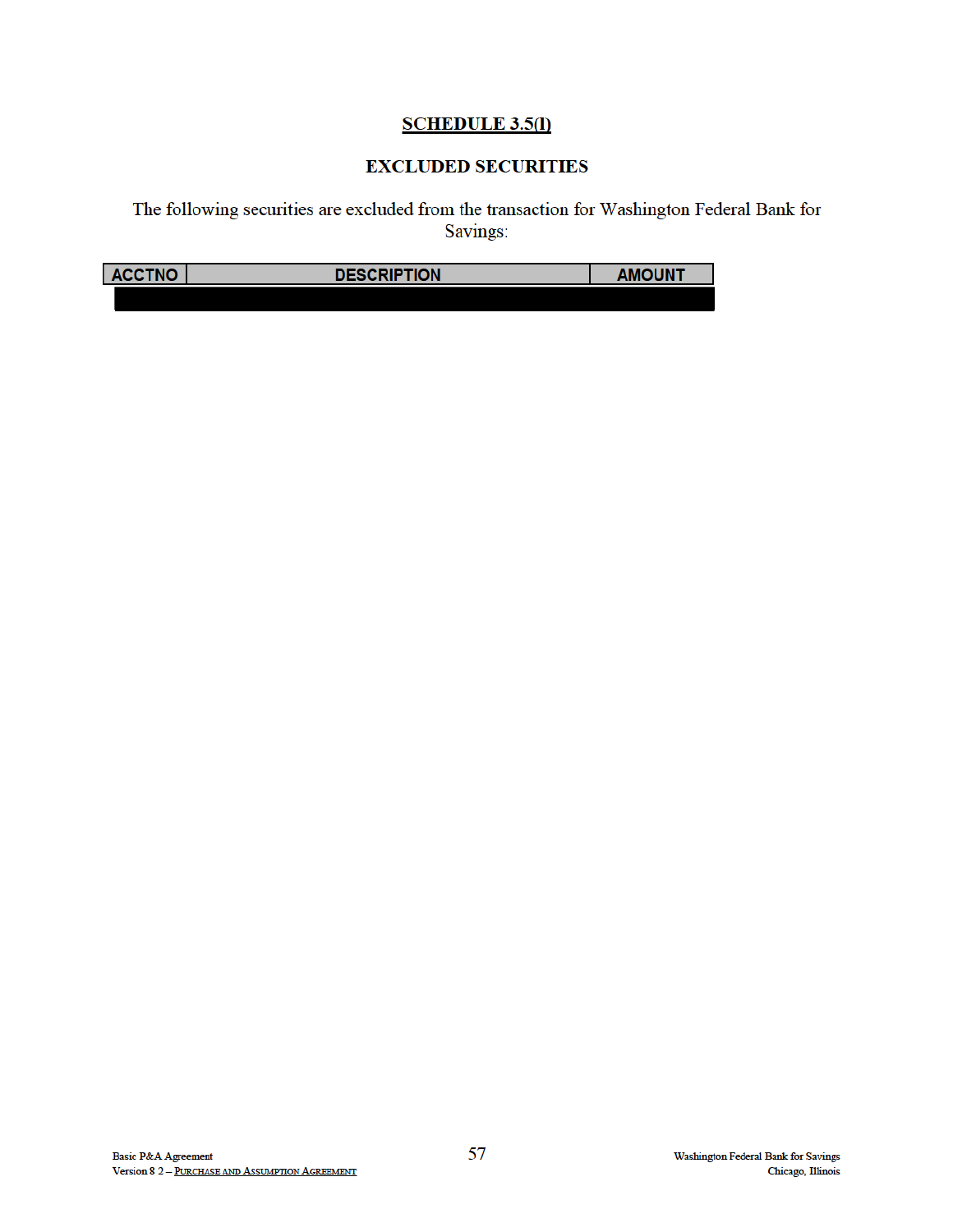# **SCHEDULE 4.1(b)**

# **BANK PREMISES IN UNDERSERVED AREAS**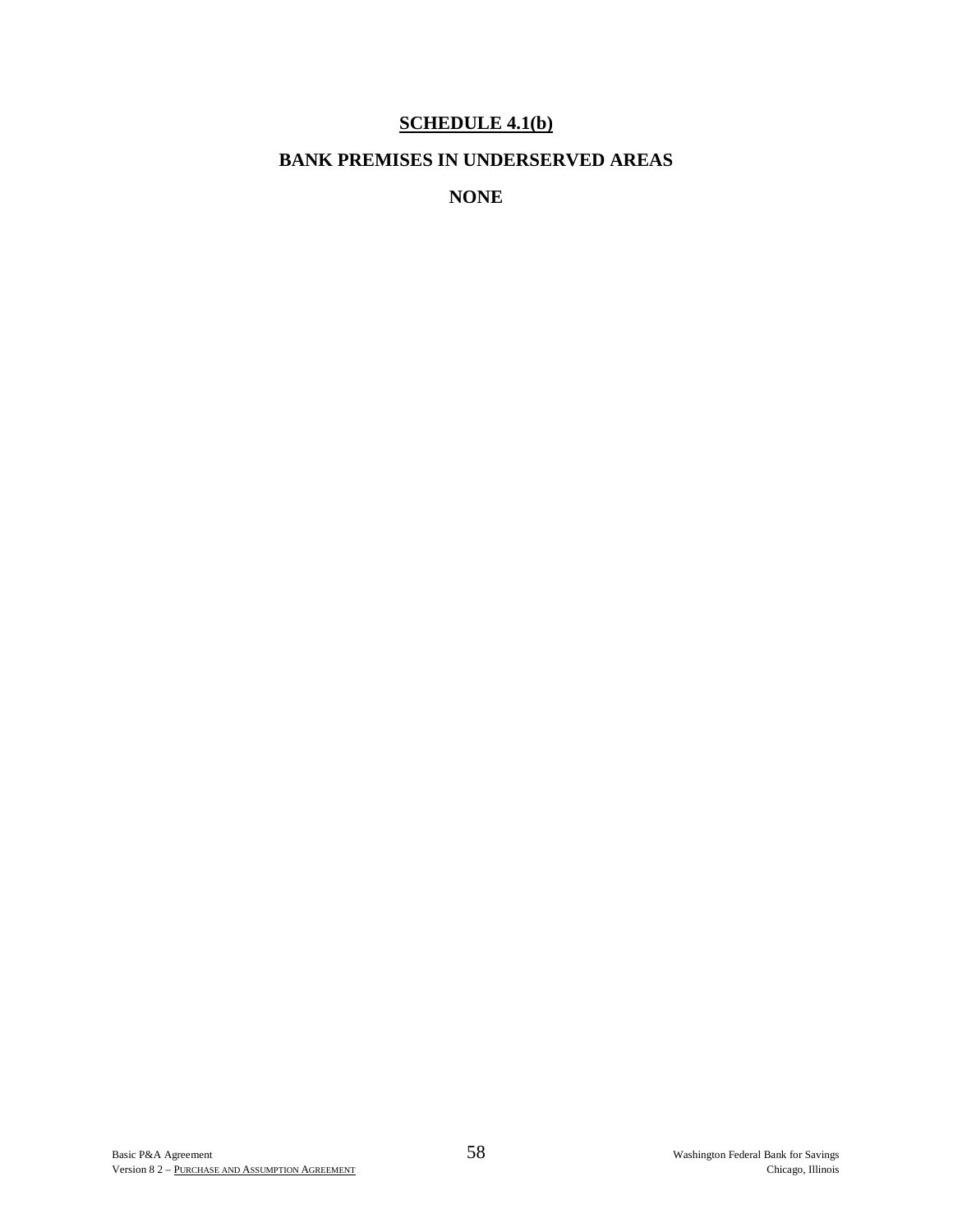# **SCHEDULE 6.3**

# **DATA RETENTION CATALOG**

|                                           | <b>FDIC Failed Bank Data Services (FBDS)</b>                                                                                                                                                        |    |
|-------------------------------------------|-----------------------------------------------------------------------------------------------------------------------------------------------------------------------------------------------------|----|
|                                           |                                                                                                                                                                                                     |    |
|                                           | <b>Acquirer Data Retention Catalog</b>                                                                                                                                                              |    |
|                                           | Version 3.01                                                                                                                                                                                        |    |
| <b>Failed Institution</b>                 |                                                                                                                                                                                                     |    |
| Name                                      |                                                                                                                                                                                                     |    |
| Data Center Address                       |                                                                                                                                                                                                     |    |
| <b>Assuming Institution</b>               |                                                                                                                                                                                                     |    |
| <b>Name</b>                               |                                                                                                                                                                                                     |    |
| <b>Address</b>                            |                                                                                                                                                                                                     |    |
| <b>DRC Preparation Date</b>               |                                                                                                                                                                                                     |    |
| <b>DRC Preparer's Contact</b>             |                                                                                                                                                                                                     |    |
| <b>Name</b>                               |                                                                                                                                                                                                     |    |
| Designation                               |                                                                                                                                                                                                     |    |
| Phone                                     |                                                                                                                                                                                                     |    |
| Email                                     |                                                                                                                                                                                                     |    |
|                                           | Alternate Contact for Subsequent Data Requests (if different from above)                                                                                                                            |    |
| <b>Name</b>                               |                                                                                                                                                                                                     |    |
| Phone                                     |                                                                                                                                                                                                     |    |
| Email                                     |                                                                                                                                                                                                     |    |
| <b>Instructions</b>                       |                                                                                                                                                                                                     |    |
|                                           | 1. Provide preparer's contact information and Bank information on the "Cover Page" tab.<br>2. Provide point of contact and desired procedure for data requests on the "Data Request Procedure" Tab. |    |
|                                           | 3. Provide the requested application retention details on "Data Retention" tab of this workbook.                                                                                                    |    |
|                                           | a. Update provided application list with any additional systems that were not included                                                                                                              |    |
|                                           | b. Select the most appropriate value from the drop down list when the list is provided with applicable column.                                                                                      |    |
|                                           | If you need additional clarification while recording the information, please call                                                                                                                   | or |
| . Send the final copy of this document to |                                                                                                                                                                                                     |    |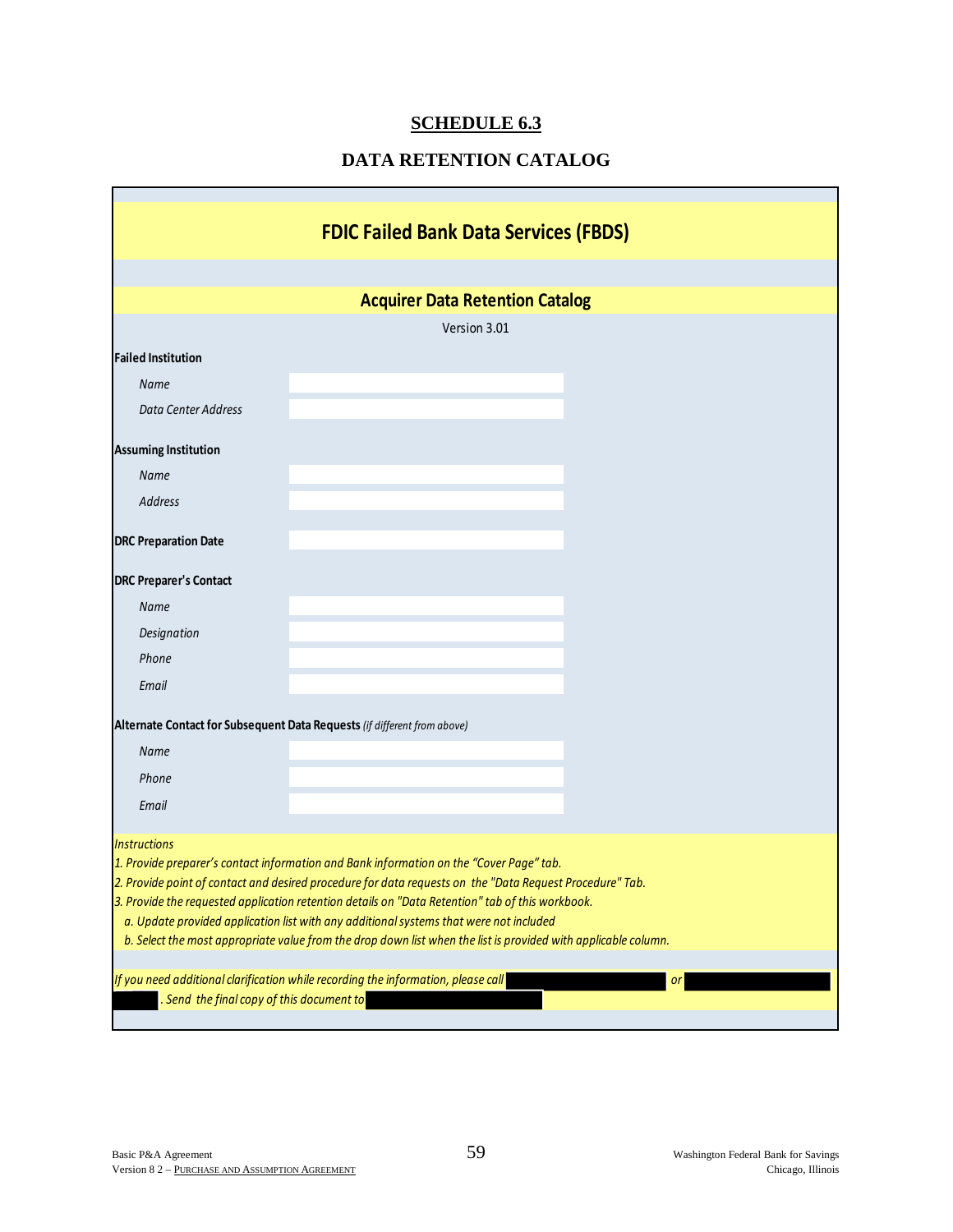# **Example of Information Required**

### **Application Classification**

| <b>Application</b><br><b>Name</b>          | Sub-<br>Category                                                                       | <b>Business</b><br>Usage                                                                     | <b>Vendor</b>                               | Data exists<br>in the Core<br><b>Banking</b><br>application?                                        | <b>Explain if</b><br>partial<br>data exists<br>in Core<br><b>Banking</b><br>application               | <b>Hosting Platform</b>                               |
|--------------------------------------------|----------------------------------------------------------------------------------------|----------------------------------------------------------------------------------------------|---------------------------------------------|-----------------------------------------------------------------------------------------------------|-------------------------------------------------------------------------------------------------------|-------------------------------------------------------|
| Provide the<br>name of the<br>application. | Select the<br>most<br>appropriate<br>category<br>represented<br>by the<br>application. | Describe the<br>business uses<br>and key<br>processes<br>supported by<br>the<br>application. | Provide<br>the<br>name<br>of the<br>vendor. | Indicate<br>whether the<br>application<br>data also<br>exists in the<br>core banking<br>application | Provide an<br>explanation<br><i>if partial</i><br>data exist<br>in the core<br>banking<br>application | Select the<br>deployment model<br>of the application. |

| <b>Time Duration for</b><br><b>Application in Operation</b>                               |    | <b>Time Duration for</b><br><b>Online Data</b>                                     |    | <b>Time Duration for</b><br><b>Offline Data</b>                                    |    | <b>Offline Data</b>                                                         |  |
|-------------------------------------------------------------------------------------------|----|------------------------------------------------------------------------------------|----|------------------------------------------------------------------------------------|----|-----------------------------------------------------------------------------|--|
| <b>From</b>                                                                               | Тο | From                                                                               | Τо | <b>From</b>                                                                        | Τo | <b>Details</b>                                                              |  |
| Provide the time duration<br>(Month & Year) for which<br>the application is<br>operation. |    | Provide the time duration<br>(Month & Year) for which<br>data is available online. |    | Provide the time duration<br>(Month & Year) for which<br>data is available offline |    | Select the<br>appropriate<br>mechanism<br>representing the<br>offline data. |  |

#### **Electronic Data Retention Plan**

| <b>Acquirer Plan</b>                                                                               | <b>Migration Details</b>                                                                                                 |                                                                                        | <b>Decommission</b><br><b>Schedule</b>                                                        | <b>Comments</b>                                                                                                         |
|----------------------------------------------------------------------------------------------------|--------------------------------------------------------------------------------------------------------------------------|----------------------------------------------------------------------------------------|-----------------------------------------------------------------------------------------------|-------------------------------------------------------------------------------------------------------------------------|
| Select the most<br>appropriate option that<br>defines the acquirer<br>plan for the<br>application. | Provide the<br>details of data<br>being migrated to<br>the target system<br>(type of data,<br>volume and date<br>range). | Provide<br>details of<br>the data not<br>being<br>migrated to<br>the target<br>system. | Select the appropriate<br>timeline if application<br>decommissioning is<br>planned in future. | Provide any<br>additional<br>comments related<br>to the retention<br>plans associated<br>with the<br>application's data |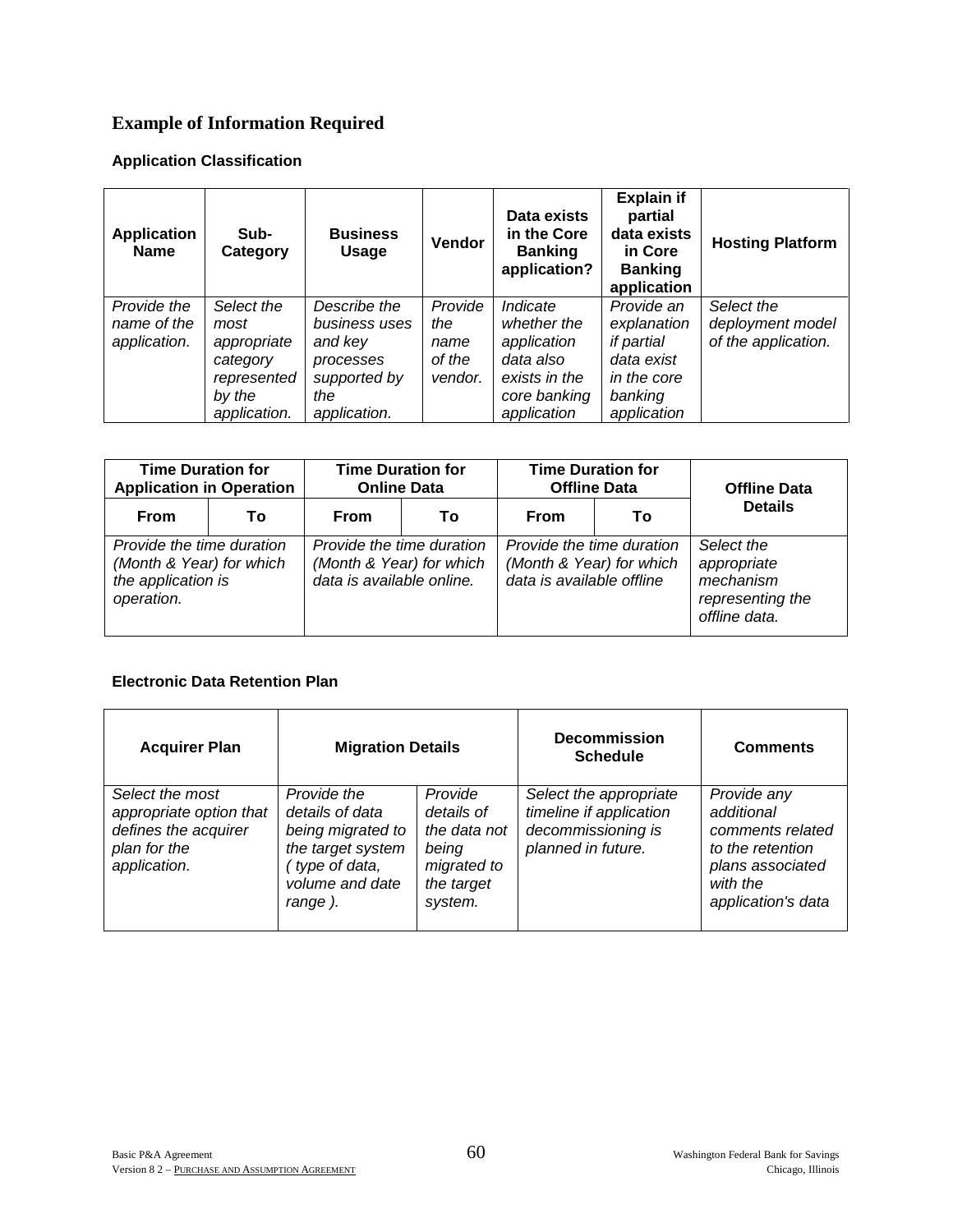### **SCHEDULE 7**

### **Accounts Excluded from Calculation of Deposit Franchise Bid Premium**

### **Washington Federal Bank for Savings** Chicago, Illinois

The accounts identified below will pass to the Assuming Institution (unless otherwise noted). When calculating the premium to be paid on Assumed Deposits in a purchase and assumption transaction, the FDIC will exclude the following categories of deposit accounts:

| Category | <b>Description</b>                                  | Amount         |  |
|----------|-----------------------------------------------------|----------------|--|
|          | Non-DO Brokered Deposits                            |                |  |
|          | <b>CDARS</b>                                        |                |  |
| III      | <b>Market Place Deposits</b>                        | \$1,400,495.28 |  |
|          | Total deposits excluded from calculation of premium | \$1,400,495.28 |  |

### **Category Description**

### **I. Brokered Deposits**

Brokered deposit accounts are accounts for which the "depositor of record" is an agent, nominee or custodian who deposits funds for a principal or principals to whom "pass-through" deposit insurance coverage may be extended. The FDIC separates brokered deposit accounts into two 1) Depository Organization (DO) Brokered Deposits and 2) Non-Depository categories: Organization (Non-DO) Brokered Deposits. This distinction is made by the FDIC to facilitate our role as Receiver and Insurer. These terms will not appear on other "brokered deposit" reports generated by Washington Federal Bank of Savings.

Non-DO Brokered Deposits pass to the Assuming Institution, but are excluded from Assumed Deposits when the deposit premium is calculated. Please see the attached "Schedule  $7 -$ Non-DO Broker Deposit Detail Report" for a listing of these accounts. This list will be updated post closing with balances as of the Bank Closing Date.

If Washington Federal Bank for Savings had any DO Brokered Deposits (Cede & Co as Nominee for DTC), they are excluded from Assumed Deposits in the Purchase and Assumption Agreement.

### **II. CDARS**

CDARS deposits pass to the Assuming Institution, but are excluded from Assumed Deposits when the deposit premium is calculated.

Washington Federal Bank for Savings did not participate in the CDARS program as of the date of the deposit download. If CDARS deposits are taken between the date of the deposit download and the Bank Closing Date, they will be identified post closing and made part of Schedule 7 to the Purchase and Assumption Agreement.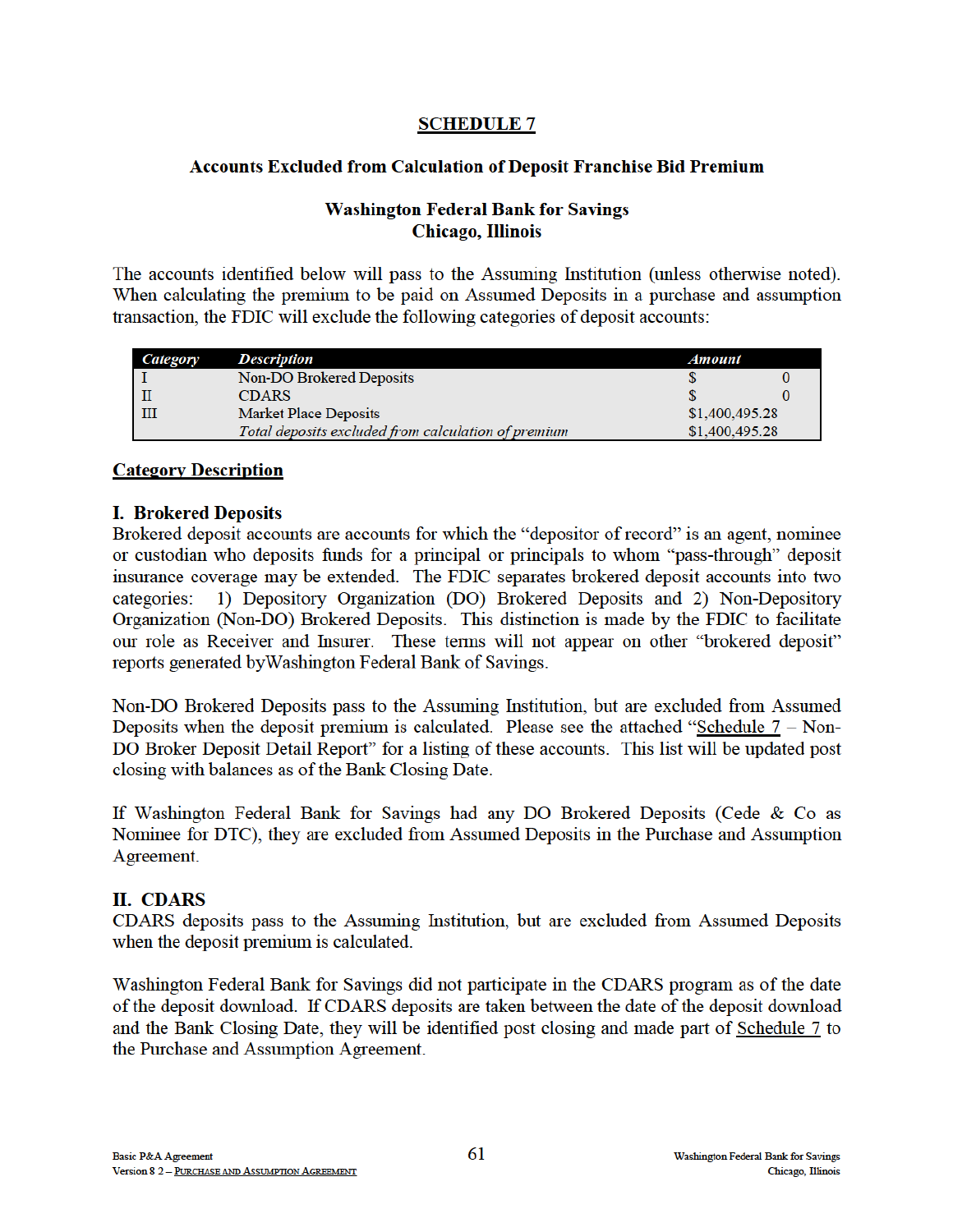### **III. Market Place Deposits**

"Market Place Deposits" is a description given to deposits that may have been solicited via a money desk, internet subscription service (for example, QwickRate®), or similar programs.

Washington Federal Bank for Savings does have Market Place Deposits as described above. As of November 30, 2017, the Bank reported 14 accounts with a Book Value of Please see the attached Schedule 7, Internet CDs Report for a listing of these accounts. This list will be updated post closing with balances as of the Bank Closing Date.

This schedule provides account categories and balances as of the date of the deposit download, or as indicated. The deposit franchise bid premium will be calculated using account categories and balances as of the Bank Closing Date that are reflected in the general ledger or subsystem as described above. The final numbers for Schedule 7 will be provided post closing.

| <b>APPL</b>    | <b>Account Number</b> | <b>GL Code</b> | <b>Current</b><br><b>Balance</b> | <b>Accrued</b><br><b>Interest</b> | FI Type | <b>Interest</b><br>Rate | <b>Brok</b><br>Code | <b>Branch</b> | <b>Status</b> |
|----------------|-----------------------|----------------|----------------------------------|-----------------------------------|---------|-------------------------|---------------------|---------------|---------------|
|                |                       |                |                                  |                                   |         |                         |                     |               |               |
|                |                       |                |                                  |                                   |         |                         |                     |               |               |
|                |                       |                |                                  |                                   |         |                         |                     |               |               |
|                |                       |                |                                  |                                   |         |                         |                     |               |               |
|                |                       |                |                                  |                                   |         |                         |                     |               |               |
|                |                       |                |                                  |                                   |         |                         |                     |               |               |
|                |                       |                |                                  |                                   |         |                         |                     |               |               |
|                |                       |                |                                  |                                   |         |                         |                     |               |               |
|                |                       |                |                                  |                                   |         |                         |                     |               |               |
|                |                       |                |                                  |                                   |         |                         |                     |               |               |
|                |                       |                |                                  |                                   |         |                         |                     |               |               |
| <b>TOTALS:</b> | 14                    |                | 1,400,000.00                     | 495.28                            |         |                         |                     |               |               |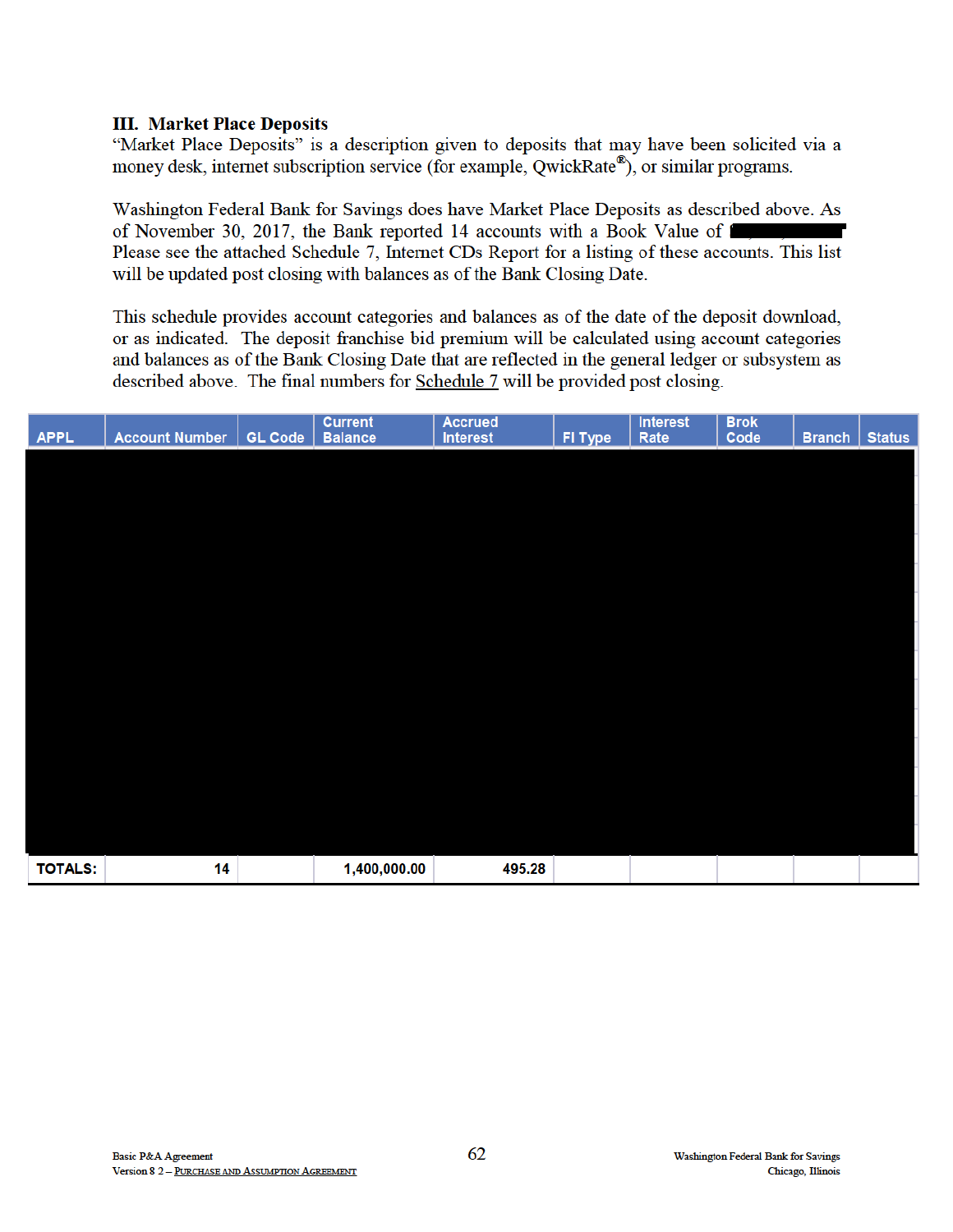### **EXHIBIT 2.3A**

**FINAL LEGAL NOTICE**

Claiming Requirements for Deposits Under 12 U.S.C. 1822(e)

#### **[Date]**

**[Name of Unclaimed Depositor] [Address of Unclaimed Depositor] [Anytown, USA]**

Subject: **[XXXXX – Name of Bank City, State]** – In Receivership

#### Dear **[Sir/Madam]:**

As you may know, on **[Date: Closing Date]**, the **[Name of Bank (**"**The Bank**"**)]** was closed and the Federal Deposit Insurance Corporation ("FDIC") transferred **[The Bank's]** accounts to **[Name of Assuming Institution].**

According to federal law under 12 U.S.C., 1822(e), on **[Date: eighteen months from the Closing Date]**, **[Name of Assuming Institution]** must transfer the funds in your account(s) back to the FDIC if you have not claimed your account(s) with **[Name of Assuming Institution].** Based on the records recently supplied to us by **[Name of Assuming Institution]**, your account(s) currently fall into this category.

This letter is your formal Legal Notice that you have until **[Date: eighteen months from the Closing Date]**, to claim or arrange to continue your account(s) with **[Name of Assuming Institution].** There are several ways that you can claim your account(s) at **[Name of Assuming Institution]**. It is only necessary for you to take any one of the following actions in order for your account(s) at **[Name of Assuming Institution]** to be deemed claimed. In addition, if you have more than one account, your claim to one account will automatically claim all accounts:

1. Write to **[Name of Assuming Institution]** and notify them that you wish to keep your account(s) active with them. Please be sure to include the name of the account(s), the account number(s), the signature of an authorized signer on the account(s), name, and address. **[Name of Assuming Institution]** address is:

> [123 Main Street Anytown, USA]

- 2. Execute a new signature card on your account(s), enter into a new deposit agreement with **[Name of Assuming Institution],** change the ownership on your account(s), or renegotiate the terms of your certificate of deposit account(s) (if any).
- 3. Provide **[Name of Assuming Institution]** with a change of address form.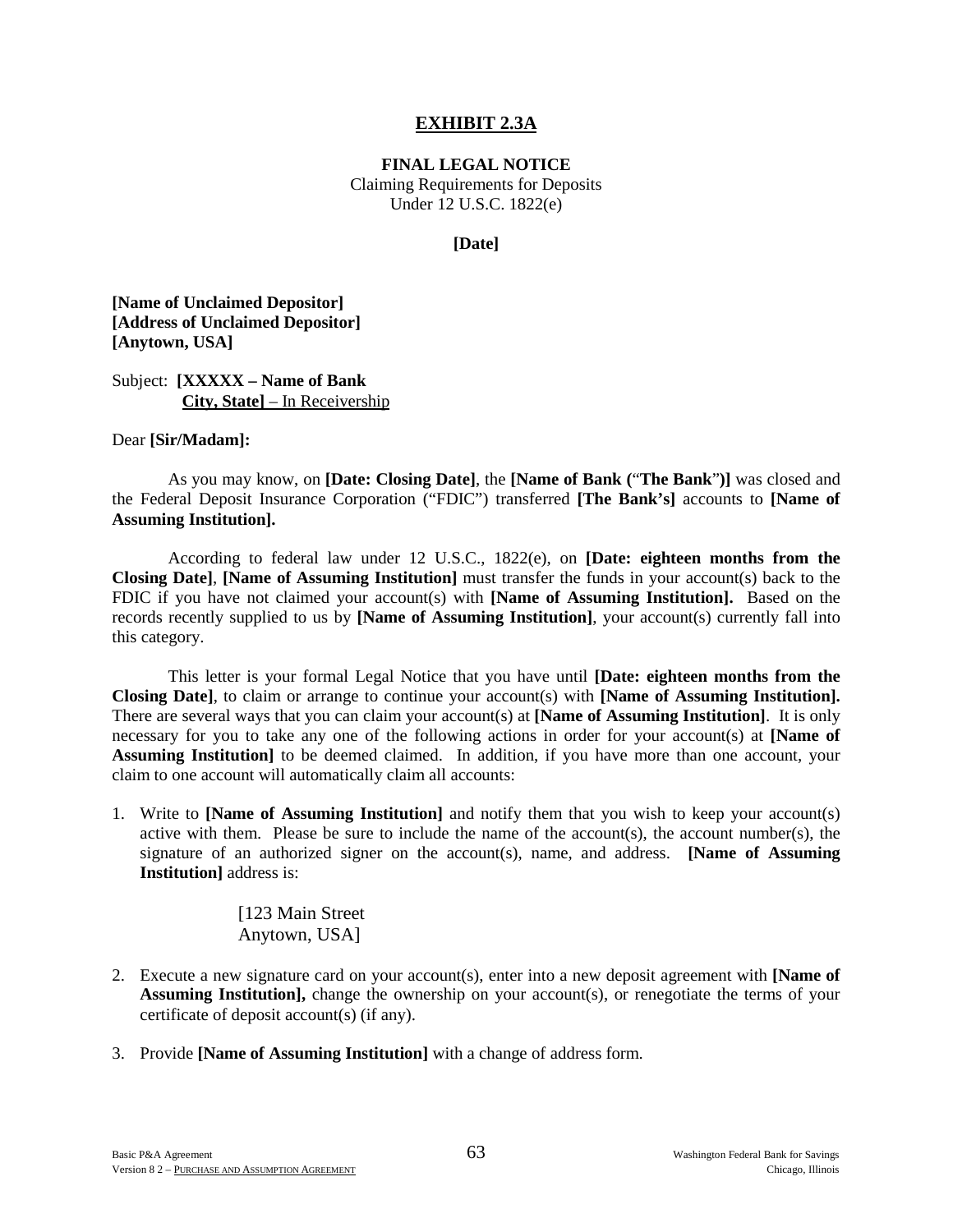4. Make a deposit to or withdrawal from your account(s). This includes writing a check on any account or having an automatic direct deposit credited to or an automatic withdrawal debited from an account.

If you do not want to continue your account(s) with **[Name of Assuming Institution]** for any reason, you can withdraw your funds and close your account(s). Withdrawing funds from one or more of your account(s) satisfies the federal law claiming requirement. If you have time deposits, such as certificates of deposit, **[Name of Assuming Institution]** can advise you how to withdraw them without being charged an interest penalty for early withdrawal.

If you do not claim ownership of your account(s) at **[Name of Assuming Institution by Date: eighteen months from the Closing Date]** federal law requires **[Name of Assuming Institution]** to return your deposits to the FDIC, which will deliver them as unclaimed property to the State indicated in your address in the Failed Institution's records. If your address is outside of the United States, the FDIC will deliver the deposits to the State in which the Failed Institution had its main office. 12 U.S.C. § 1822(e). If the State accepts custody of your deposits, you will have 10 years from the date of delivery to claim your deposits from the State. After 10 years you will be permanently barred from claiming your deposits. However, if the State refuses to take custody of your deposits, you will be able to claim them from the FDIC until the receivership is terminated. If you have not claimed your insured deposits before the receivership is terminated, and a receivership may be terminated at any time, all of your rights in those deposits will be barred.

If you have any questions or concerns about these items, please contact **[Bank Employee]** at **[Name of Assuming Institution]** by phone at **[(XXX) XXX-XXXX].**

Sincerely,

 **[Name of Claims Specialist] [Title]**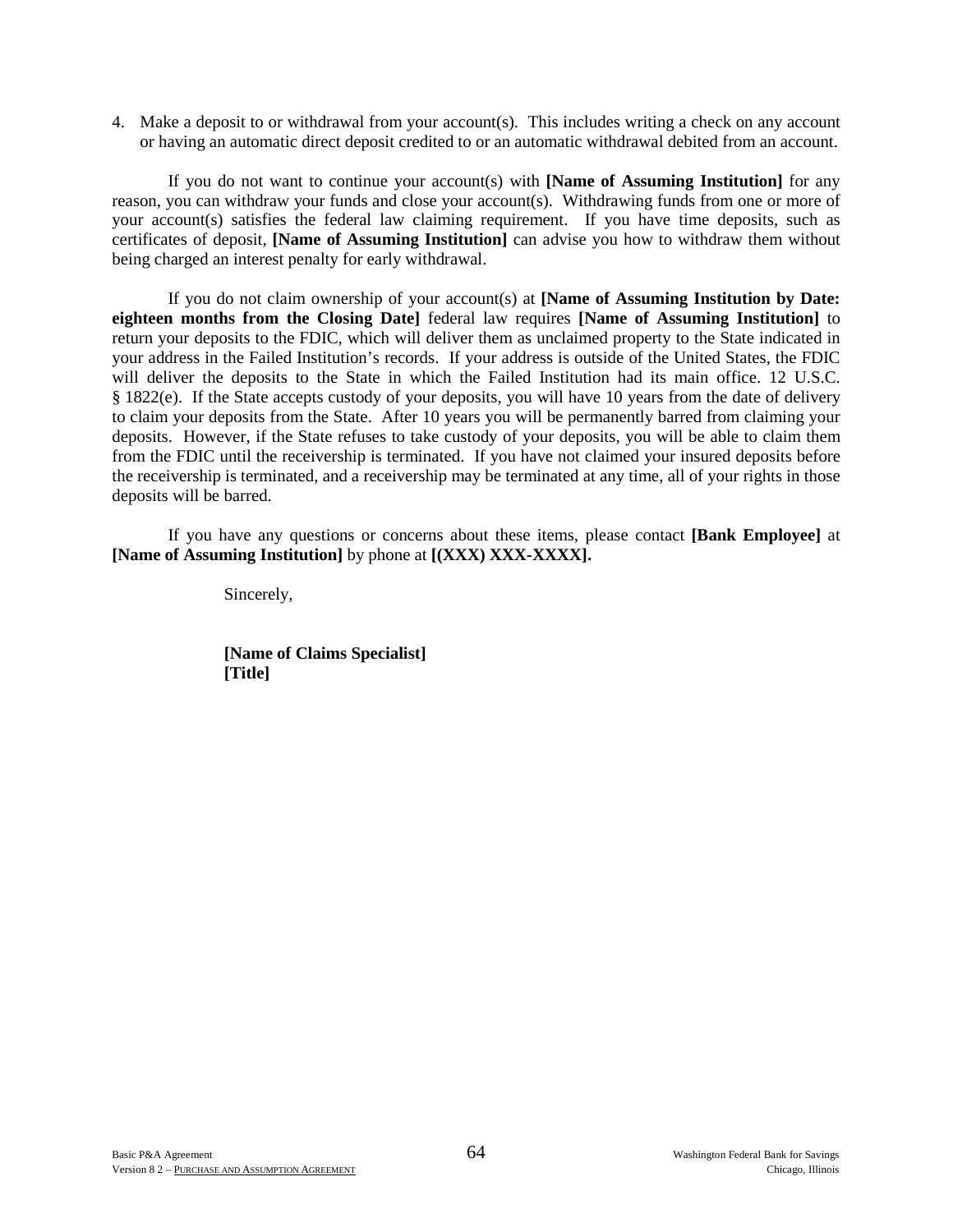### **EXHIBIT 2.3B**

### **AFFIDAVIT OF MAILING**

### AFFIDAVIT OF MAILING

State of

### COUNTY OF

I am employed as a **[Title of Office]** by the **[Name of Assuming Institution]**.

This will attest that on **[Date of mailing]**, I caused a true and correct copy of the Final Legal Notice, attached hereto, to owners of unclaimed deposits of **[Name of Failed Bank]**, City, State, to be prepared for deposit in the mail of the United States of America on behalf of the Federal Deposit Insurance Corporation. A list of depositors to whom the notice was mailed is attached. This notice was mailed to the depositor's last address as reflected on the books and records of the **[Name of Failed Bank]** as of the date of failure.

> **[Name] [Title of Office] [Name of Assuming Institution]**

**Subscribed and sworn to before me this \_\_\_\_\_\_\_day of [Month, Year].** 

 $\overline{\phantom{a}}$  ,  $\overline{\phantom{a}}$  ,  $\overline{\phantom{a}}$  ,  $\overline{\phantom{a}}$  ,  $\overline{\phantom{a}}$  ,  $\overline{\phantom{a}}$  ,  $\overline{\phantom{a}}$  ,  $\overline{\phantom{a}}$  ,  $\overline{\phantom{a}}$  ,  $\overline{\phantom{a}}$  ,  $\overline{\phantom{a}}$  ,  $\overline{\phantom{a}}$  ,  $\overline{\phantom{a}}$  ,  $\overline{\phantom{a}}$  ,  $\overline{\phantom{a}}$  ,  $\overline{\phantom{a}}$ 

**My commission expires:**

**\_\_\_\_\_\_\_\_\_\_\_\_\_\_\_\_\_\_\_\_\_\_ \_\_\_\_\_\_\_\_\_\_\_\_\_\_\_\_\_\_\_\_\_\_\_\_\_\_\_\_\_\_\_\_ [Name], Notary Public**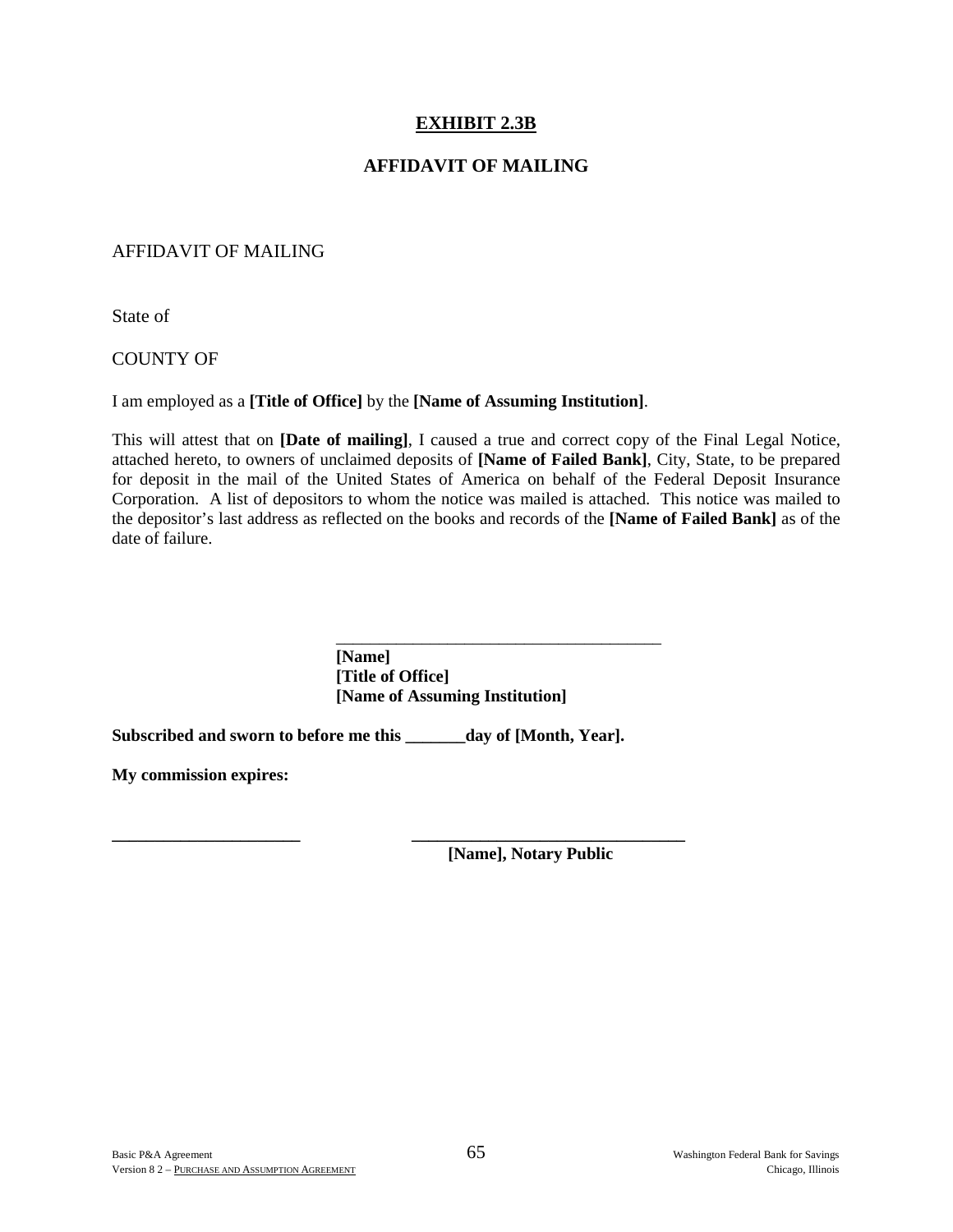### **EXHIBIT 3.2(c)**

### **VALUATION OF CERTAIN QUALIFIED FINANCIAL CONTRACTS**

### A. Scope

Interest Rate Contracts - All interest rate swaps, forward rate agreements, interest rate futures, caps, collars and floors, whether purchased or written.

Option Contracts - All put and call option contracts, whether purchased or written, on marketable securities, financial futures, foreign currencies, foreign exchange or foreign exchange futures contracts.

Foreign Exchange Contracts - All contracts for future purchase or sale of foreign currencies, foreign currency or cross currency swap contracts, or foreign exchange futures contracts.

B. Exclusions

All financial contracts used to hedge assets and liabilities that are acquired by the Assuming Institution but are not subject to adjustment from Book Value.

C. Adjustment

The difference between the Book Value and market value as of the Bank Closing Date.

### D. Methodology

1. The price at which the Assuming Institution sells or disposes of Qualified Financial Contracts will be deemed to be the fair market value of such contracts, if such sale or disposition occurs at prevailing market rates within a predefined timetable as agreed upon by the Assuming Institution and the Receiver.

2. In valuing all other Qualified Financial Contracts, the following principles will apply:

- (i) All known cash flows under swaps or forward exchange contracts shall be present valued to the swap zero coupon interest rate curve.
- (ii) All valuations shall employ prices and interest rates based on the actual frequency of rate reset or payment.
- (iii) Each tranche of amortizing contracts shall be separately valued. The total value of such amortizing contract shall be the sum of the values of its component tranches.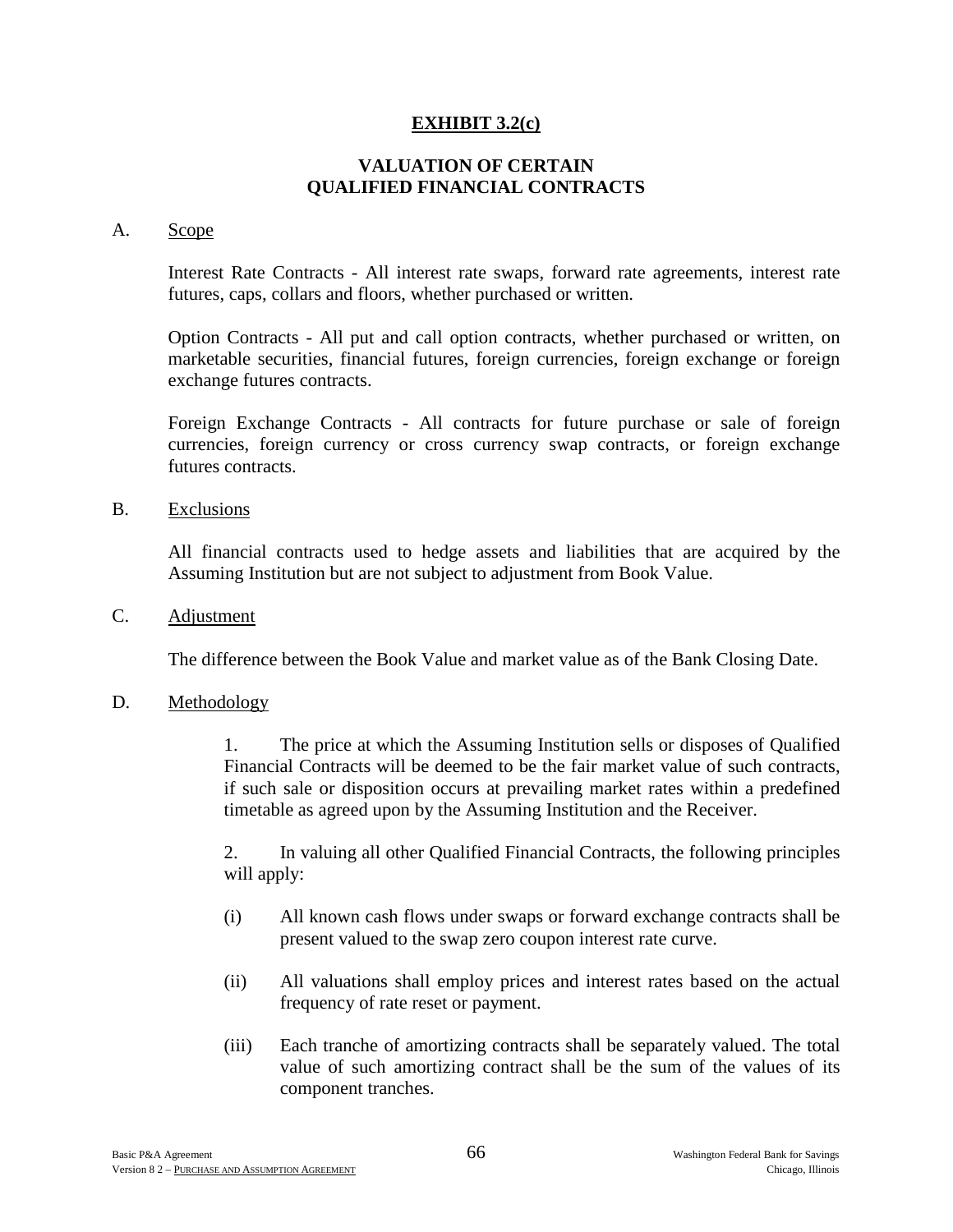- (iv) For regularly traded contracts, valuations shall be at the midpoint of the bid and ask prices quoted by customary sources (e.g., The Wall Street Journal, Telerate, Reuters or other similar source) or regularly traded exchanges.
- (v) For all other Qualified Financial Contracts where published market quotes are unavailable, the adjusted price shall be the average of the bid and ask price quotes from three (3) securities dealers acceptable to the Receiver and Assuming Institution as of the Bank Closing Date. If quotes from securities dealers cannot be obtained, an appraiser acceptable to the Receiver and the Assuming Institution will perform a valuation based on modeling, correlation analysis, interpolation or other techniques, as appropriate.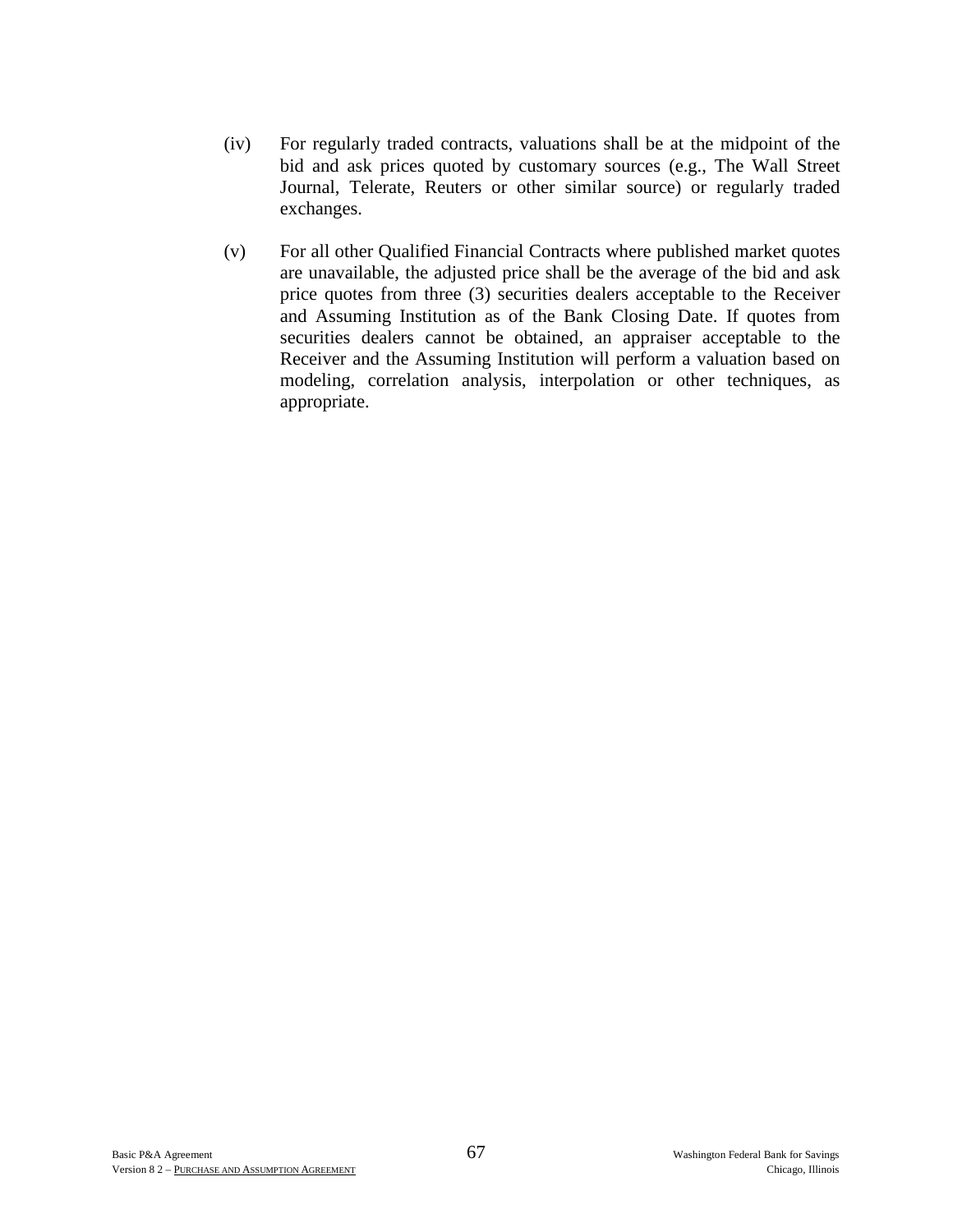### **EXHIBIT 4.13**

### **INTERIM ASSET SERVICING ARRANGEMENT**

This Interim Asset Servicing Arrangement is made pursuant to and as of the date of that certain Purchase and Assumption Agreement (the "**Purchase and Assumption Agreement**") among the Receiver, the Assuming Institution and the Corporation, to which this Arrangement is attached. Capitalized terms used and not otherwise defined in this Exhibit 4.13 shall have the meanings assigned to such terms in the Agreement.

(a) With respect to each asset or liability designated from time to time by the Receiver to be serviced by the Assuming Institution pursuant to this Interim Asset Servicing Arrangement (the "**Arrangement**"), including any assets or liabilities sold or conveyed by the Receiver to any party other than the Assuming Institution (any such party, a "**Successor Owner**") but with respect to which the Receiver has an obligation to service or provide servicing support (such assets and liabilities, the "**Pool Assets**"), for certain loans (the "**Loans**") during the term of this Arrangement the Assuming Institution shall service or provide servicing support to the Pool Assets as described in this Exhibit 4.13.

If the Assuming Institution is an approved or qualified servicer for any government sponsored entity (each, a "**GSE**") and if any of the Loans are owned by a GSE, the Assuming Institution shall service or provide servicing support for the Loans owned by a GSE in accordance with the guidelines promulgated by and its agreements with the applicable GSE. If the Assuming Institution is not an approved or qualified servicer for a GSE or the Loans are not owned by a GSE, then the Assuming Institution shall service or provide servicing support for the Loans in accordance with the following:

- record;
- (i) promptly post and apply payments received to the applicable system of
- (ii) reverse and return insufficient funds checks;

(iii) pay (A) participation payments to participants in Loans, as and when received; (B) tax and insurance bills, as they come due, out of any escrow funds maintained for such purposes; and (C) unfunded commitments and protective advances out of any escrow funds created for such purposes;

(iv) process funding draws under Loans and protective advances in connection with collateral and acquired property, in each case, as and to the extent authorized and funded by the Receiver;

(v) maintain in use all data processing equipment and systems and other systems of record on which any activity with respect to any Pool Assets are, or prior to the Bank Closing Date, were, recorded, and maintain all historical data on any such systems as of the Bank Closing Date and not, without the express consent of the Receiver (which consent must be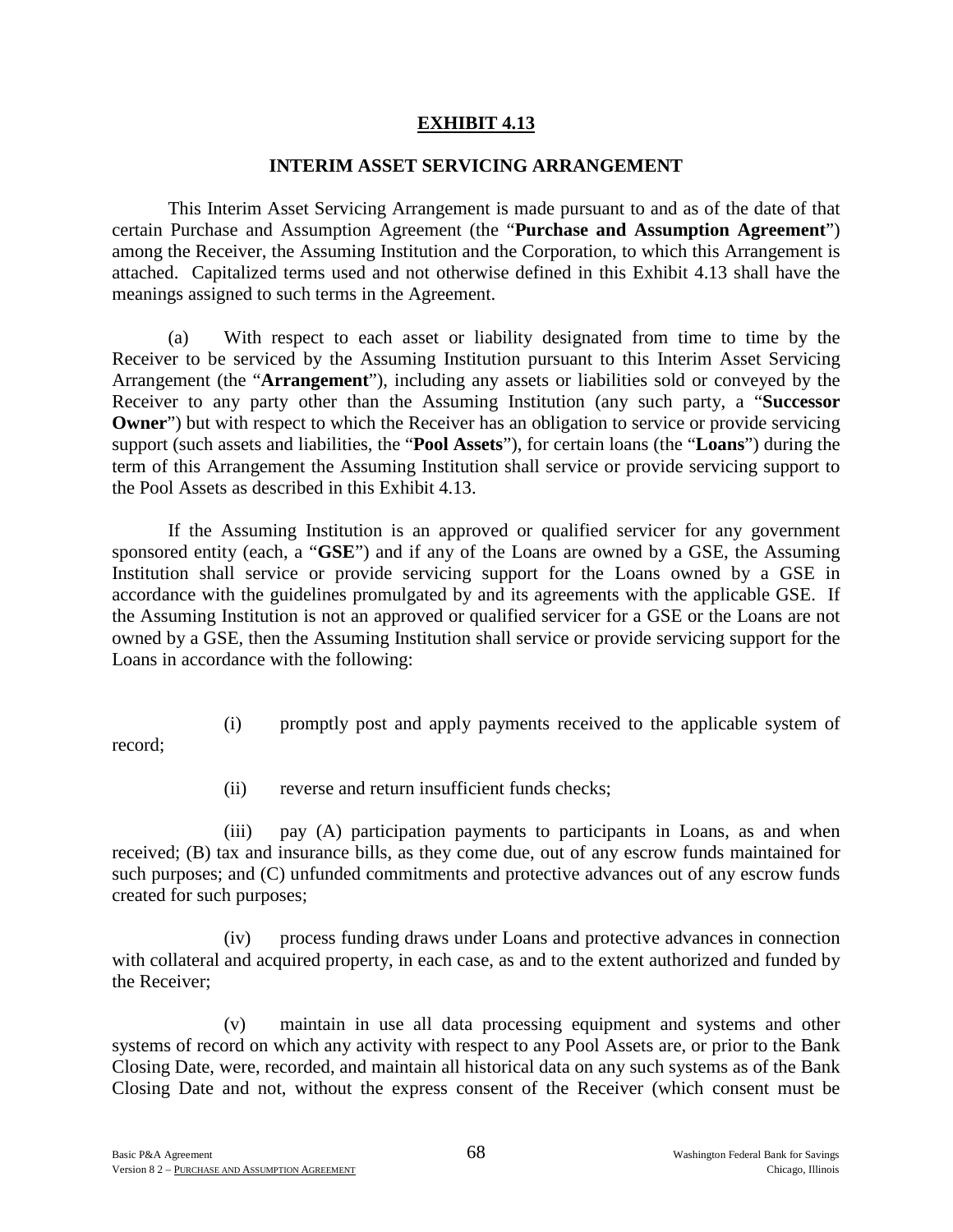sought at least sixty (60) days prior to taking any action), deconvert, remove, transfer or otherwise discontinue use of any of the Failed Bank's systems of record with respect to any Pool Asset;

(vi) maintain accurate records reflecting (A) payments received by the Assuming Institution, (B) information received by the Assuming Institution concerning changes in the address or identity of any Obligor and (C) other servicing actions taken by the Assuming Institution, including checks returned for insufficient funds;

(vii) send (A) billing statements to Obligors on Pool Assets (to the extent that such statements were sent by the Failed Bank or as are requested by the Receiver) and (B) notices to Obligors who are in default on Loans (in the same manner as the Failed Bank or as are requested by the Receiver);

(viii) employ a sufficient number of qualified employees to provide the services required to be provided by the Assuming Institution pursuant to this Arrangement (with the number and qualifications of such employees to be not less than the number and qualifications of employees employed by the Failed Bank to perform such functions as of the Bank Closing Date);

(ix) hold in trust any Credit Files and any servicing files in the possession or on the premises of the Assuming Institution for the Receiver or the Successor Owner (as applicable) and segregate from the other books and records of the Assuming Institution and appropriately mark such Credit Files and servicing files to clearly reflect the ownership interest of the Receiver or the successor owner (as applicable);

(x) send to the Receiver (indicating closed bank name and number), Attn: Interim Servicing Manager, at the email address provided in Section 13.6 of the Purchase and Assumption Agreement, or to such other person at such address as the Receiver may designate, via overnight delivery: (A) on a weekly basis, weekly reports, including, without limitation, reports reflecting collections and trial balances, and (B) any other reports, copies or information as may be requested from time to time by the Receiver, including, if requested, copies of (1) checks or other remittances received, (2) insufficient funds checks returned, (3) checks or other remittances for payment to participants or for taxes, insurance, funding advances and protective advances, (4) pay-off requests, and (5) notices to defaulted Obligors;

(xi) remit on a weekly basis to the Receiver (indicating closed bank name and number), Attn: DRR Cashier Unit, Business Operations Support Branch, in the same manner as provided in paragraph (a)(x), via wire transfer to the account designated by the Receiver, or to such other person at such other address and/or account as the Receiver may designate, all payments received;

(xii) prepare and timely file all information reports with appropriate tax authorities, and, if requested by the Receiver, prepare and file tax returns and remit taxes due on or before the due date;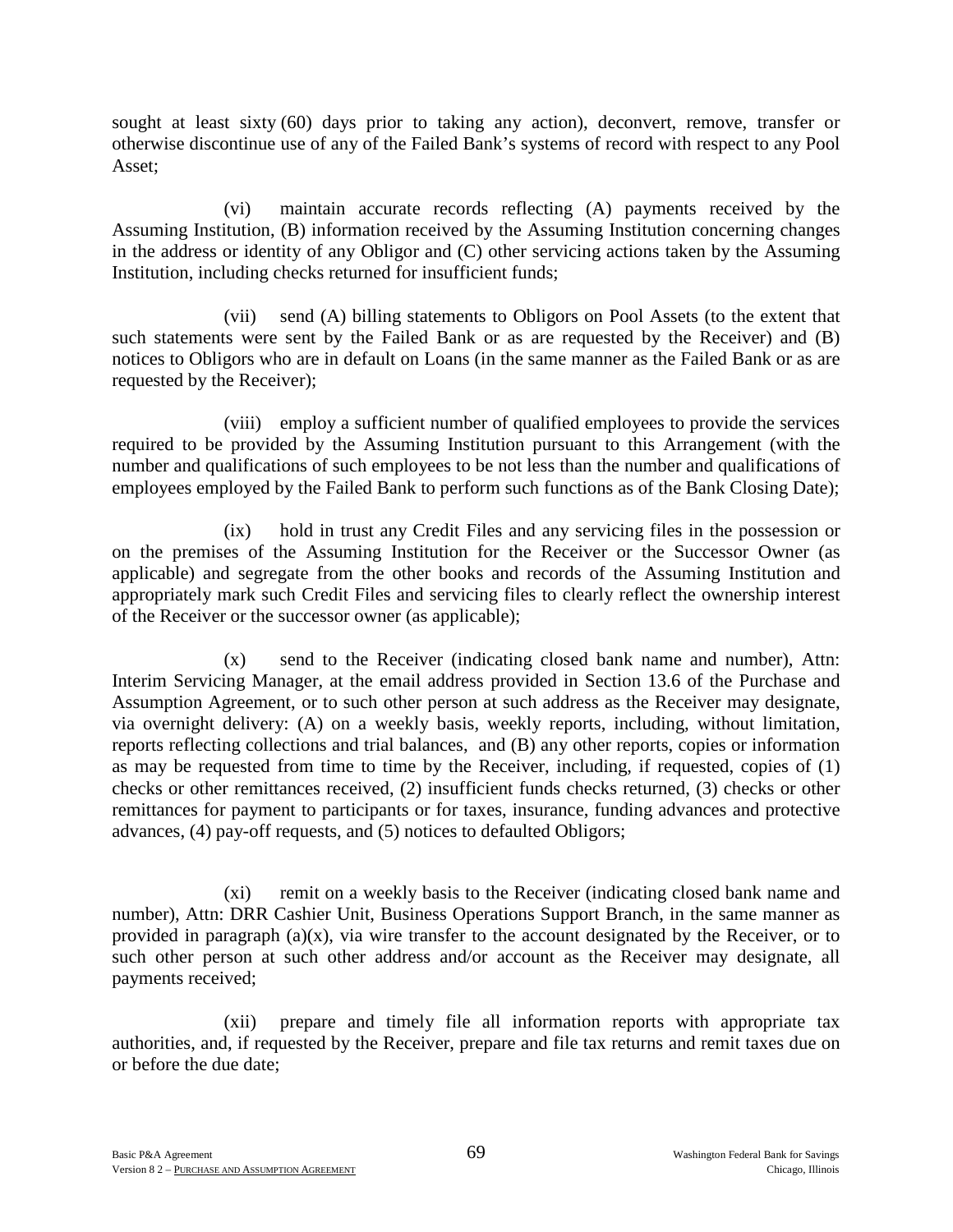(xiii) provide and furnish such other services, operations or functions, including, without limitation, with regard to any business, enterprise or agreement which is a Pool Asset, as may be requested by the Receiver;

(xiv) establish a custodial account for the Receiver and for each successor owner at the Assuming Institution, each of which shall be interest bearing, titled in the name of Assuming Institution, in trust for the Receiver or the successor owner (as applicable), in each case as the owner, and segregate and hold all funds collected and received with respect to the Pool Assets separate and apart from any of the Assuming Institution's own funds and general assets; and

(xv) no later than the end of the second Business Day following receipt thereof, deposit into the applicable custodial account and retain therein all funds collected and received with respect to the Pool Assets.

Notwithstanding anything to the contrary in this Exhibit, the Assuming Institution shall not be required to initiate litigation or other collection proceedings against any Obligor or any collateral with respect to any defaulted Loan. The Assuming Institution shall promptly notify the Receiver, at the address referred to above in paragraph  $(a)(x)$ , of any claims or legal actions regarding any Pool Asset.

(b) In consideration for the provision of the services provided pursuant to this Arrangement, the Receiver agrees to reimburse the Assuming Institution for the actual, reasonable and necessary expenses incurred in connection with the performance of its duties pursuant to this Arrangement, including shared services of photocopying, postage, express mail, core data processing (allocated on a per loan basis based on historical actual costs) and amounts paid for employee services (based upon the number of hours spent performing servicing duties).

(c) The Assuming Institution shall provide the services described herein for a term of up to three hundred sixty-five (365) days after the Bank Closing Date. The Receiver may terminate the Arrangement at any time upon not less than sixty (60) days notice to the Assuming Institution without any liability or cost to the Receiver other than the fees and expenses due to the Assuming Institution as of the termination date pursuant to paragraph (b) above.

(d) At any time during the term of this Arrangement, the Receiver may, upon not less than thirty (30) days prior written notice to the Assuming Institution, remove one or more Pool Assets, and at the time of such removal the Assuming Institution's responsibility with respect thereto shall terminate.

(e) At the expiration of this Arrangement or upon the termination of the Assuming Institution's responsibility with respect to any Pool Asset pursuant to paragraph (d) hereof, the Assuming Institution shall:

(i) deliver to the Receiver (or its designee) all of the Credit Documents and records relating to the Pool Assets; and